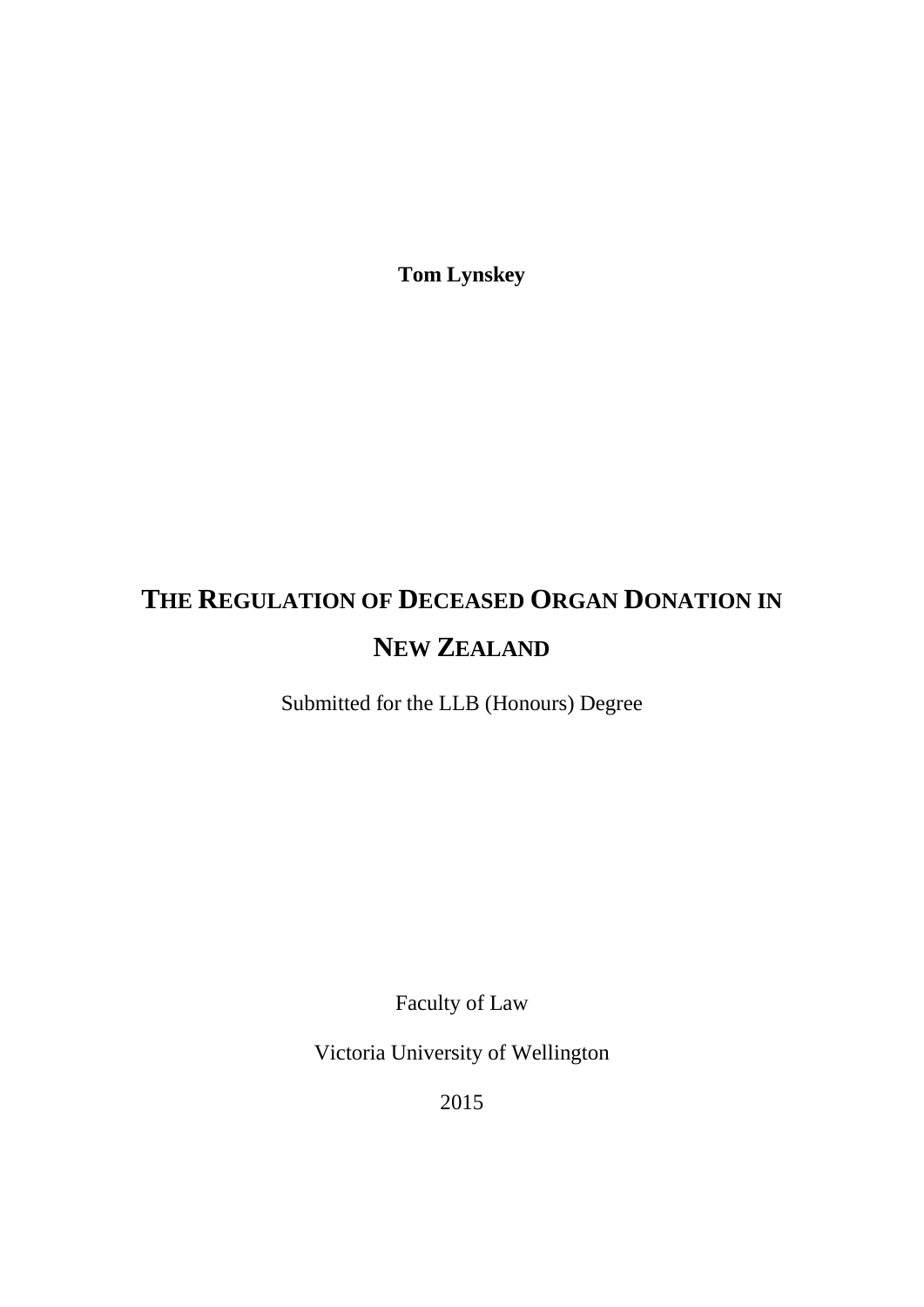# *Abstract*

*This paper analyses the regulatory framework governing deceased organ donation in New Zealand. In particular, it provides an overview of the reform process that led to the Human Tissue Act 2008. By examining the complex issues that arise in the organ donation context, it seeks to demonstrate that the reform process failed adequately to address the central issue of informed consent. It is argued that this prevented a meaningful reform of the law in this area. The paper draws on select aspects of regulatory theory and analogous legal regimes to lend support to the views expressed herein, and to offer comment on how the reform process could be structured more effectively in the future. In particular, it is argued that increased public participation will be a necessary factor in resolving the informed consent issue. Finally, the paper briefly considers the Financial Assistance for Live Organ Donors Bill that is currently before Parliament. It argues that, while the Bill is meritorious, it is unlikely to have a significant impact on donation rates and that a more constructive course of action would be to address the issues discussed herein.*

*Key words*: regulation; deceased organ donation; informed consent; Human Tissue Act.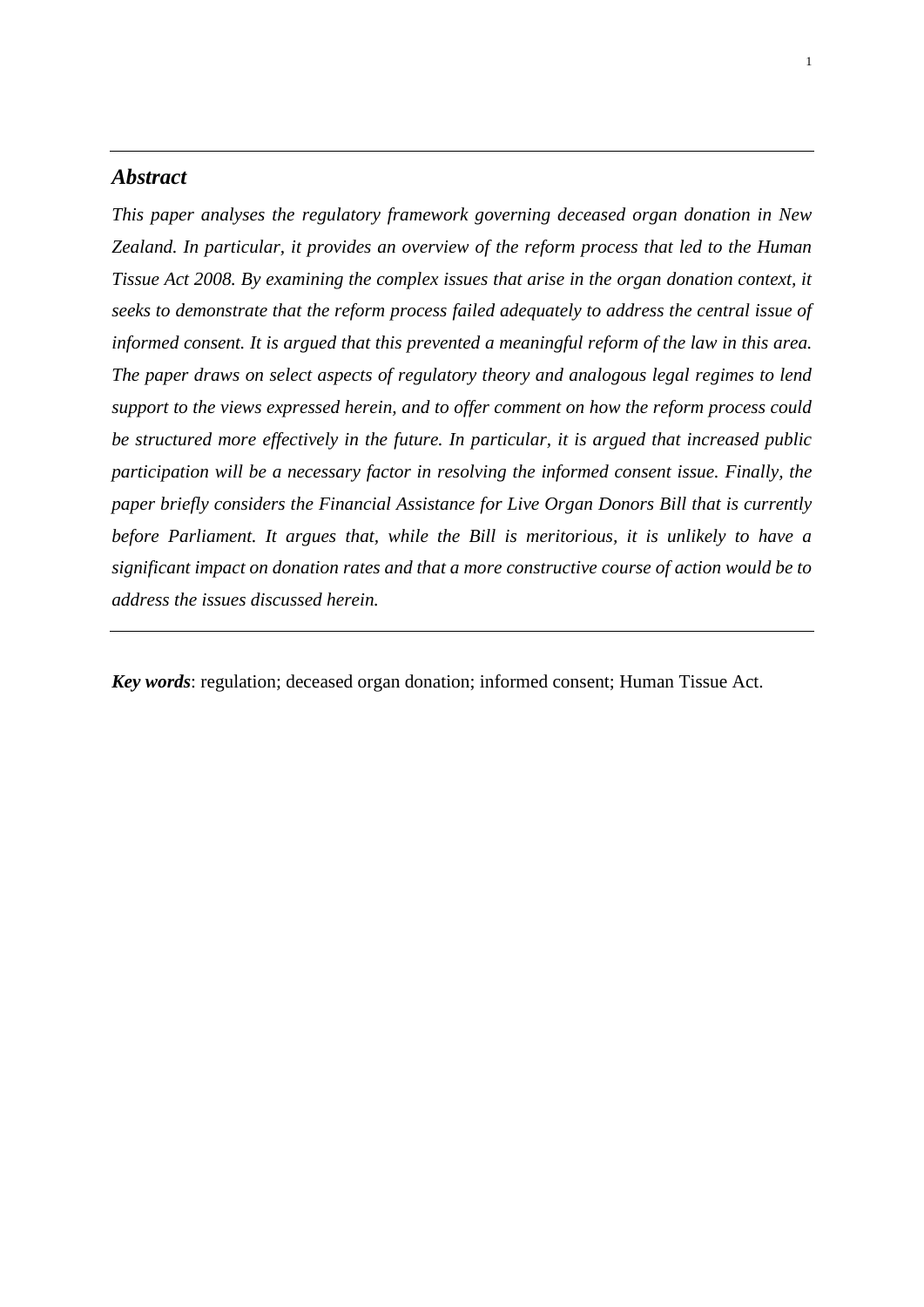# **Table of Contents**

| I                               |                |  |
|---------------------------------|----------------|--|
| $\mathop{\mathrm{II}}\nolimits$ |                |  |
| A                               |                |  |
| B                               |                |  |
| $\mathsf{C}$                    |                |  |
|                                 | $\mathbf{1}$   |  |
|                                 | $\overline{2}$ |  |
|                                 | 3              |  |
| Ш                               |                |  |
| A                               |                |  |
| B                               |                |  |
| $\mathsf{C}$                    |                |  |
| IV                              |                |  |
| A                               |                |  |
|                                 | $\mathbf{1}$   |  |
|                                 | $\overline{2}$ |  |
| B                               |                |  |
| C                               |                |  |
| D                               |                |  |
| E                               |                |  |
| V                               |                |  |
| A                               |                |  |
|                                 | $\mathbf{1}$   |  |
|                                 | $\overline{2}$ |  |
|                                 | 3              |  |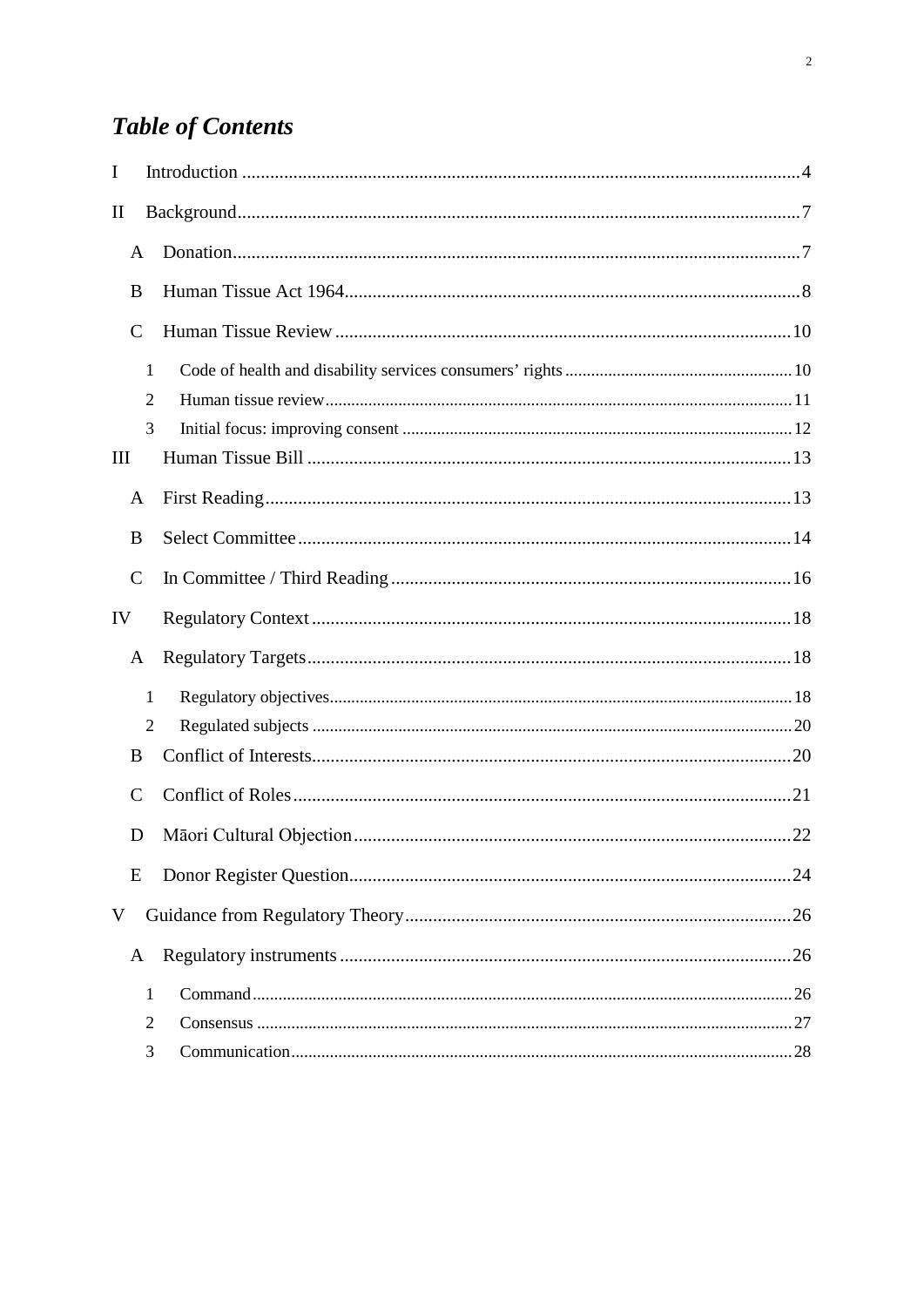| VI                                  |  |
|-------------------------------------|--|
| A                                   |  |
| $\mathbf{1}$<br>$\overline{2}$<br>3 |  |
| <b>VII</b>                          |  |
| A                                   |  |
| B                                   |  |
| $\mathsf{C}$                        |  |
| D                                   |  |
| E                                   |  |
| $\boldsymbol{F}$                    |  |
| 1                                   |  |
| $\overline{2}$                      |  |
| <b>VIII</b>                         |  |
| A                                   |  |
| B                                   |  |
| $\mathsf{C}$                        |  |
| IX                                  |  |
| A                                   |  |
| B                                   |  |
| $\mathcal{C}$                       |  |
| X                                   |  |
| XI                                  |  |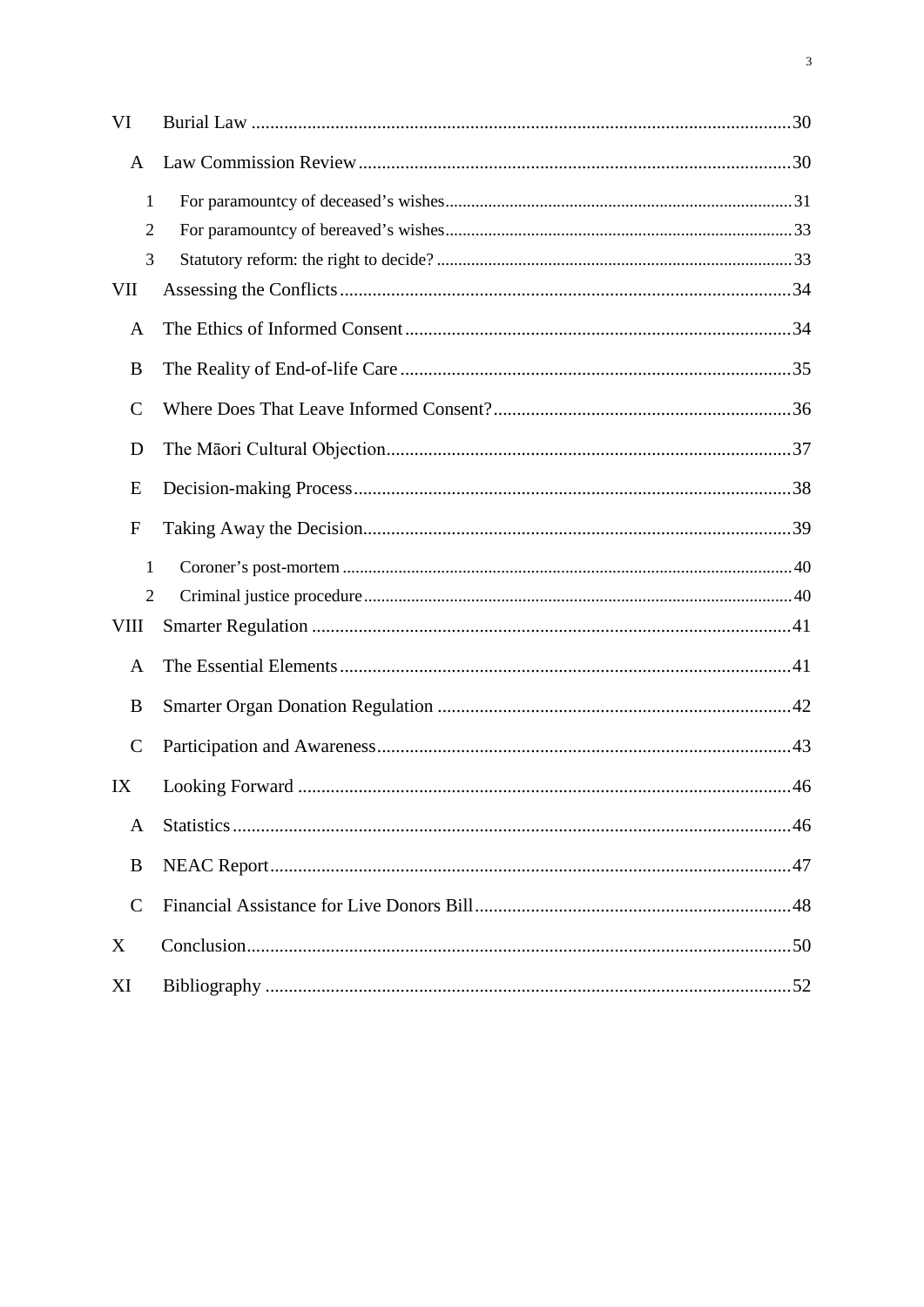<span id="page-4-0"></span>New Zealand has, for some time, had one of the lowest rates of organ donation in the Western World. In 2013, New Zealand's rate of donors "per million population" was placed at 8.1. By contrast, Australia was placed at 16.9, and Spain, the world leaders in organ donor numbers, at  $35.1<sup>1</sup>$  $35.1<sup>1</sup>$  $35.1<sup>1</sup>$ 

According to Organ Donation New Zealand, the official donor agency:<sup>[2](#page-4-2)</sup>

More than 550 New Zealanders are waiting for an organ transplant and approximately 450 of these are waiting for a kidney transplant. People waiting for a heart, lungs or liver may die without a successful transplant while those waiting for a kidney transplant lead lives restricted by long-term dialysis treatment… Many more people are waiting for tissue transplants, including corneas, heart valves and skin.

By way of contrast, there were just 46 deceased organ donors in New Zealand in 2014. This was the highest number achieved in the previous decade.<sup>[3](#page-4-3)</sup>

In 2005, just prior to winning the largest number of seats in that year's general election, the Labour party announced its health policy. As part of that policy, the party made a commitment to raising the rate of organ donation in New Zealand.

Annette King MP, speaking on behalf of the party, stated: [4](#page-4-4)

The issue of consent has stimulated considerable debate, and the Organ Donation Register [a proposed central register for donors in New Zealand] will ensure that there is an effective, informed consent process, so that people who have indicated they want to be organ donors have their wishes respected.

At that stage, the law regarding organ donation was still governed by the Human Tissue Act 1964, an outdated piece of legislation. A review undertaken by the Ministry of Health in 2004 had identified substantial shortcomings in the regulation of organ donation, and proposed that a new regulatory framework be implemented in the form of a new Human Tissue Act.[5](#page-4-5)

<span id="page-4-1"></span><sup>&</sup>lt;sup>1</sup> Organ Donation New Zealand "International donor rates" (2015) Organ Donation New Zealand website <http://www.donor.co.nz>.

<span id="page-4-2"></span><sup>2</sup> Organ Donation New Zealand "Waiting list" (2015) Organ Donation New Zealand website <www.donor.co.nz>.

<span id="page-4-3"></span><sup>3</sup> Organ Donation New Zealand "Number of deceased organ donors in New Zealand" (2015) Organ Donation New Zealand website <http://www.donor.co.nz>.

<span id="page-4-4"></span><sup>4</sup> New Zealand Labour Party "Organ Donor Register to be established" (press release, 1 September 2005).

<span id="page-4-5"></span><sup>5</sup> Ministry of Health *Review of the Regulation of Human Tissue and Tissue-based Therapies: Discussion document*  (2004) at 100.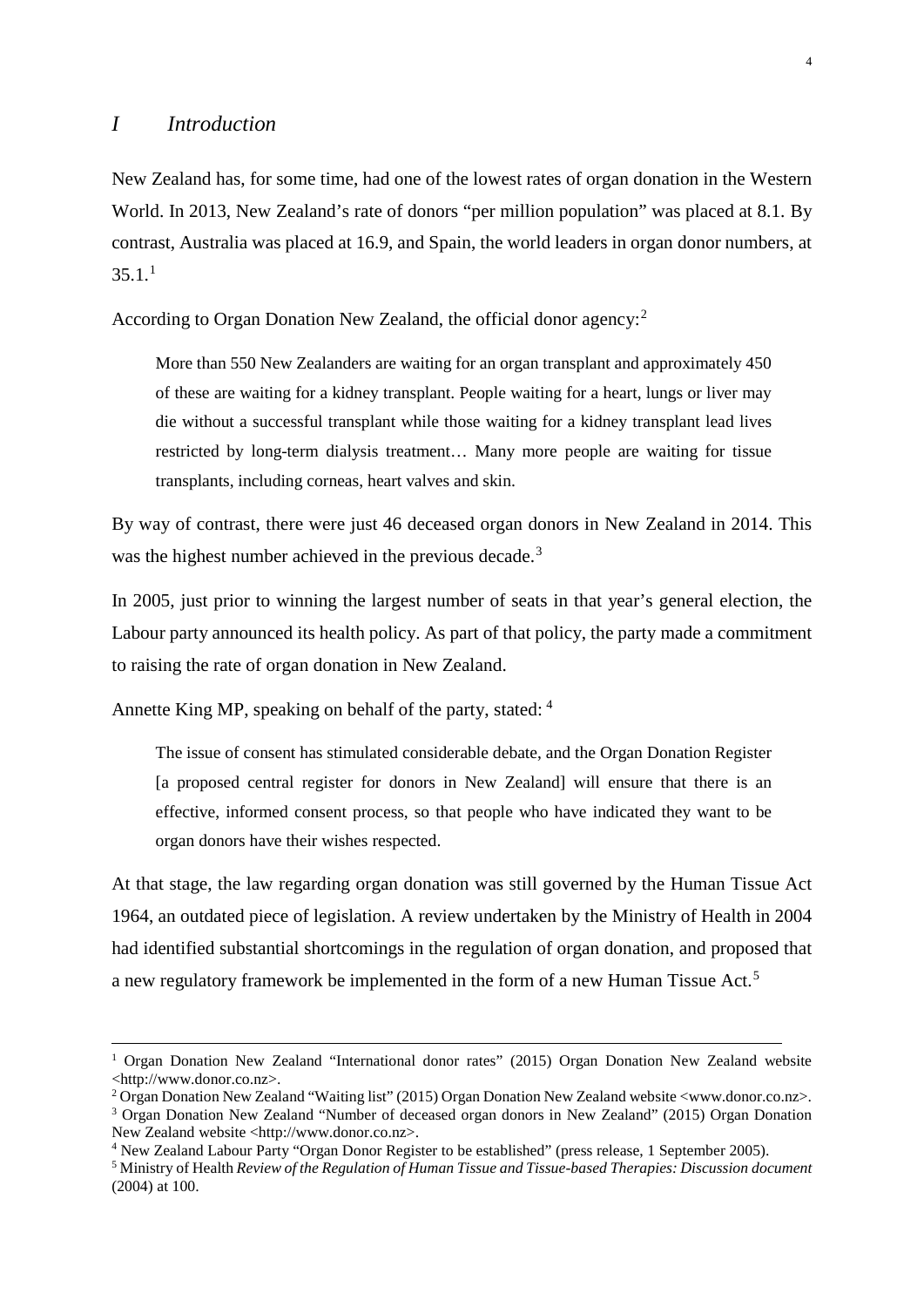In 2006, the Human Tissue Bill was introduced into Parliament. Pete Hodgson MP, Minister of Health at the time, stated: [6](#page-5-0)

The decisions surrounding organ donation are among the most difficult that individuals and their families will face. It became clear during the Human Tissue Review that gaps in [the] current law were making it difficult for families to work through organ donation decisions. The result has often been a default position of not to donate….

For example, the Current Driver Licensing Register is only an indication of a person's wishes, not legal consent for donation. This has often left grieving families unsure about what to do…

It is hoped that the creation of a new Register that provides legal consent and the work of Organ Donation New Zealand to improve awareness will lead to an increase of informed choices to donate.

The system for recording one's wishes on a driver licence was inadequate. In no way could it be said to amount to informed consent, yet it was the only readily accessible means of recording one's wishes regarding donation. At the outset, a major focus of the regulatory reform was improving that consent process, thereby boosting donation rates.

However, as the Bill made its way through Parliament, it became clear that overhauling the regulatory framework would not be a straightforward process. The Bill faced strenuous opposition by the Māori Party, who argued that a system of individual consent regarding the disposition of a deceased's body was inconsistent with tikanga Māori. This opposition captured a central tension in the proposed framework: whose wishes ought to be accorded primacy in the donation setting? The individual or the family? This tension caused a division of opinion during the debate of the Bill.

The Bill also faced opposition by the intensive care physicians ("intensivists") who worked at the coalface of organ donation. Deceased organ donation in New Zealand can usually only proceed when whole brain death has been declared but circulatory function remains. This almost exclusively occurs in the intensive care setting.<sup>[7](#page-5-1)</sup> The intensivists claimed that the donor register would make little practical difference in increasing donation rates. Furthermore, they

<span id="page-5-0"></span> <sup>6</sup> Human Tissue Bill 2006 (82-1); New Zealand Labour Party "Human Tissue Bill introduced in Parliament" (press release, 7 November 2006).

<span id="page-5-1"></span><sup>&</sup>lt;sup>7</sup> Very occasionally it occurs in the emergency department as well. See: Australian and New Zealand Intensive Care Society (ANZICS) *The Anzics Statement on Death and Organ Donation* (3rd ed, 2008) at 20.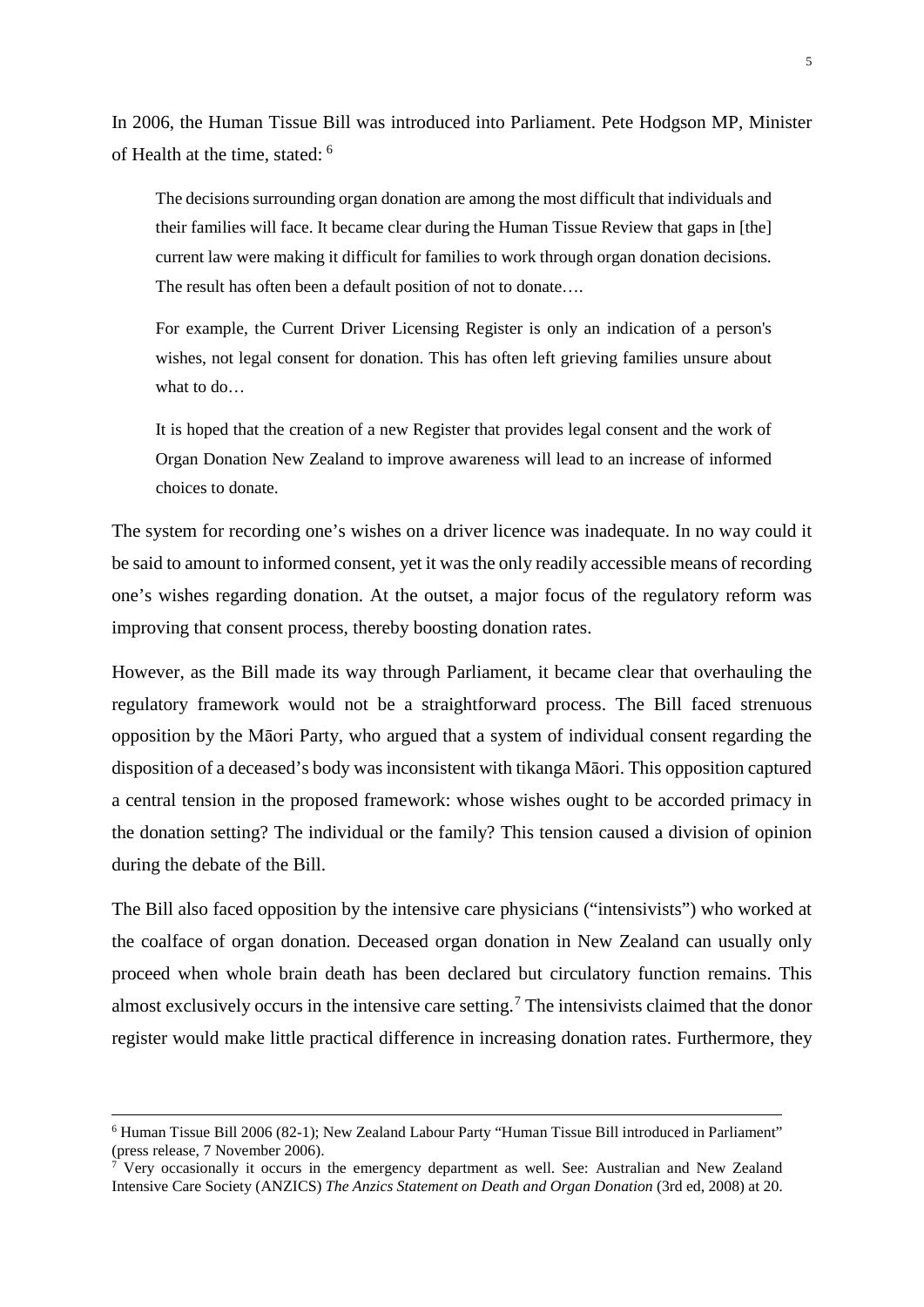made it clear that any system that required the wishes of the individual to be enforced against the surviving family was contrary to accepted practice, and would be ignored by them. $8$ 

As a result, the regulatory reform devolved into a process whereby competing considerations took hold and pulled in different directions. The minority views of the Māori party clashed with those of the National party, who argued that individual consent must take precedence and that any informed consent process would be stripped of its efficacy without a central register. The Bill was steadily modified in an attempt to strike a balance between these competing considerations.

Consequently, the initial regulatory objective of increasing donation rates by improving the consent process was displaced by competing objectives. This created an internally conflicted framework that rolled on, unresolved, into the eventual Human Tissue Act 2008, an Act that did little more than reinstate the position that existed prior to the reforms.

This paper provides an overview of the reform and investigates the unique regulatory context of organ donation in order to examine the issues that ought to have been explicitly addressed and balanced. In addition, it borrows from regulatory theory and comparative fields to substantiate the claim that the reform process lost sight of the initial regulatory objective and fell short of achieving any meaningful reform.

Finally, the paper briefly considers the Financial Assistance for Live Organ Donors Bill that is currently before Parliament. It will argue that this Bill, while meritorious, is unlikely to have a significant impact on donation rates and that a better course of action would be to address the issues discussed herein.

<span id="page-6-0"></span> <sup>8</sup> See Part IV below.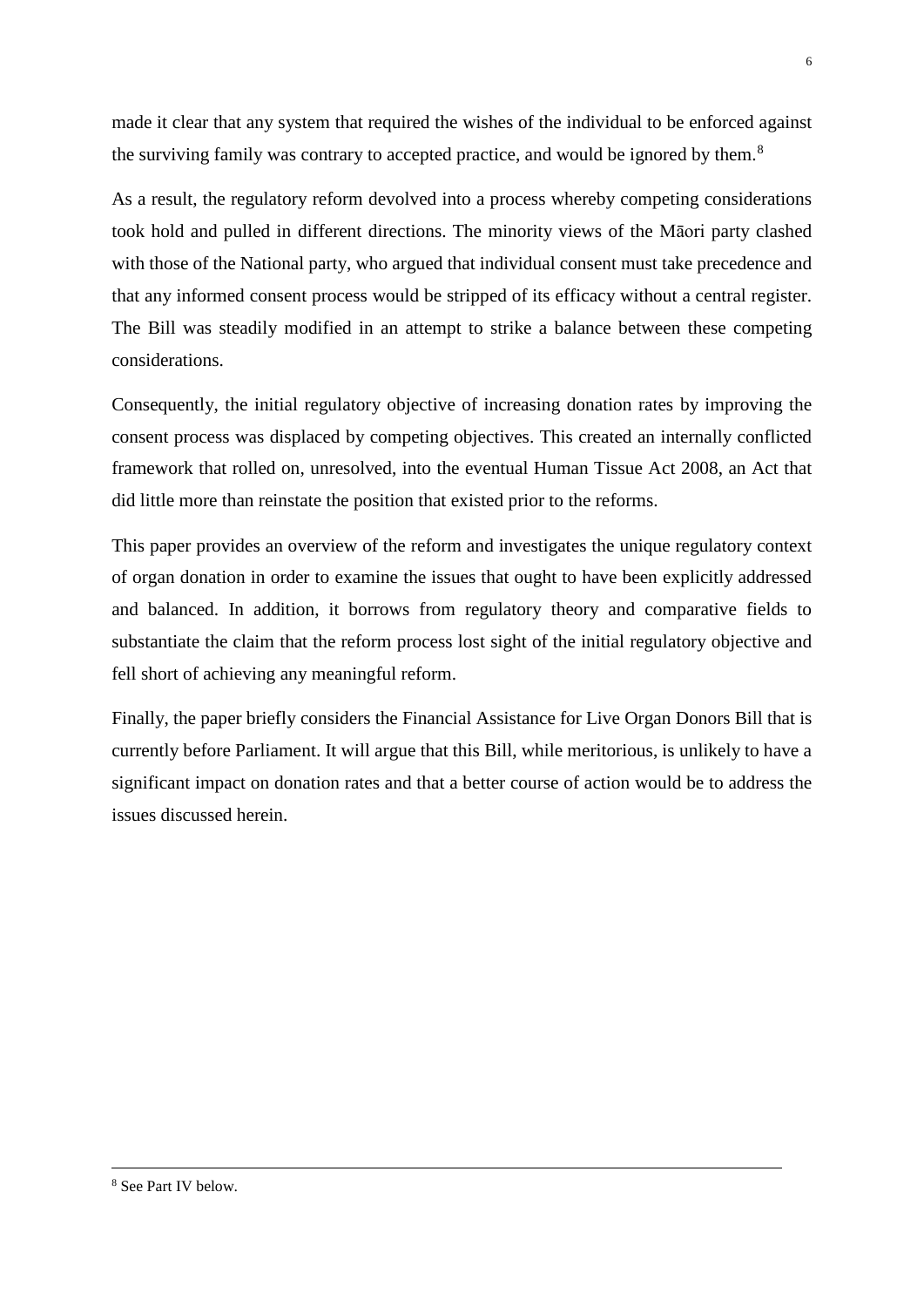### <span id="page-7-0"></span>*II Background*

First, it is necessary to set out a brief background to the reform. By looking at past legislation and the factors that informed the initial stages of the Human Tissue Bill's passage through Parliament, the initial purpose of the reform can be contrasted with the eventual form of the legislation. As will become apparent, the focus of the reforms shifted with increasing input from the interested parties involved in organ donation.

#### <span id="page-7-1"></span>*A Donation*

It has been said that one organ donor represents "up to seven lives saved", given the sum of organs potentially available for transplantation.[9](#page-7-2)

In 2006, over one million New Zealanders had elected to be a donor on their driver licence, yet in the previous year only 29 people had become donors after their death.<sup>[10](#page-7-3)</sup> One reason for this disparity was that the election to be a donor on a New Zealand driver licence had no legal force. It might have been indicative of the wishes of the deceased, but it fell well short of the informed consent required by the medical profession. As such, it would never be relied upon in practice. However, the extent to which the public was aware of this was unclear. Barbara Stewart MP stated that: $11$ 

[M]any people believe in recording their wishes through the driver's licence system, yet there is actually no link between Land Transport New Zealand and any health database. We must wonder why that process has been followed, when any decision actually made and recorded on a driver's licence cannot be accessed in any way. That process [really] does not mean anything at all.

During the third reading of the Bill, Judy Turner MP put the matter rather more strongly:<sup>[12](#page-7-5)</sup>

[The] fact that we have this silly donor provision on our driver's licence is a complete nonsense. When we sign up for a driver's licence we want a driver's licence; we are not

<span id="page-7-2"></span><sup>&</sup>lt;sup>9</sup> Specifically, two lungs and kidneys and one heart, liver and pancreas. See: Thomas May, Mark P. Aulisio and Michael A. DeVita "Patients, Families, and Organ Donation: Who Should Decide?" (2000) 78(2) Millbank Quarterly 323 at 324. For the sake of completeness, it should be noted that pancreas-only transplants generally do not proceed in New Zealand because the side-effects from the post-transplant immunosuppressant drugs required are considered to outweigh the therapeutic benefits of transplantation. Pancreas transplants are usually performed with simultaneous kidney transplants for conditions which result in a non-functioning pancreas, such as Type 1 Diabetes. See: National Ethics Advisory Committee *Ethical Issues Relating to Access to Organ Transplantation: NEAC Report to the Associate Minister of Health* (20 January 2015) at 3.

<span id="page-7-4"></span><span id="page-7-3"></span><sup>&</sup>lt;sup>10</sup> (14 November 2006) 635 NZPD 6471.<br><sup>11</sup> (14 November 2006) 635 NZPD 6470.

<span id="page-7-5"></span><sup>12</sup> (8 April 2008) 646 NZPD 15439.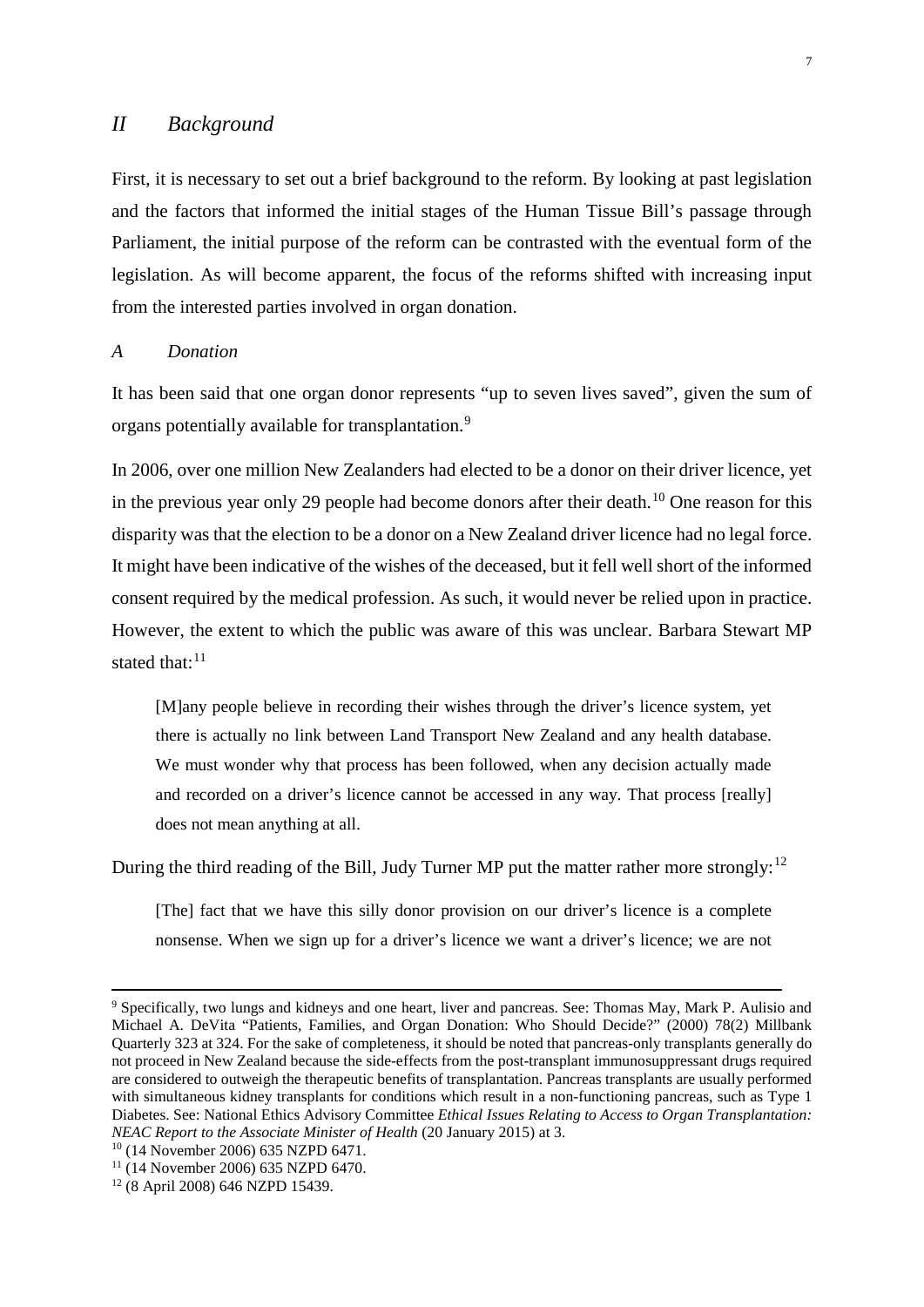thinking about donations. When the question is put to us at that point we make a kind of snap and fairly thoughtless decision one way or another. It is a bit of a blunt instrument and it means nothing.

Even among donors who did satisfy the informed consent requirements, donation would not always proceed. Sue Kedgley MP noted that in 2005, there was a pool of 104 potential donors, but the possibility of donation was not even raised with the family in 35 instances.<sup>[13](#page-8-1)</sup>

# <span id="page-8-0"></span>*B Human Tissue Act 1964*

Prior to the reforms, the use and collection of human tissue from deceased persons in New Zealand was regulated by the Human Tissue Act 1964 (the "1964 Act"). When the 1964 Act was drafted, the only available transplants were corneas and heart valves.<sup>[14](#page-8-2)</sup> By the 21st Century, it was argued that the Act was failing to keep pace with technological developments in organ donation medicine.<sup>[15](#page-8-3)</sup>

Section 3 of the 1964 Act regulated the removal of human tissue for "therapeutic purposes".<sup>[16](#page-8-4)</sup> Section 3(1) set out the relevant consent requirement. The wording of the provision is curious. If a person had *requested* that their body or a specified part of their body be donated, the person lawfully in possession of the body ("PLIPOB") could authorise the removal of body parts in accordance with the request.<sup>[17](#page-8-5)</sup> Such a request could have been made in writing "at any time", but an oral request was only legally enforceable if made in the presence of two witnesses "during [the potential donor's] last illness".<sup>[18](#page-8-6)</sup> The PLIPOB was entitled to rely on the deceased's request unless there was reason to believe that it had subsequently been withdrawn. The following persons were deemed to be a PLIPOB for the purposes of the Act:<sup>[19](#page-8-7)</sup>

(a) The person for the time being in charge of any hospital care institution within the meaning of [the relevant defining Act], in respect of any body lying in that institution:

<span id="page-8-1"></span> <sup>13</sup> (14 November 2006) 635 NZPD 6471.

<span id="page-8-2"></span><sup>&</sup>lt;sup>14</sup> Alison Douglass "The new Human Tissue Act" (2008) NZLJ 377 at 377.<br><sup>15</sup> Douglass, above n 14, at 377.

<span id="page-8-5"></span><span id="page-8-4"></span><span id="page-8-3"></span><sup>&</sup>lt;sup>16</sup> Therapeutic purposes was not defined in the Act, but must have included organ donation.<br><sup>17</sup> "PLIPOB" is an abbreviation borrowed from Professor PDG Skegg's "The Removal and Retention of Cadaveric Body Parts: Does the Law Require Parental Consent?" (2003) 10(3) OLR 425 at 429. 18 Section 3(1).

<span id="page-8-7"></span><span id="page-8-6"></span><sup>&</sup>lt;sup>19</sup> Human Tissue Act 1964, s  $2(2)(a)-(c)$ . Out of interest, it should be noted that the provision gave authority to the person in charge of a hospital within the meaning of the Mental Health (Compulsory Assessment and Treatment) Act 1992 over any body lying in that institution that was the body of a patient. Similarly, s 2(c) gave authority to the prison manager over any body lying in the prison that was the body of a prisoner. The person in charge of any hospital care institution within the meaning of s 58(4) of the Health and Disability Services (Safety) Act 2001 was given authority over "any body lying in that institution", not only those of patients.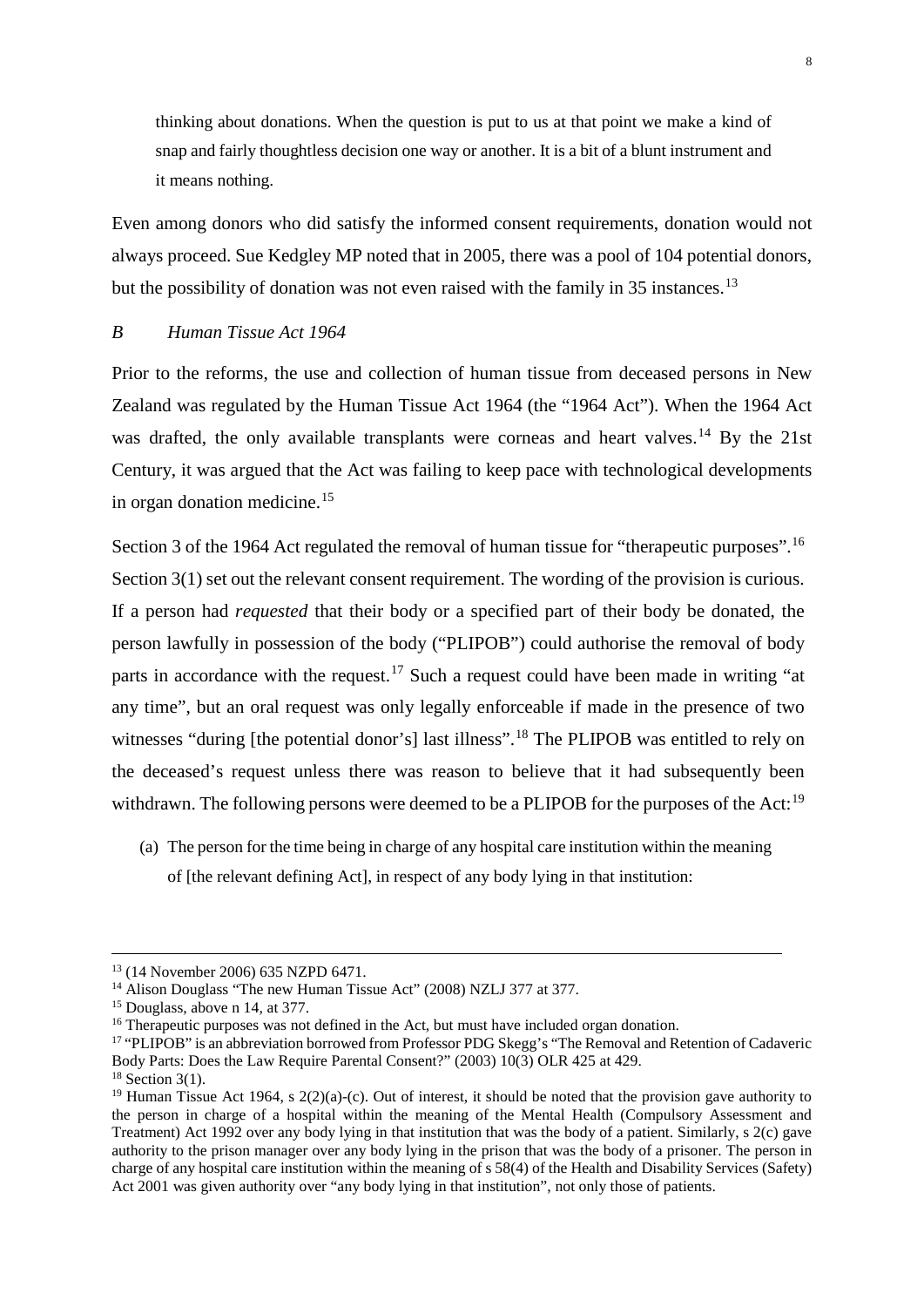- (b) The person for the time being in charge of any hospital within the meaning of the Mental Health (Compulsory Assessment and Treatment) Act 1992, in respect of any body lying in the hospital, being the body of a patient:
- (c) The prison manager of any prison, in respect of any body lying in the prison that is the body of a prisoner.

Section  $3(1A)$  was inserted in 1989 by amendment.<sup>[20](#page-9-0)</sup> and provided that the PLIPOB was entitled to rely on a written request by the potential donor where that request was held on a "health computer system". This amendment enabled a central register of potential donors to be created. At that time it was hoped that this would increase rates of deceased organ donation. However, the register did not have the desired effect.<sup>[21](#page-9-1)</sup>

In addition, s 3(2) allowed a PLIPOB to authorise the collection of human tissue so long as, having made such reasonable enquiry as was practicable in the circumstances, there was no reason to believe that the deceased had objected to the collection of their tissue, or that any partner or surviving relative of the deceased did not so object.<sup>[22](#page-9-2)</sup> Therefore, if the PLIPOB wished unilaterally to authorise collection, they had to enquire as to consent. However, that enquiry was sensitive to circumstance, such as the difficulty in locating a surviving relative of the deceased, or the pressure to utilise viable organs before they deteriorated.

Section 3(4) provided that no removal of human tissue could be effected "except by a medical practitioner". The provision stated that such a practitioner must be satisfied, by personal examination of the body, "that life is extinct". This was the extent of the 1964 Act's reference to what constituted death for the purposes of organ donation.<sup>23</sup>

Several points may be noted here. First, while the PLIPOB (usually, but not always, a medical practitioner) was entitled to rely upon the request of the deceased unless there was reason to believe the request had been withdrawn, there was no positive obligation on the practitioner to make any enquiry as to whether the request had been withdrawn.

<span id="page-9-0"></span> <sup>20</sup> Human Tissue Amendment Act 1989, s 3.

<span id="page-9-1"></span><sup>&</sup>lt;sup>21</sup> Susan Watson "Gifts to strangers: organ donation in New Zealand" (2002) NZLJ 291 at 291.<br><sup>22</sup> Section 3(2)(a)-(b).

<span id="page-9-3"></span><span id="page-9-2"></span><sup>&</sup>lt;sup>23</sup> The current Act is no clearer in this regard, see Human Tissue Act 2008, s  $50(2)$ : "A qualified person must not collect human tissue [unless] the qualified person is satisfied, by personal examination of the body, that the individual concerned is dead."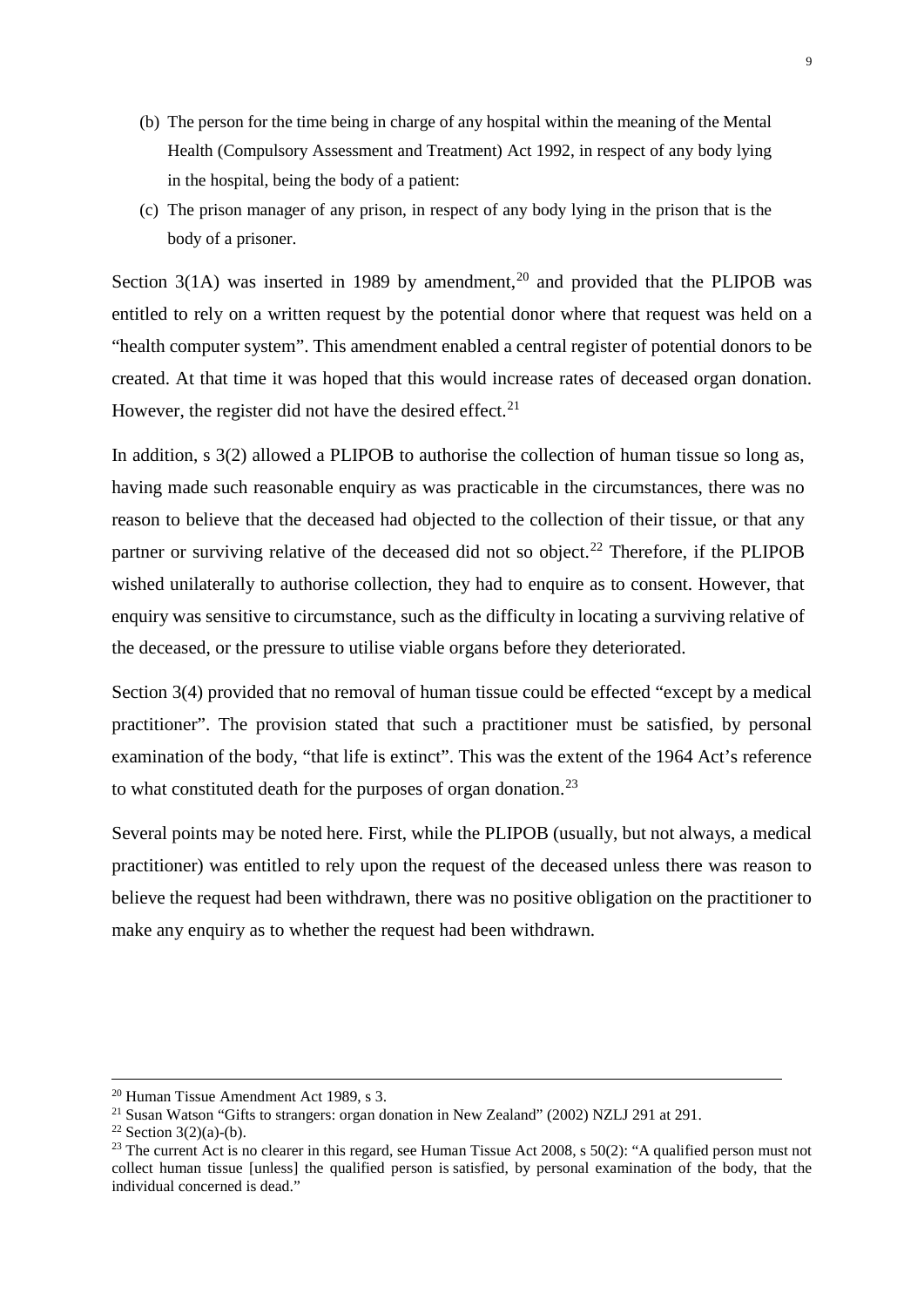Secondly, if the PLIPOB wished to authorise the collection of organs in accordance with s 3(1) of the Act, the wishes of the family were irrelevant. In theory at least, this would have allowed a practitioner to collect the organs of an older child against the wishes of the parents.<sup>[24](#page-10-2)</sup>

Thirdly, any authorisation given under s 3(2) contained no requirement of consent on the part of the surviving family. All that was required of the PLIPOB was that he or she make "such reasonable enquiry as [may have been] practicable" and obtain the consent of the coroner if necessary.<sup>[25](#page-10-3)</sup> It should be noted that in a Code of Practice for Transplantation of Cadaveric Organs released by the Department of Health, it was advised that:<sup>[26](#page-10-4)</sup>

In most instances it [would] be sufficient to discuss the matter with any one relative who [had] been in close contact with the deceased, asking him his own views, the views of the deceased and also if he [had] any reason to believe that any other relative would be likely to object.

<span id="page-10-0"></span>*C Human Tissue Review*

# <span id="page-10-1"></span>*1 Code of health and disability services consumers' rights*

Between the 1964 Act and the reforms, the medical profession underwent substantial changes in respect of patients' rights. In 1996, the Code of Health and Disability Services Consumers' Rights (the "Code") came into force as a regulation under the Health and Disability Commissioner Act 1994.<sup>[27](#page-10-5)</sup> The Code set up a series of rights for consumers of Health and Disability services, and corresponding obligations imposed on medical professionals providing those services.

This followed the 1988 Cartwright Inquiry, $^{28}$  $^{28}$  $^{28}$  and established a patient-centred medical approach that shook the profession free from its former paternalistic attitudes.<sup>[29](#page-10-7)</sup> It placed patient rights at the forefront, with particular emphasis on the right to give informed consent. Under Right 7 of the Code every patient has the right "to make an informed choice and give informed consent".<sup>[30](#page-10-8)</sup> This right distils the patient's related rights to be treated with dignity, to

<span id="page-10-3"></span><span id="page-10-2"></span><sup>&</sup>lt;sup>24</sup> See Skegg, above n 17, at 431.<br><sup>25</sup> See s 3(5).<br><sup>26</sup> Department of Health *A Code of Practice for Transplantation of Cadaveric Organs* (1987) at 4.3(d).

<span id="page-10-5"></span><span id="page-10-4"></span><sup>&</sup>lt;sup>27</sup> Health and Disability Commissioner (Code of Health and Disability Services Consumers' Rights) Regulations 1996, s 1.<br><sup>28</sup> Silvia Cartwright *The Report of the Cervical Cancer Inquiry* (Government Printing Office, 1988).

<span id="page-10-7"></span><span id="page-10-6"></span><sup>&</sup>lt;sup>29</sup> Ron Paterson "The Cartwright Legacy: shifting the focus of attention from the doctor to the patient" (2010) 123 NZMJ 6.

<span id="page-10-8"></span><sup>&</sup>lt;sup>30</sup> Health and Disability Commissioner (Code of Health and Disability Services Consumers' Rights) Regulations 1996, s 2.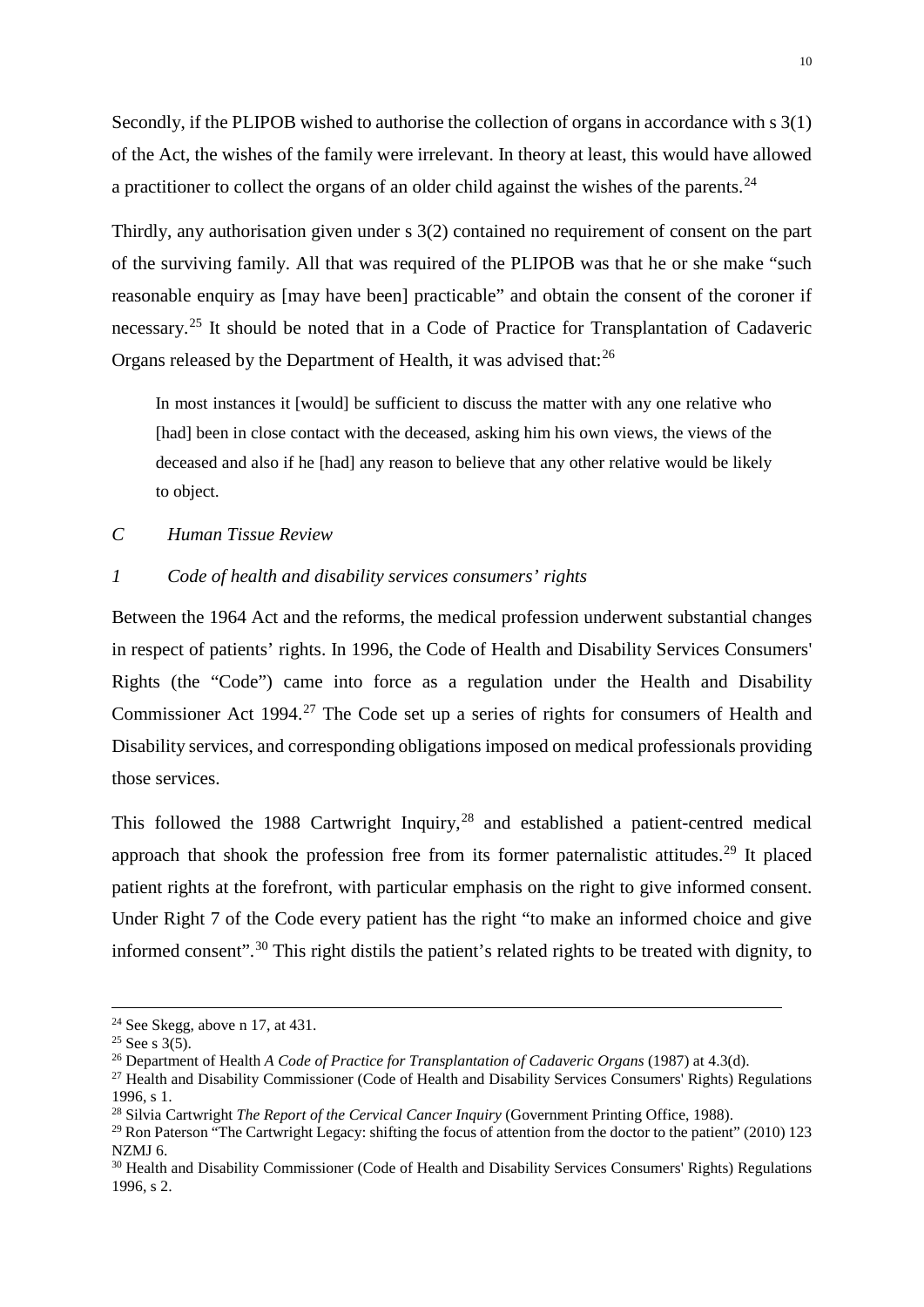be given all relevant information concerning their condition and treatment options and to be protected from the vulnerability inherent in the doctor-patient relationship.<sup>[31](#page-11-1)</sup> Fundamentally, the right to make an informed choice regarding treatment options substantiates the patient's autonomy.

# <span id="page-11-0"></span>*2 Human tissue review*

In March 2004, the Ministry of Health published a review of the existing regulation of human tissue.<sup>[32](#page-11-2)</sup> A new Human Tissue Act was proposed from the outset and informed consent was a key focus.

The Ministry stated that "[t]he rights and expectations of the public [had] become more sophisticated since legislation such as the Human Tissue Act 1964 was passed."<sup>[33](#page-11-3)</sup> Presumably, what the Ministry meant by this was that more sophisticated procedures had become available, and that new public expectations had developed in response. The document's explicit focus was on "the regulatory environment" governing the use of human tissue.<sup>[34](#page-11-4)</sup> One goal of the review was: [35](#page-11-5)

To develop a new regulatory framework…that appropriately [promoted] the cultural and spiritual needs of New Zealanders and the public good associated with the use of human tissue for therapeutic and non-therapeutic purposes.

The Ministry stressed that in practice, organ donation in New Zealand would not proceed without the consent of the family. Even at that stage, it was accepted that any refusal by the surviving family would override the express wish of the deceased to be a donor. It was noted that this was a "contentious" notion for some.<sup>[36](#page-11-6)</sup> Apart from being contentious, it was also argued to be at odds with the legislative intent.<sup>[37](#page-11-7)</sup>

<span id="page-11-2"></span><span id="page-11-1"></span><sup>&</sup>lt;sup>31</sup> Ron Paterson, above n 29, at 7.<br><sup>32</sup> Ministry of Health *Review of the Regulation of Human Tissue and Tissue-based Therapies: Discussion <i>document* (2004).

<span id="page-11-3"></span><sup>&</sup>lt;sup>33</sup> Ministry of Health, above n 32, at 1.

<span id="page-11-4"></span><sup>&</sup>lt;sup>34</sup> Ministry of Health, above n 32, at 1.

<span id="page-11-5"></span><sup>35</sup> Ministry of Health, above n 32, at 1.

<span id="page-11-6"></span><sup>&</sup>lt;sup>36</sup> Ministry of Health, above n 32, at 64.

<span id="page-11-7"></span><sup>37</sup> See Chen, Palmer and Partners *Organ Donation: A comparative legal analysis and options for change in New Zealand* (2003) Unpublished paper prepared for the Nana Sue Project, Quality Shoe Marketing, Wellington. By contrast, s 8(g) of the Coroners Act 1988 required a coroner, in deciding whether or not to authorise a post-mortem examination, to have regard to "[t]he desire of any member of the immediate family of the person concerned that a post-mortem examination should be performed." This created a positive obligation on the part of the coroner to ascertain the views of the surviving family that, as mentioned above, was not incumbent on a PLIPOB seeking to authorise collection of the deceased's organs under s 3(2) of the Human Tissue Act 1964. It is arguable that analogous language could have been introduced into the Human Tissue Act, either at the time of drafting or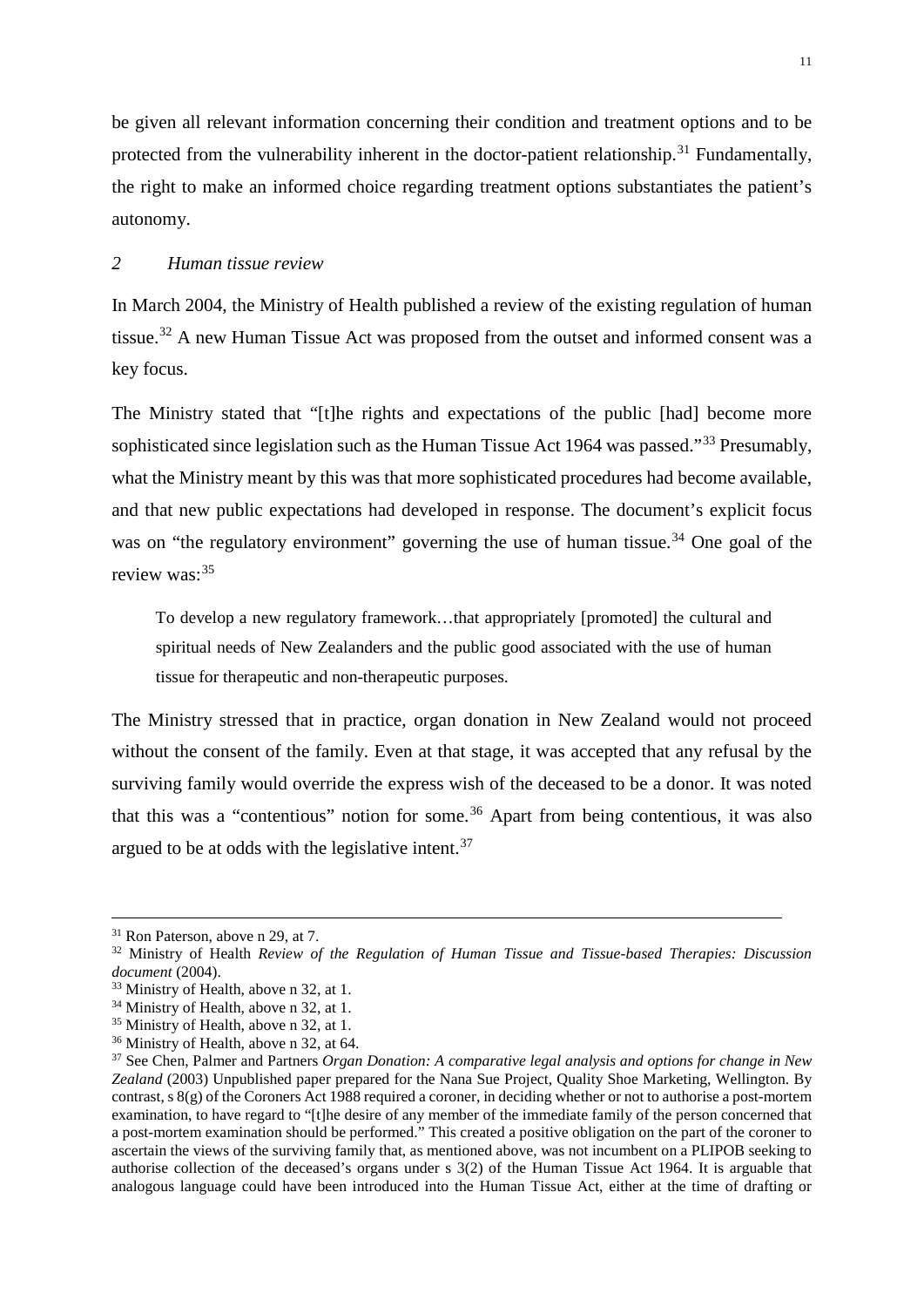The Ministry noted a number of problems with the existing law.<sup>[38](#page-12-1)</sup> First, despite the 1989 amendment that allowed for the creation of a centralised donor registry, organ donation rates in New Zealand were still very low.

Secondly, there was no obligation on a medical practitioner to carry out a donor's request.

Thirdly, the practice among medical practitioners was always to seek the family's consent before collecting organs, which was said to be contrary to the intent of the legislation.

Fourthly, it was noted that the driver licence registration system for donors (practically speaking, the most common way people would be likely to record their wishes) was not binding under the Human Tissue Act.

The Ministry also referred to the main regulatory issue in saying that "[p]ublic debate about the legislation in New Zealand centres on the ability for the family to override the wishes of the deceased person..."[39](#page-12-2) The Ministry framed the essential question as how to resolve two competing principles: maximisation of health benefits through increased transplantation (procollection) and according respect to the wishes of the deceased's family (pro-family/whanau consent).[40](#page-12-3) It was pointed out that if primacy was accorded to the former, any system that eroded the need for consent (such as a "presumed consent" model) would gain legitimacy.<sup>41</sup>

#### <span id="page-12-0"></span>*3 Initial focus: improving consent*

The net result of the Ministry's consultation was a recommendation that the system be improved to uphold the wishes of the individual donor. This would have been consistent with the principle of informed consent. However, as will be seen, this objective was not pursued to the end. It will be argued below that inherent issues in the way the regulatory reform proceeded caused the law to founder before it could properly address the issues it set out to.

-

through the Human Tissue Amendment Act 1989, if Parliament had desired authorisation of the collection of organs to be contingent upon the consent of the surviving family.

<span id="page-12-1"></span><sup>38</sup> At 64-65.

<span id="page-12-2"></span><sup>39</sup> At 65.

<span id="page-12-4"></span><span id="page-12-3"></span> $40$  At 66.<br> $41$  At 65.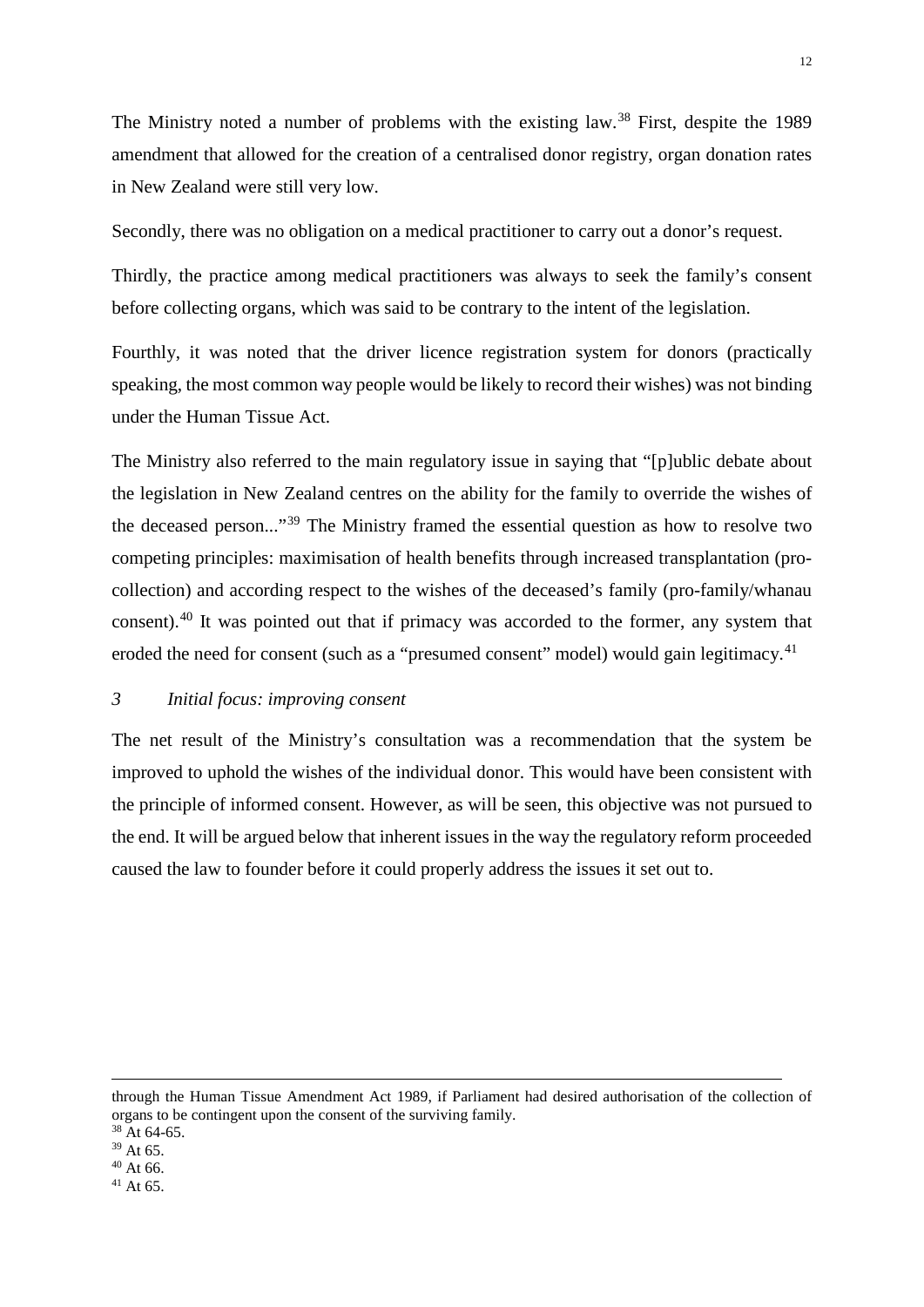# <span id="page-13-0"></span>*III Human Tissue Bill*

Consistent with the original direction of the reform, the draft Human Tissue Bill contained the following clause:  $42$ 

#### **45 Authority to act on appropriate consent**

- (1) Appropriate consent (as defined in section 7) given other than under section 33 or 34 may be acted on with no further authority than this subsection.
- (2) In particular, appropriate consent (as so defined) given by an individual, nominee, or nominees, in accordance with section 28(a) or (b), is valid, and may be acted on, even if it is disagreed with by the responsible person, or all or any members of that individual's immediate family, or both.
- (3) Appropriate consent (as so defined) given under section 33 or 34 may be acted on with no further authority than this subsection only if the following requirements (if applicable) have been satisfied:
	- (a) the requirement to comply with section 46 before acting on consent given under section 33 on behalf of the immediate family:
	- (b) the requirement to comply with section 47 before acting on consent given under section 34 by a senior available next of kin.

It is clear, and it was accepted by the Health Committee, that this clause gave primacy to the wishes of the deceased donor.<sup>[43](#page-13-3)</sup>

# <span id="page-13-1"></span>*A First Reading*

During the Bill's first reading, Ruth Dyson MP referred to the issues raised by the Ministry of Health's review, noting that the Bill aimed to:<sup>[44](#page-13-4)</sup>

[A]ddress concerns raised during public consultation, including a lack of clarity around the informed consent requirements for the collection and retention of tissue; the role of family members in giving consent for the collection and use of tissue from a person who has died, and the lack of individual autonomy in the area; a lack of clarity in relation to the donor status on the national register of drivers' licences – many people think the register records consent, when it records only an indication of wishes – and New Zealand's organ donation rates, which are low compared with other OECD countries.

<span id="page-13-2"></span><sup>&</sup>lt;sup>42</sup> Human Tissue Bill 2006 (82-2).<br><sup>43</sup> Human Tissue Bill 2006 (82-2) (select committee report) at 3.

<span id="page-13-4"></span><span id="page-13-3"></span><sup>44</sup> (14 November 2006) 635 NZPD 6467.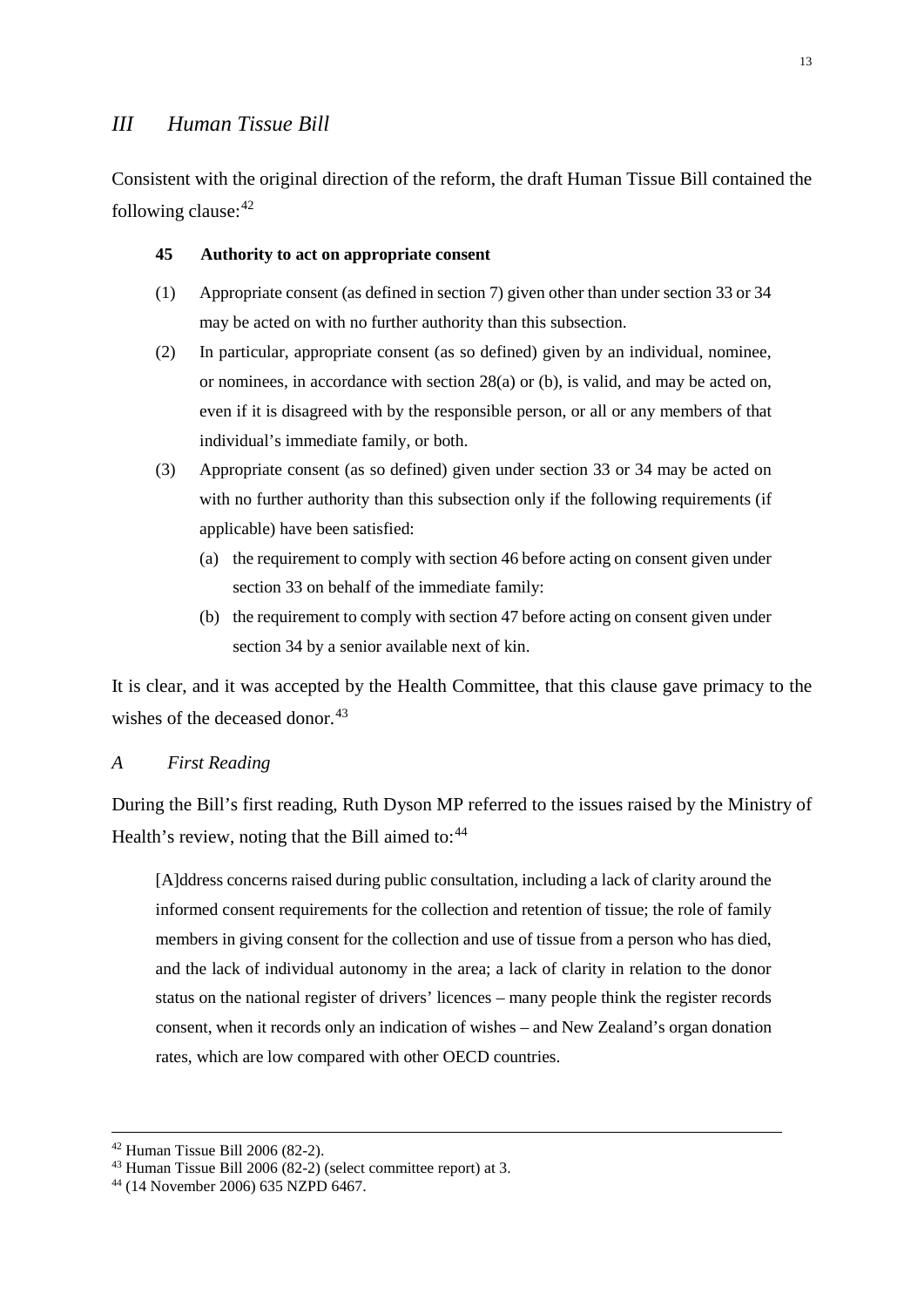Ms Dyson further commented that the objectives of the Bill were to:<sup>[45](#page-14-1)</sup>

Ensure that the autonomy and dignity of the individual from whom tissue is collected is recognised and respected, and that the cultural and spiritual needs of New Zealanders are recognised and respected. Further objectives are to ensure there is clarity for clinicians and the public around the consent process, clear mechanisms for the use and management of human tissue for non-therapeutic purposes, and consistency with regulations in other related areas.

Ms Dyson noted that informed consent was "the fundamental principle underpinning the lawful collection and use of human tissue from deceased people."[46](#page-14-2) Ms Dyson further commented that there was "considerable support from a broad range of people" for the wishes of the deceased to take primacy, and that the "existence of appropriate consent would be sufficient for [donation] to be lawful."<sup>47</sup> However, she also stated that "*in practice*, there may be a number of reasons why [donation] should not proceed."[48](#page-14-4) For example, the bereaved may be "distressed" by the decision to collect the organs of the deceased. This indicates that even at the early stage of the Bill, there was a rift between the formal legal possibility of the legislation and how it might be applied in practice.

Interestingly, it was noted that the Bill made provision for situations where, owing to existence of appropriate safeguards, the requirement for informed consent could be dispensed with in the public interest. Research approved by an ethics committee was cited as an example.<sup>[49](#page-14-5)</sup> Reference was also made to tissue collected by the coroner, and for "criminal justice purposes".[50](#page-14-6)

The final point raised by Ms Dyson was that the Bill aimed to strike "a balance between respect for the wishes of the deceased person and the cultural and spiritual needs of his or her family".<sup>[51](#page-14-7)</sup>

# <span id="page-14-0"></span>*B Select Committee*

Both the National Party and the Māori Party expressed contrasting minority views at the Select Committee stage. The Māori Party had tabled amendments that allowed the surviving family to submit an overriding objection that would prohibit the collection or use of organs from a

<span id="page-14-1"></span> $^{45}$  At 6467.  $^{46}$  At 6468.

<span id="page-14-3"></span><span id="page-14-2"></span> $47$  At 6468.<br> $48$  At 6468 (emphasis added).

<span id="page-14-5"></span><span id="page-14-4"></span><sup>49</sup> At 6468.

<span id="page-14-7"></span><span id="page-14-6"></span> $50$  At 6468.<br> $51$  At 6469.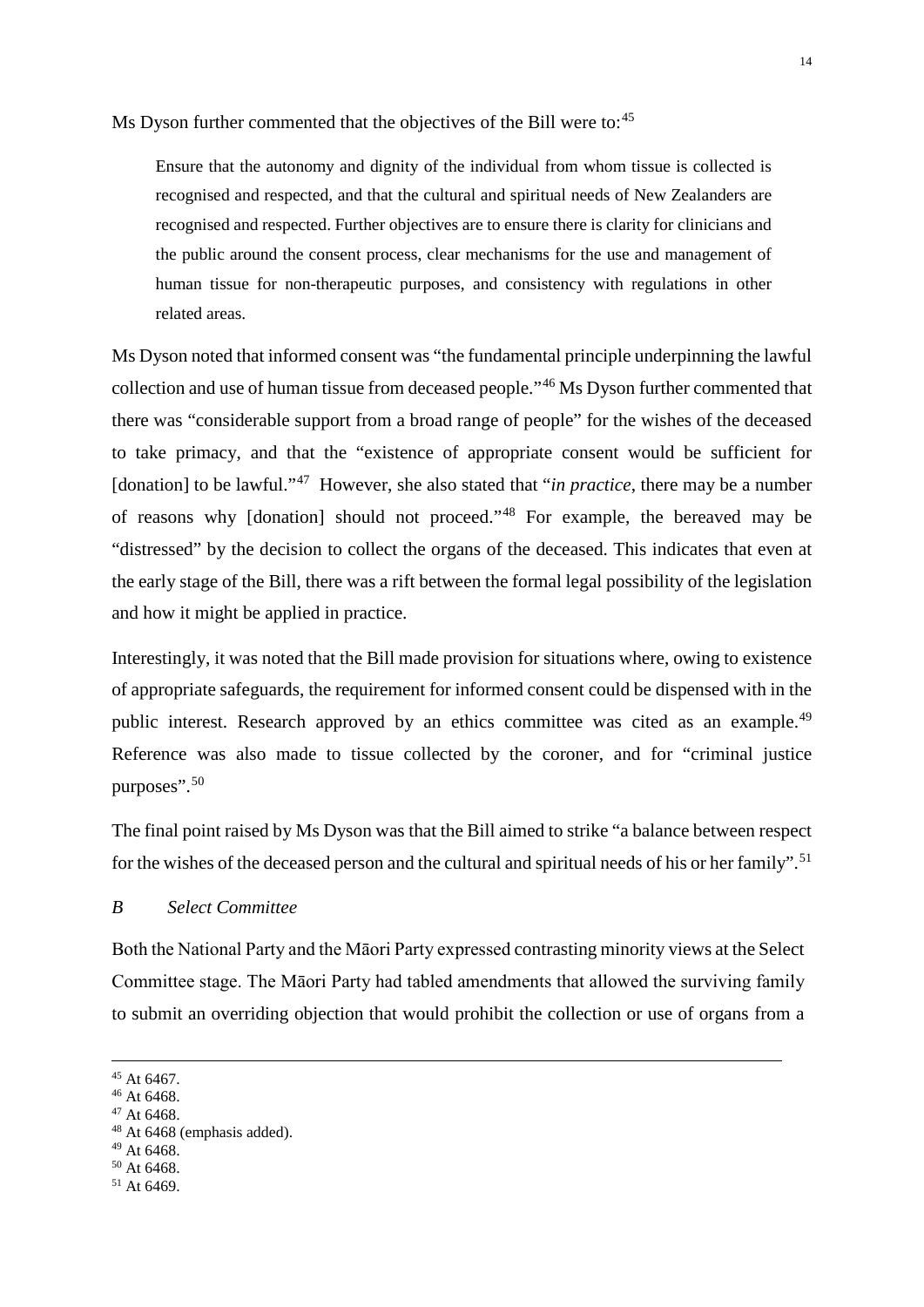consenting donor.[52](#page-15-0) These amendments were rejected by the Health Committee and defeated when later tabled as a Supplementary Order Paper.<sup>[53](#page-15-1)</sup>

The National Party had expressed the view that they "fully [supported] the fundamental premise of the bill that the informed consent of the individual has primacy".[54](#page-15-2) The Party further supported the inclusion of a national register, expressing their concern that without a means to record the informed consent of prospective donors, the effect of any public campaign to increase donor rates would be "diluted".[55](#page-15-3)

However, the Committee stated that they "[understood] the difficulty of enforcing the wishes of the deceased individual if those wishes conflict with the wishes of the individual's family."[56](#page-15-4) Accordingly, they recommended that the Bill provide for the authority not to act on informed consent. The Committee reported:[57](#page-15-5)

The proposed consent framework in the bill gives primacy to any informed consent given or objection raised by the individual whose tissue might be collected or used. However, we understand the difficulty of enforcing the wishes of the deceased individual if those wishes conflict with the wishes of the individual's family. Most of us consider it necessary that anyone proposing to collect or use human tissue, such as organ donation co-ordinators or transplant surgeons, be able to decide not to proceed with collection or use of tissue where families strongly oppose it. We consider that the bill should provide informed consent requirements that must be met before tissue collection or use [proceeds]; it should not require that collection or use must happen if these informed consent requirements are met. We therefore recommend making it explicit that nothing in the bill requires that—

- collection or use of human tissue proceed
- informed consent for the collection or use of tissue be acted on.

<span id="page-15-0"></span> $52$  In submission to the Health Committee, later formalised in Supplementary Order Paper 2007 (156) Human Tissue Bill 2006 (82-1) (proposed amendments) at 1.

<span id="page-15-1"></span> $53$  (13 November 2007) 643 NZPD at 13059.

<span id="page-15-2"></span><sup>&</sup>lt;sup>54</sup> Human Tissue Bill 2006 (82-2) (select committee report) at 8.<br><sup>55</sup> At 8.<br><sup>56</sup> At 3.<br><sup>57</sup> At 3.

<span id="page-15-4"></span><span id="page-15-3"></span>

<span id="page-15-5"></span>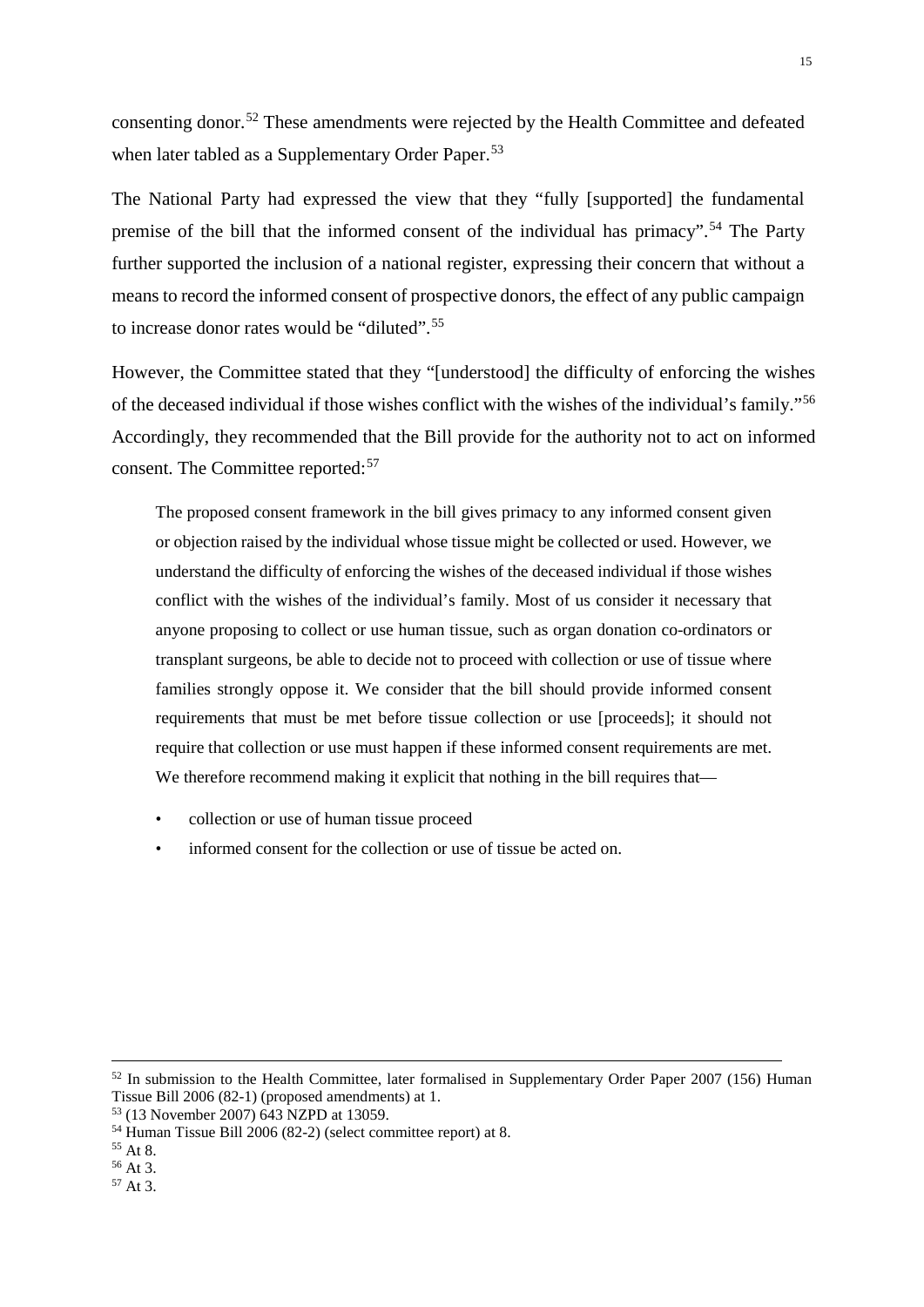When the Bill was reported by the Committee, Clause 45, mentioned above, had been deleted by unanimous agreement, and the following clause inserted in its place:

# **10C Person justified in deciding not to collect or use tissue**

A person who proposes to collect or use human tissue is justified in deciding not to do so if satisfied, based on all information available to the person in the circumstances, that any informed consent for the collection or use of that tissue should for any reason not be acted on.

This clause found its way unaltered into the eventual Act.<sup>[58](#page-16-1)</sup>

# <span id="page-16-0"></span>*C In Committee / Third Reading*

By the time the Bill was debated, issues began to arise regarding the scope and thoroughness of the reform. Jonathan Coleman MP foreshadowed the Bill's limitations when he stated:<sup>[59](#page-16-2)</sup>

[A]t the end of the day, I do not think we will get anywhere fast or come to any substantial destination on this whole issue of human tissue donation, and on the rights of people to determine what happens to their tissue, unless we hold that concept of the primacy of informed consent at the very heart of the debate.

To Dr Coleman, this underpinned the National Party's minority stance. He was concerned that the technical debate surrounding the Bill risked losing sight of that core principle.

Judy Turner MP, speaking on behalf of United Future, stated:<sup>[60](#page-16-3)</sup>

[T]he obvious point, or crux of the matter, is the hearts and minds of family members at what is a very traumatic time in that family's life. They are the people who decide, and even if they know that their family member was keen to be a donor, the pressures and emotional turmoil they are facing at that time can cloud the issue. This is a stone that I believe has not been fully turned over and explored yet.

One option proposed by Ms Turner was to have blood donation staff undertake the organ donation conversation with potential donors. Apart from hypotheticals, Ms Turner's driving point was that she believed "[The Government] had not thoroughly examined every opportunity" at the time of the Bill's third reading.

<span id="page-16-1"></span> <sup>58</sup> Human Tissue Act 2008, s 17.

<span id="page-16-2"></span><sup>&</sup>lt;sup>59</sup> (13 November 2007) 643 NZPD 13053.<br><sup>60</sup> (8 April 2008) 646 NZPD 15439.

<span id="page-16-3"></span>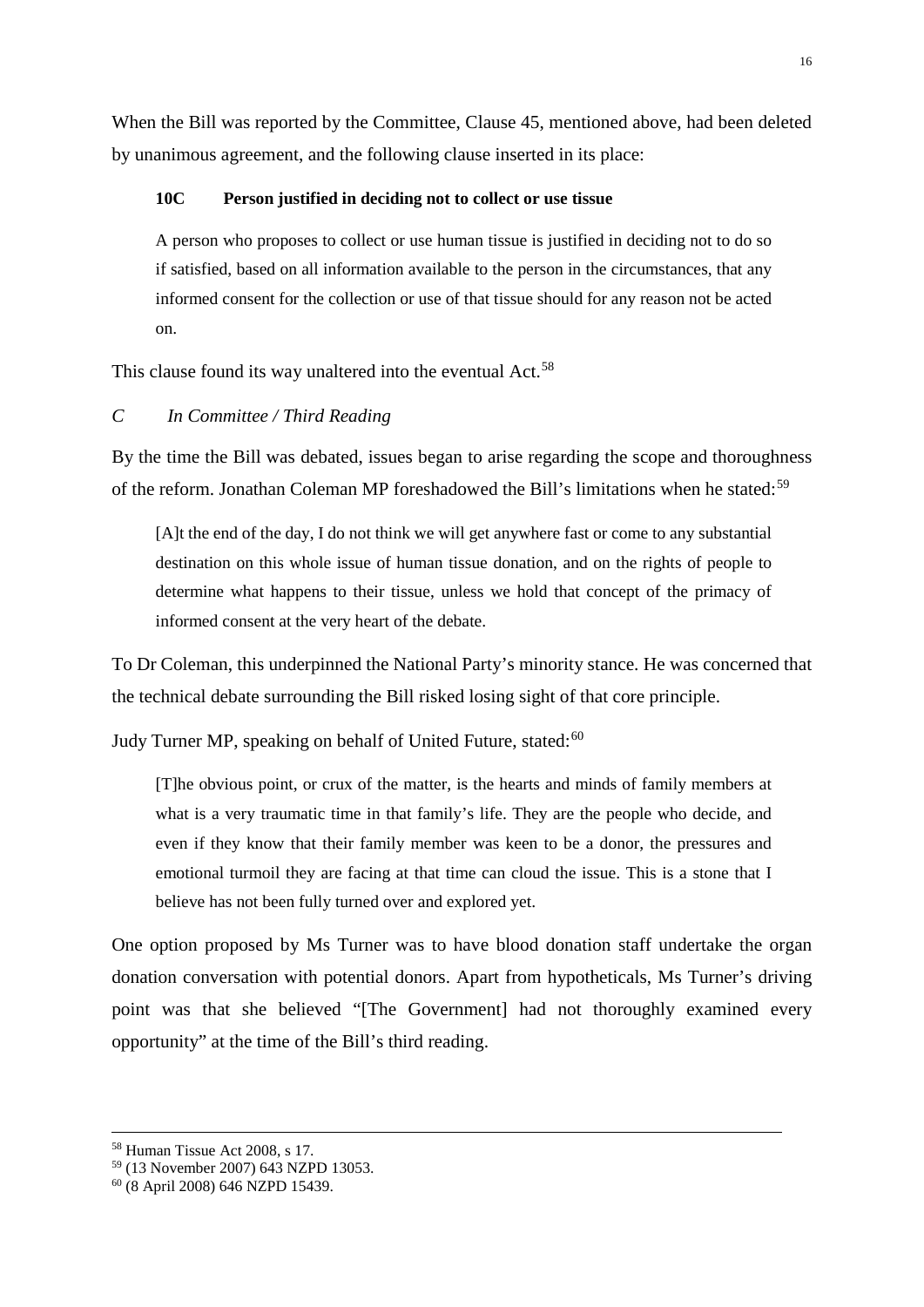However, Lesley Soper MP commented on her experience at the Select Committee stage, stating that the Health Committee had "heard during the hearing of submissions many, many heartfelt submissions for and against individual or family decisions on these matters."<sup>[61](#page-17-1)</sup> She considered the Bill to strike "a good balance" in that respect.<sup>[62](#page-17-2)</sup>

The legislation arguably did not strike a balance at all. By providing legislative sanction for the decision not to proceed, the status quo of requiring the family's consent was reinforced, which in fact undercut the informed consent principle.

<span id="page-17-2"></span><span id="page-17-1"></span><span id="page-17-0"></span>Nevertheless, the view that the Bill represented a balance of the difficult competing positions prevailed and the resulting Act was in accordance with the recommendations of the Health Committee.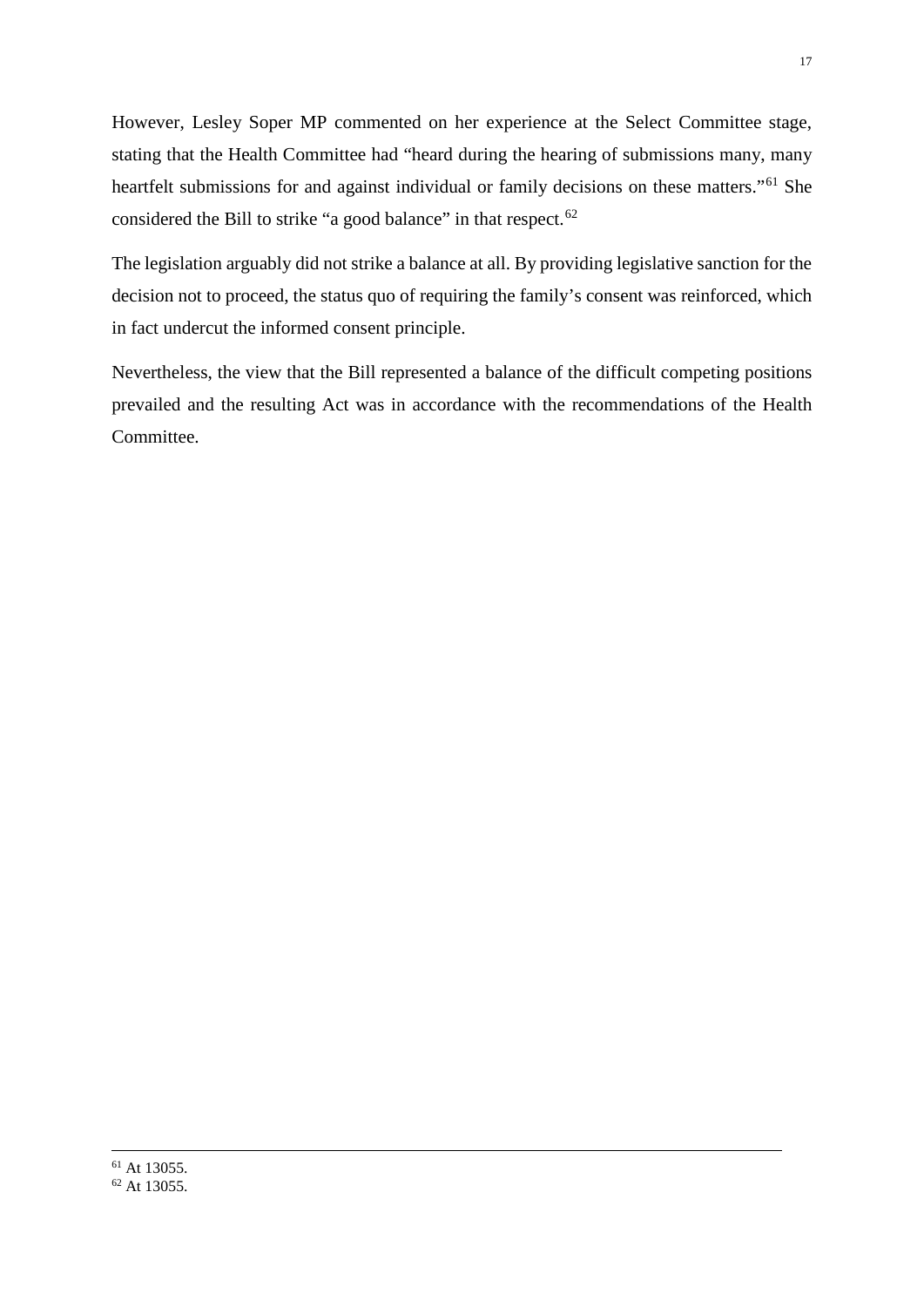# *IV Regulatory Context*

In this section, the unique context of deceased organ donation will be explored. In particular, it will be argued that as a regulatory system, it suffered from myriad conflicts that created significant complications.

By highlighting the factors peculiar to organ donation, it will argue that the reform process failed adequately to hold the essential question of informed consent in its sights, and that this caused the process to break down.

Following this, aspects of regulatory theory will be employed to illustrate the importance of clearly defining the regulatory "targets", discussed below. The regulatory context of organ donation involves a variety of "instruments". It will be argued that the failure adequately to frame the regulatory targets blocked any discussion of whether one instrument ought to have been emphasised over another.

This situation will be contrasted with a brief overview of the theory of "smart regulation" to demonstrate how viewing the reforms through a regulatory lens confirms that the reform process stalled before it could arrive at a meaningful conclusion on the relevant issues.

#### <span id="page-18-0"></span>*A Regulatory Targets*

The Human Tissue Act 2008 was intended to provide a comprehensive framework regulating the collection and use of human tissue from deceased persons in New Zealand.<sup>[63](#page-18-2)</sup>

Given its aims, the regulatory system has certain distinct but related regulatory "targets". On the one hand, the regulatory target is the policy initiative that the law seeks to secure. This can otherwise be understood as the regulatory "objective". On the other hand, the regulatory target is the actor whose behaviour is regulated. This can otherwise be understood as the "subject" of the regulation. Both give rise to issues in this context.

#### <span id="page-18-1"></span>*1 Regulatory objectives*

As mentioned above, the impetus for change can be traced back to the Labour party's election promise to establish an organ donor register and boost organ donation rates.<sup>[64](#page-18-3)</sup> As such, the

<span id="page-18-2"></span><sup>&</sup>lt;sup>63</sup> It was not intended to cover reproductive tissue or cells, which are instead governed by the Human Assisted Reproductive Technology Act 2004.

<span id="page-18-3"></span> $64$  And to the credit of Andy Tookey, who lodged a petition with the Government to review the organ donation laws that prompted an earlier Ministry of Health review. See: Petition 2002/25 of Andy Tookey and 1,169 others (26 November 2003) (as reported by the Health Committee).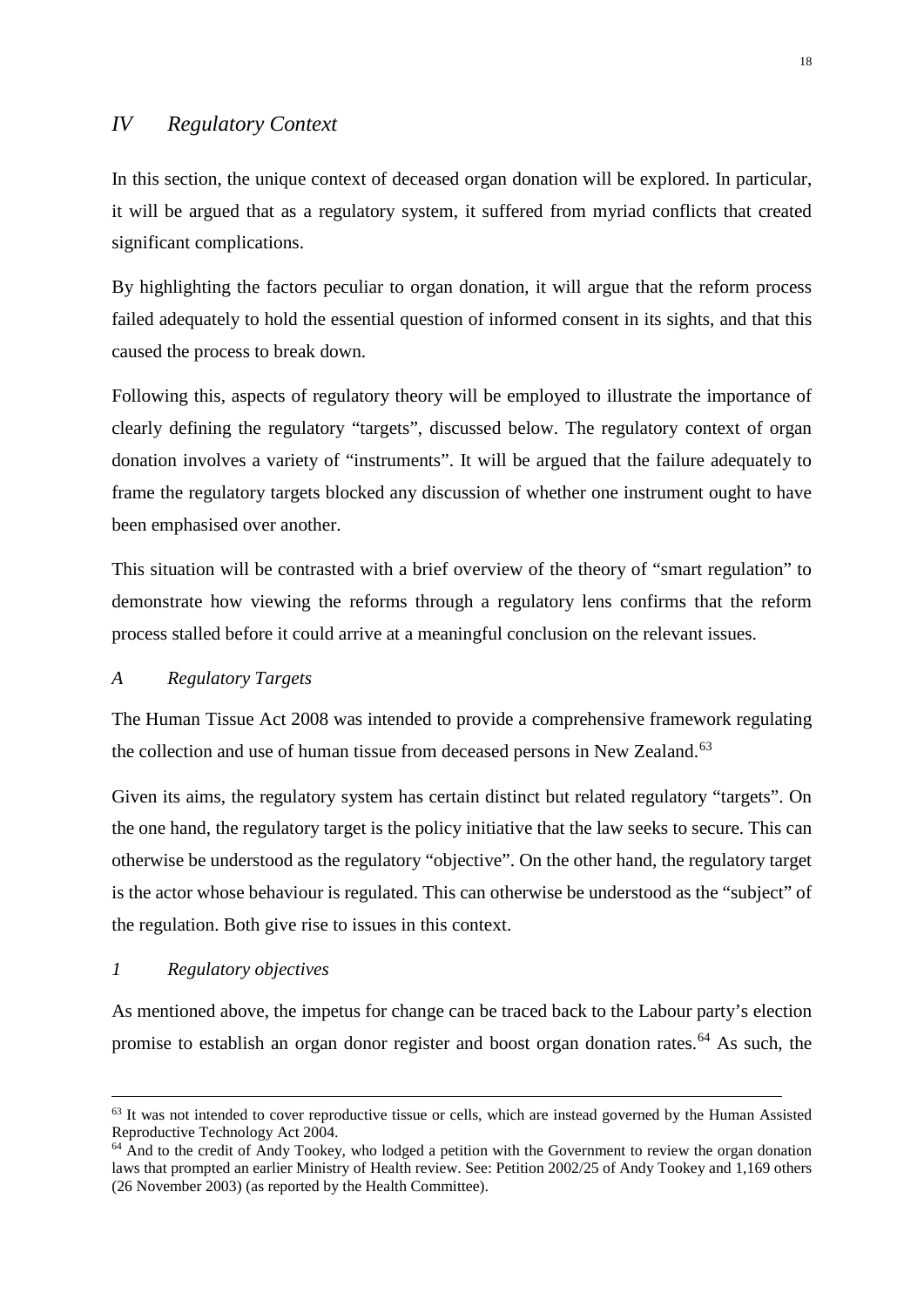regulatory objective could fairly be framed as raising organ donation rates. Indeed, during the debate of the Bill, frequent references were made to New Zealand's poor rate of donation and the pressing need to improve it. Indeed, Jonathan Coleman MP argued that the "real impetus" for the Human Tissue Bill was addressing this issue.<sup>[65](#page-19-0)</sup>

A further objective closely related to raising the donation rate is the need to realise the therapeutic potential of available organs. Given the organ shortage, if circumstances allow for collection, the regulatory system must enable available organs to be collected.

The debate surrounding the passage of the Bill also made it clear that another regulatory objective existed in the need to ensure that the cultural and spiritual needs of the immediate family of the deceased were respected.

A fourth regulatory objective also existed by virtue of the central role of informed consent in the legislation. By placing consent at the centre of the regulatory framework, the principle of autonomy is accordingly upheld. If it is accepted that the ability to exert control over one's body is an expression of autonomy, an appropriate objective of such a framework should be to give proper recognition to the wishes of the deceased.

These regulatory objectives found legislative expression in the purpose provision of the Human Tissue Act:<sup>[66](#page-19-1)</sup>

#### **3 Purpose of this Act**

The purpose of this Act is to help to ensure that collection or use of human tissue- (a) occurs only with proper recognition of, and respect for, --

- (i) the autonomy and dignity of the individual whose tissue is, before or after his or her death, collected or used; and
- (ii) the cultural and spiritual needs, values, and beliefs of the immediate family of that individual; and
- (iii) the cultural, ethical, and spiritual implications of the collection or use of human tissue; and
- (iv) the public good associated with collection or use of human tissue (whether for health practitioner education, the investigation of offences, research, transplantation or other therapeutic purposes, or for other lawful purposes); and
- (b) does not endanger the health and safety of members of the public; and

<span id="page-19-1"></span><span id="page-19-0"></span><sup>&</sup>lt;sup>65</sup> (13 November 2007) 643 NZPD 13054.<br><sup>66</sup> Human Tissue Act 2008, s 3.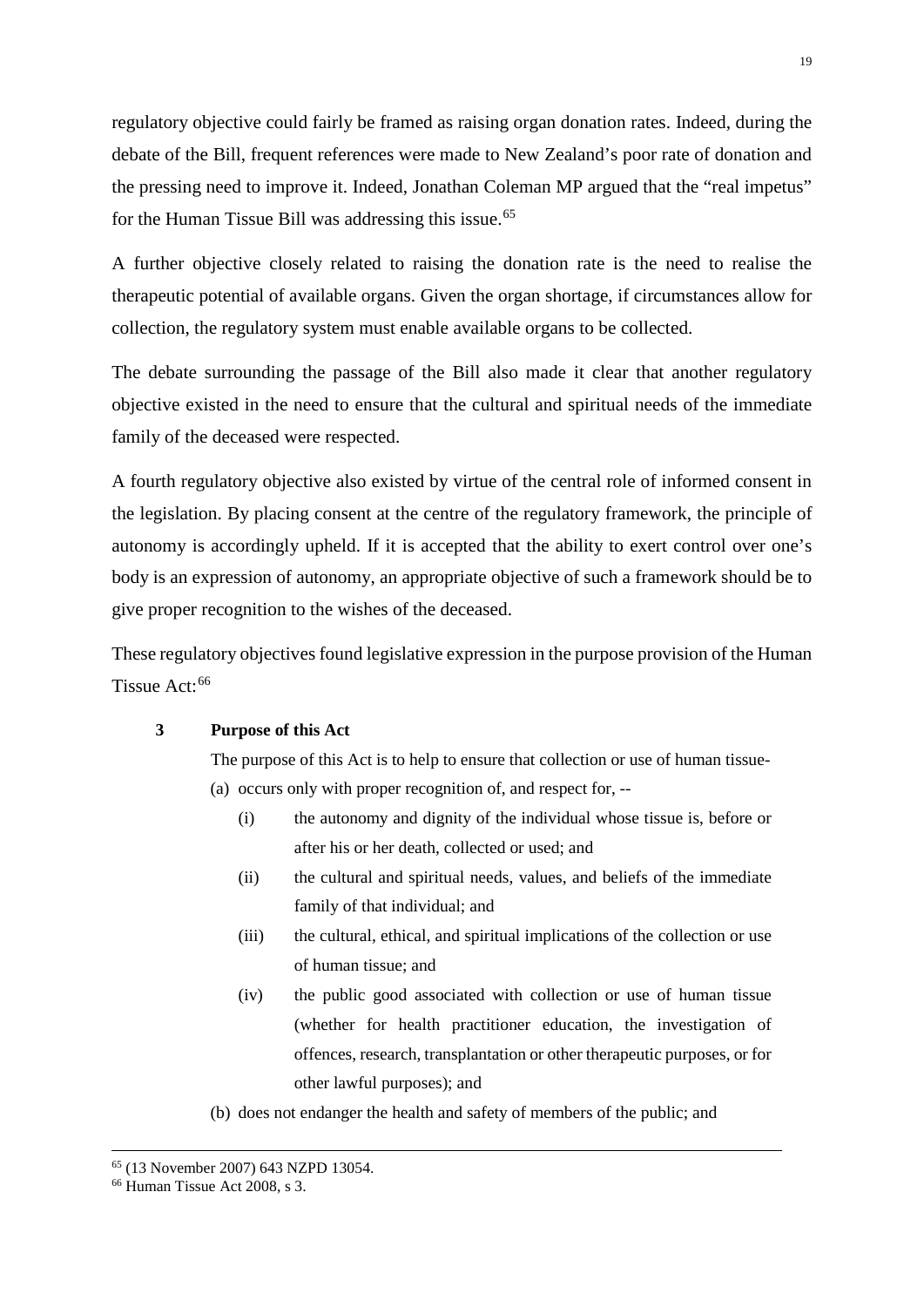(c) generally does not involve the requirement or acceptance, or the offering or provision, of financial or other consideration for the tissue.

# <span id="page-20-0"></span>*2 Regulated subjects*

First, the Act provides that only a "qualified person" may collect tissue.<sup>[67](#page-20-2)</sup> This is obviously intended to restrict collection to medical professionals and trainees.<sup>[68](#page-20-3)</sup> Contravention of the consent requirements by any medical professional will be met with penalties, provided by the Act.<sup>[69](#page-20-4)</sup> By providing a system of rules and sanctions governing the behaviour of the medical professionals involved in the organ donation context, those medical professionals are regulated subjects.[70](#page-20-5)

Secondly, by spelling out the requirements for informed consent and by providing a legislative hierarchy for who is entitled to give informed consent or raise an objection on behalf of the deceased,<sup>[71](#page-20-6)</sup> the legislation also regulates the prospective donors and their surviving family by defining their rights.

Thirdly, the legislation also has the effect of regulating the supply of deceased organs in New Zealand. Therefore, the potential pool of recipients on the waiting list for those organs are also regulated subjects.

# <span id="page-20-1"></span>*B Conflict of Interests*

One issue with the regulatory framework is that the regulatory objectives mentioned above conflict. A related issue is that the interests held by the various participants in the regulatory system also conflict.

Upholding the autonomy of the individual and according due respect to the cultural and spiritual needs of the family are, in some instances, squarely at odds with one another. The most obvious case of this is where the wishes of the deceased are contrary to the cultural and spiritual beliefs of the surviving family, who may not agree with organ donation.

<span id="page-20-5"></span><span id="page-20-4"></span>

<span id="page-20-3"></span><span id="page-20-2"></span><sup>&</sup>lt;sup>67</sup> Section 50.<br><sup>68</sup> See the criteria in s 50(3).<br><sup>69</sup> Section 22.<br><sup>70</sup> The normal procedure in situations of proposed organ donation is for the intensivists caring for the patient to consult a donor coordinator to discuss the option of donation prior to broaching the topic with the surviving family. The donor coordinator will stand by, ready to liaise with the organ removal team and associated support staff should it be decided that collection is to proceed. See: Australian and New Zealand Intensive Care Society (ANZICS) *The Anzics Statement on Death and Organ Donation* (3rd ed, 2008) at 24. 71 See Human Tissue Act 2008, Subparts 1 and 3.

<span id="page-20-6"></span>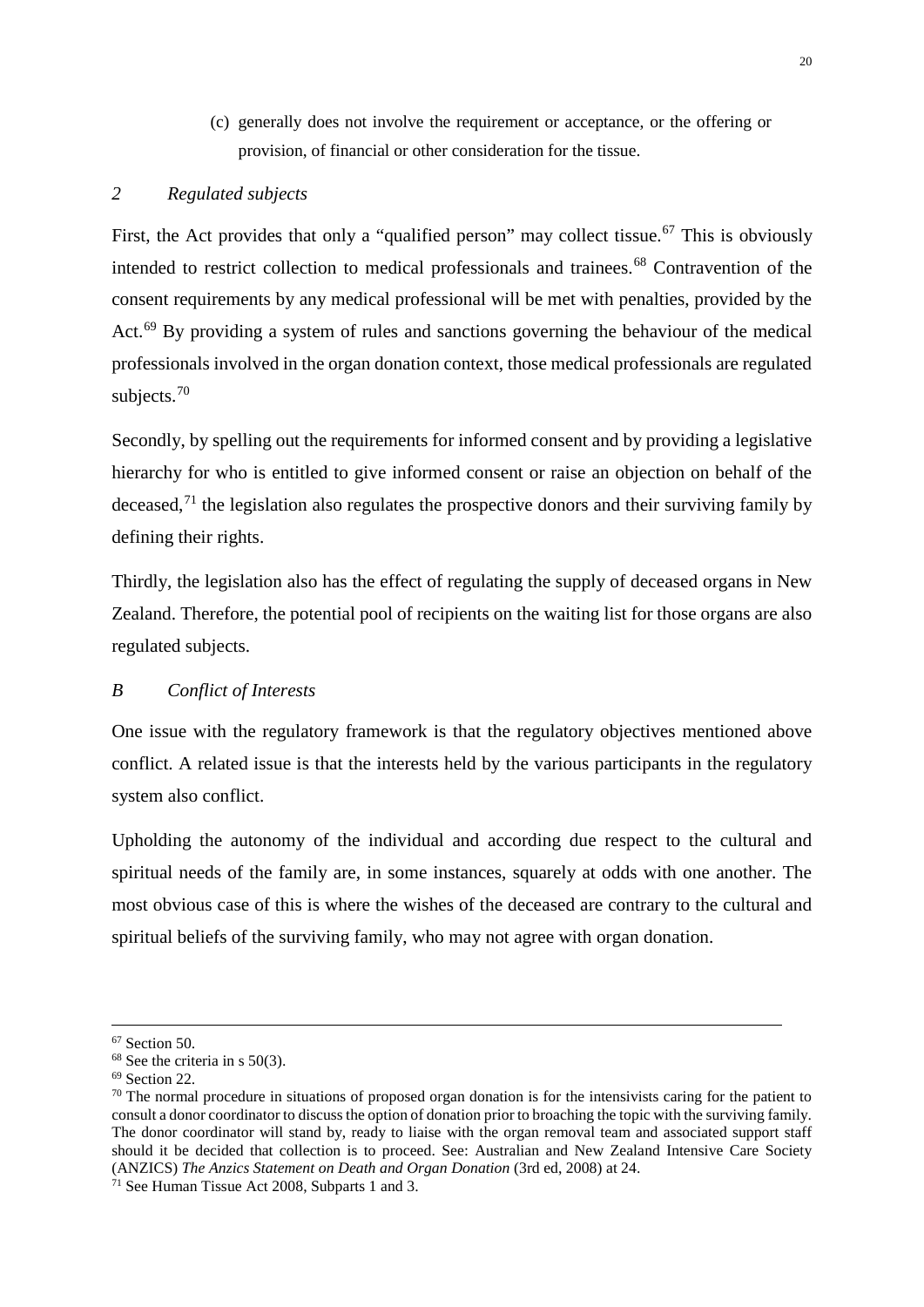However, it is also the case when an individual has consented to donation, but out of sensitivity to the family's grief, the conversation is avoided.

When such deadlock situations are possible, the regulatory reform should weigh the competing interests and reach a principled decision on which will have primacy. It will be argued that this did not occur in the reform process, and as a result, the wishes of the family were given default primacy without any principled justification.

Respecting the cultural and spiritual needs of the family also has the potential to conflict with the objectives of raising organ donation rates and realising the therapeutic potential of available organs. Under the current system, the donation conversation takes place in the context of endof-life care. It is a time when the surviving family are forced to cope with the death of a loved one, and are potentially experiencing significant emotional distress.

An objective of raising donation rates will dictate that collection of the deceased's organs must be pursued, whereas an objective of respecting the needs of the family will dictate that they should be given space to deal with their bereavement. The organ donation conversation is a rational one, but it occurs at a time when people are not necessarily thinking rationally.

Similarly, the interests of the surviving family also conflict with the interest of patients on the waiting list who stand to benefit from organ donation. Any decision that foregoes collection out of respect for the surviving family deprives the waiting list patients of a life-saving procedure. This was not ignored in the debate of the Bill. For example, Jo Goodhew MP stated that "[New Zealanders] whose future health may depend on aspects of this legislation are also stakeholders."[72](#page-21-1) However, it will be argued that, ultimately, the significance of this point was not properly addressed in the reform process.

# <span id="page-21-0"></span>*C Conflict of Roles*

One of the most problematic conflicts in the current system of organ donation lies with the role of the intensivists.

During the second reading of the Human Tissue Bill, Judy Turner MP reported on her experience on the Health Committee. She spoke of the submissions received by the Committee as far back as 2002 from intensivists and relayed their submission that: [73](#page-21-2)

<span id="page-21-2"></span><span id="page-21-1"></span><sup>72</sup> (23 October 2007) 643 NZPD 12625. 73 (23 October 2007) 643 NZPD 12619.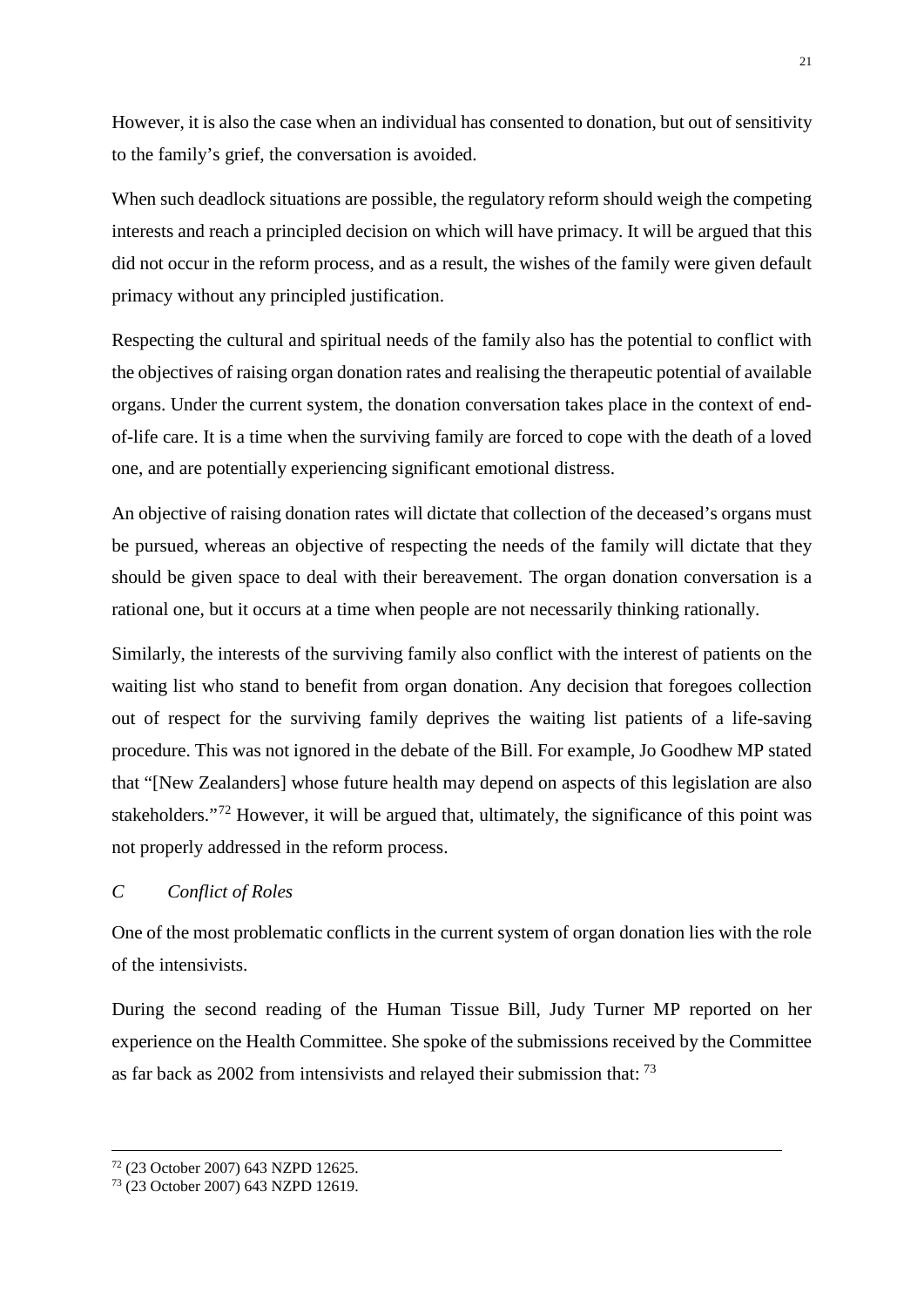[The Government] could regulate as much as [it] wanted regarding having a register, and making it mandatory, and closing the door for families to object once somebody had made up his or her mind - [The Government] could pass any law [it] liked – but they, as caring health professionals working with families and loved ones, were [never] going to insist that organs were harvested from a body against the wishes of a family.

During the first reading of the Human Tissue Bill, Jackie Blue MP commented on the submissions received on her own member's bill, the Human Tissue (Organ Donation) Amendment Bill. The Bill sought primarily to establish a nationwide register for organ donors. Dr Blue noted:<sup>[74](#page-22-1)</sup>

Interestingly, the main objections to a voluntary opt-on register [were] from intensive care doctors and some transplant surgeons, who [felt] that a register would be overly bureaucratic and expensive, and that it would not increase the number of donors. The doctors also [considered] that families, when asked about donation, do not object in the vast majority of situations, *and do not support the donor's wishes being paramount*.

As will be discussed below, the intensivists consider support of the family to be inextricable from end-of-life care. As such, "closing the door" on the family is seen as contrary to their whole professional approach.

#### <span id="page-22-0"></span>*D Māori Cultural Objection*

Any system of regulation that seeks to secure legitimacy must reflect the wider cultural beliefs of New Zealanders, and take account of tikanga Māori.<sup>[75](#page-22-2)</sup> In this context, cultural beliefs have been defined as "those beliefs relevant to organ donation that derive from the broader culture inherent in one's ethnic group membership".[76](#page-22-3)

During the first reading of the Human Tissue Bill 2006, Tariana Turia MP stressed that there was an important distinction between living and deceased organ donation as far as Māori were concerned. Fundamental Māori views concerning the "circle of life" required that all bodies be returned to the earth intact.<sup>[77](#page-22-4)</sup> According to Ms Turia, the legislation governing deceased organ donation was fundamentally flawed vis-à-vis Māori because the "sacred value of whakapapa" precluded acceptance of the basic premise that organ donation between the dead and the living

<span id="page-22-1"></span> <sup>74</sup> (14 November 2006) 635 NZPD 6469 (emphasis added).

<span id="page-22-2"></span><sup>75</sup> Law Commission *The Legal Framework for Burial and Cremation in New Zealand: A First Principles Review* (October 2013) at 16.4.

<span id="page-22-3"></span><sup>76</sup> Carmen M. Radecki and James Jaccard "Psychological Aspects of Organ Donation: A Critical Review and Synthesis of Individual and Next-of-Kin Donation Decisions." (1997) 16(2) Health Psychology 183 at 184. <sup>77</sup> (14 November 2006) 635 NZPD 6473.

<span id="page-22-4"></span>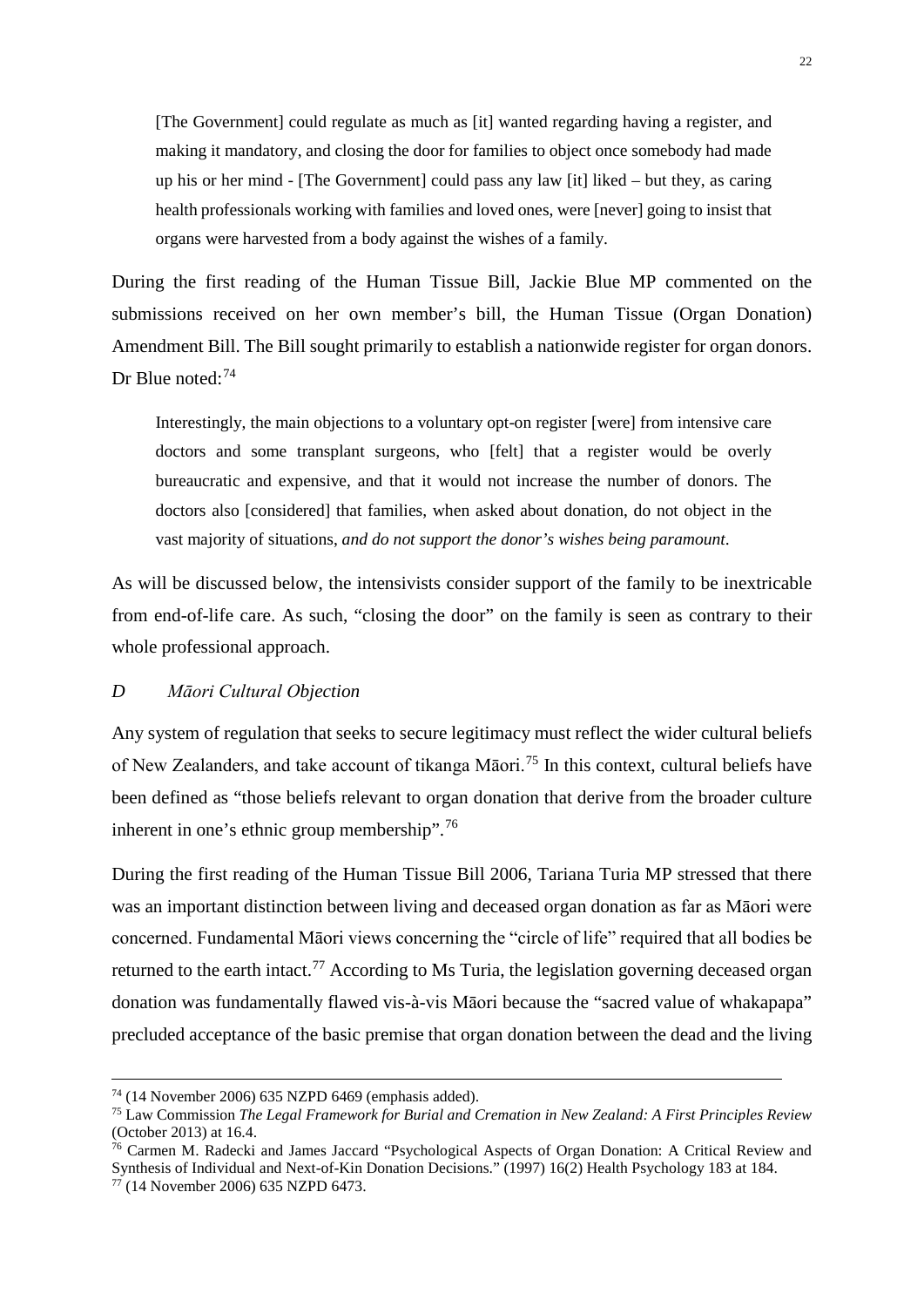was appropriate. As such, she said the Bill "would not even get to first base" in addressing the "cultural, spiritual, and ethical implications of the collection and use of human tissue".[78](#page-23-0)

In commenting on the proposal that an individual's wishes be able to override the wishes of the surviving family, Ms Turia said:  $79$ 

That does not sit well with [the Māori Party]. No individual stands alone. Our kaupapa, our tikanga as tangata whenua, describe an individual person or body not as merely his or her own but as a connected and vibrant manifestation of whakapapa, the ancestral line. The link, the chain of whakapapa, is therefore of significance to the whanau as a whole, and decisions to sever such a link have implications for the well-being of the whanau, past, present, and future.

During the debate of the Bill, Te Ururoa Flavell referred to the Māori perspective vis-à-vis the legislation as a "clash of ideology – or philosophy, if you like – in respect of how we view death, how we view body parts and so on."[80](#page-23-2) Mr Flavell referred to the Supplementary Order Paper that the Māori Party had tabled allowing the family a statutory right of veto over the wishes of the deceased, and made the following remarks: $81$ 

Although the Māori Party holds the expectation that all legislation should recognise tikanga Māori, as was anticipated in the signing of the Treaty of Waitangi, this is especially so with any legislation concerning whakapapa material. I suppose it is an entirely reasonable expectation that in Aotearoa New Zealand any laws concerning human remains could acknowledge the world view of tangata whenua, thereby giving recognition to the rights of the collective alongside Western World views that give precedence to the rights of the individual. The purpose of our Supplementary Order Paper is to open the bill's consent framework to both world views and create a truly bicultural law. Given the presence of both our nation's and other culture's world views that esteem the collective, there is also the opportunity to create a multicultural law.

However, Ms Turia also noted that there could reasonably be a divergence of views on the issue within discrete Māori communities. She accepted that: [82](#page-23-4)

<span id="page-23-0"></span> <sup>78</sup> At 6473.

<span id="page-23-1"></span><sup>79</sup> At 6474.

<span id="page-23-2"></span><sup>80</sup> (13 November 2007) 643 NZPD 13057.

<span id="page-23-4"></span><span id="page-23-3"></span> $81$  At 13058.<br> $82$  At 6474.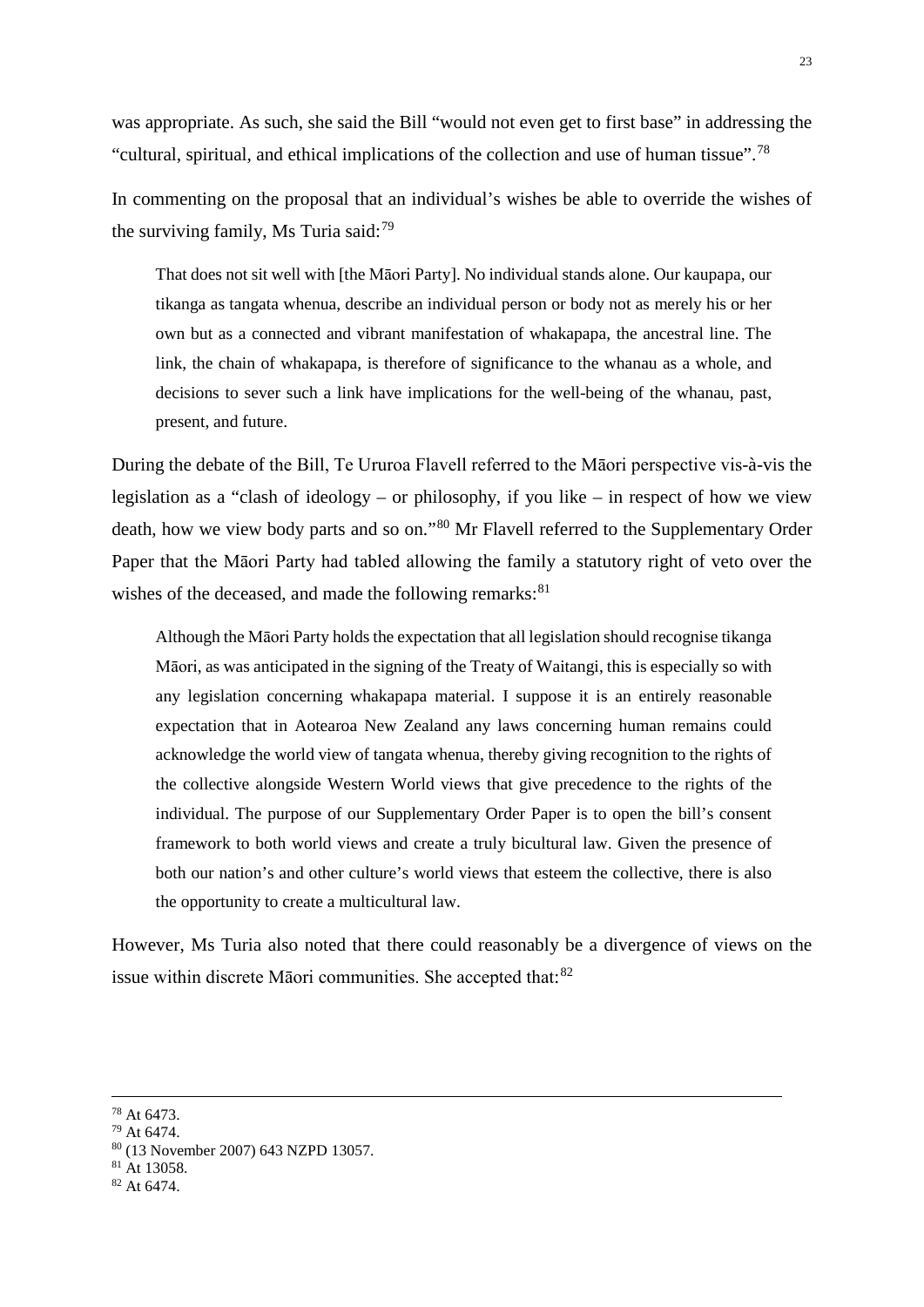[It was] not inconceivable that [a whanau or hapu] may well weigh up all the determining factors and conclude they may indeed derive some benefit from the donation of human tissue and, as such, it should be up to them to decide.

Indeed, Steve Chadwick MP confirmed this when she spoke about her involvement with the Ministry of Health during its consultation period as part of the Human Tissue Review. While corroborating the view that Ms Turia expressed, Ms Chadwick said "but, oddly, there is always another side."[83](#page-24-1) She reported meeting with a number of families whose sentiments she paraphrased as follows: <sup>[84](#page-24-2)</sup>

If we are involved primarily with our general practitioner and our primary health organisation, and we understand how they take our organs when we are declared braindead, what those organs are used for, and that procedure, kei te pai, we do not feel quite so frightened about this.

The issue is also complicated significantly for Māori by the fact that the Māori population is overrepresented in dialysis statistics.<sup>[85](#page-24-3)</sup> Mr Flavell highlighted the internal tension this has the potential to create when he stated:<sup>[86](#page-24-4)</sup>

Until one is in [the donation situation], one will never really understand how important [the issues] are… I noted that not a lot of Māori were on the register, and it would be fair to say, of course, that many Māori would be the ones…screaming out for some of the organs…we are talking about.

This broad ideological objection to the organ donation legislation is addressed further below.

# <span id="page-24-0"></span>*E Donor Register Question*

The question of whether a central donor register ought to be set up consumed a lot of the debate around both the Human Tissue Bill and the Human Tissue (Organ Donation) Amendment Bill. The register was a central feature of the latter Bill.

It should be recalled that an attempt at a donor register had already been attempted by an amendment to the Human Tissue Act 1964.<sup>[87](#page-24-5)</sup> In a 1991 review of that register, the Department

<span id="page-24-1"></span> <sup>83</sup> At 6475.

<span id="page-24-2"></span><sup>84</sup> At 6475.

<span id="page-24-3"></span><sup>85</sup> Bridget Faire and Ian Dittmer "Improving equity of access to deceased donor kidneys in New Zealand" (2008) 18(1) Progress in Transplantation 10 at 10.

<span id="page-24-4"></span><sup>86</sup> (13 November 2007) 643 NZPD 13057.

<span id="page-24-5"></span><sup>87</sup> See the discussion of the Human Tissue Act 1964 in Part II above.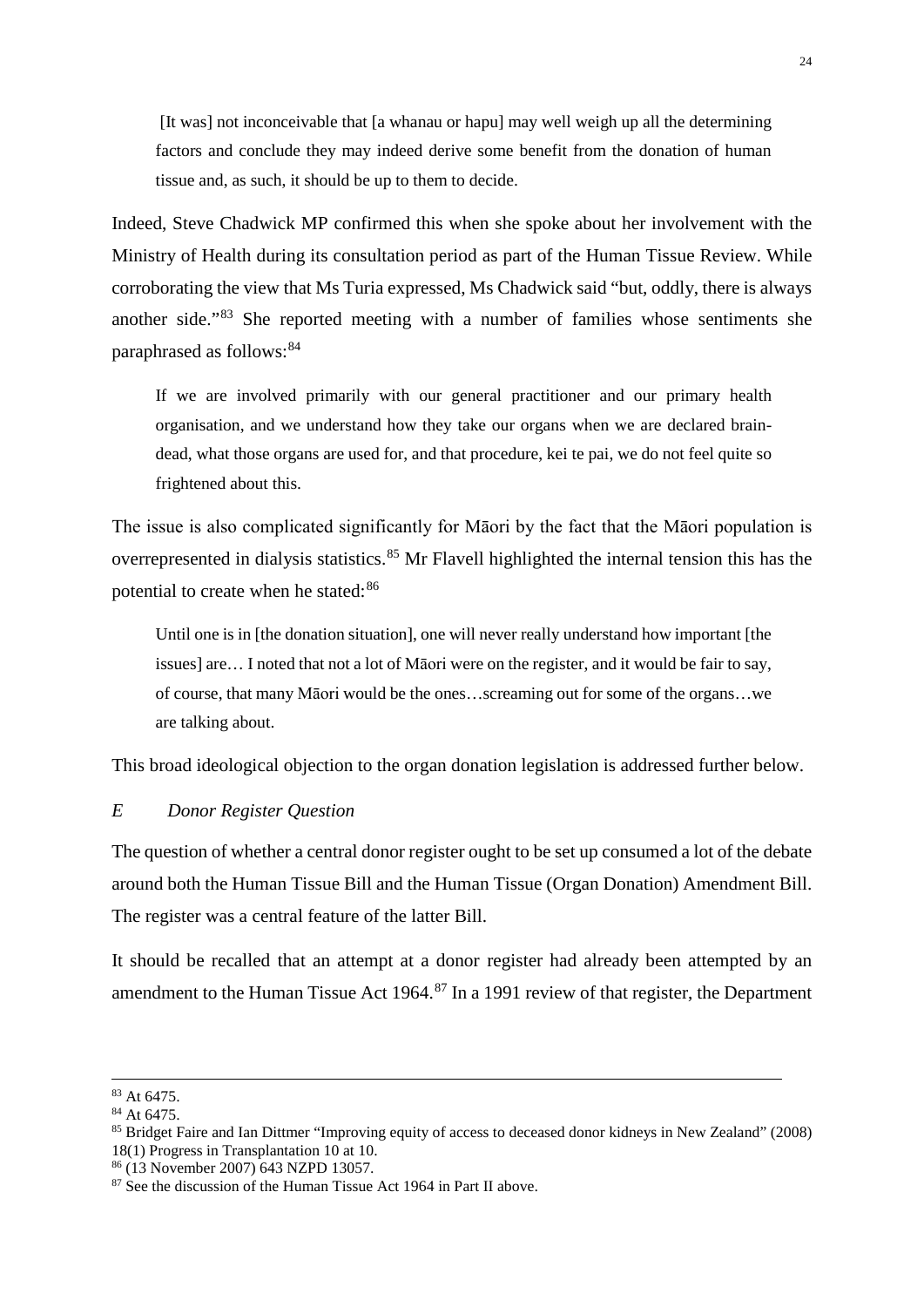of Health noted that the most frequently cited issues that medical staff faced in retrieving organs were:[88](#page-25-1)

[A] lack of intensive care resources, a lack of national coordination, patients not being put on ventilators, difficulties in asking for consent, lack of awareness of donation by provincial hospital staff, and public confusion over the concept of brain death.

The report of the Select Committee stated that the evidence did not indicate that a register would have a meaningful impact on organ donation rates.<sup>[89](#page-25-2)</sup> The Committee considered the two bills contemporaneously and considered the "consent framework for the collection and use of human tissue" proposed by the Human Tissue Bill to be adequate. Essentially, the Committee considered the creation of a register to be "unnecessary".[90](#page-25-3)

However, an option was retained in the legislation allowing for the Governor-General, by Order in Council, to make regulations establishing a central register at a later date, should it become desirable to do so.  $91$ 

This accorded with the submissions of the intensivists on the Bills, and it is submitted that this is correct. However, it is argued that the reason a central register would not have had a meaningful impact on donation rates is that the conflicts inherent in the organ donation context present a more significant obstacle than the ability easily to record one's wishes regarding donation.

Without first addressing the substantial issues inherent in the regulatory system, it is unlikely that the creation of a centralised register would have had any meaningful impact. The weight of discussion during the passage of the Bill focussed on whether there was sufficient evidence to warrant creation of a register, rather than on whether there were more systemic problems that precluded its effectiveness that ought to have been addressed. In this sense, it is argued that the donor register issue was something of a distraction from the real issues standing in the way of New Zealand's donor shortage problem.

<span id="page-25-1"></span><span id="page-25-0"></span> <sup>88</sup> Department of Health *Donating Organs in New Zealand: A review of the National Register* (1991).

<span id="page-25-2"></span><sup>89</sup> Human Tissue (Organ Donation) Amendment Bill 2006 (33-1) (select committee report) at 2.

<span id="page-25-3"></span> $90$  At 2.

<span id="page-25-4"></span><sup>91</sup> Human Tissue Act 2008, s 78.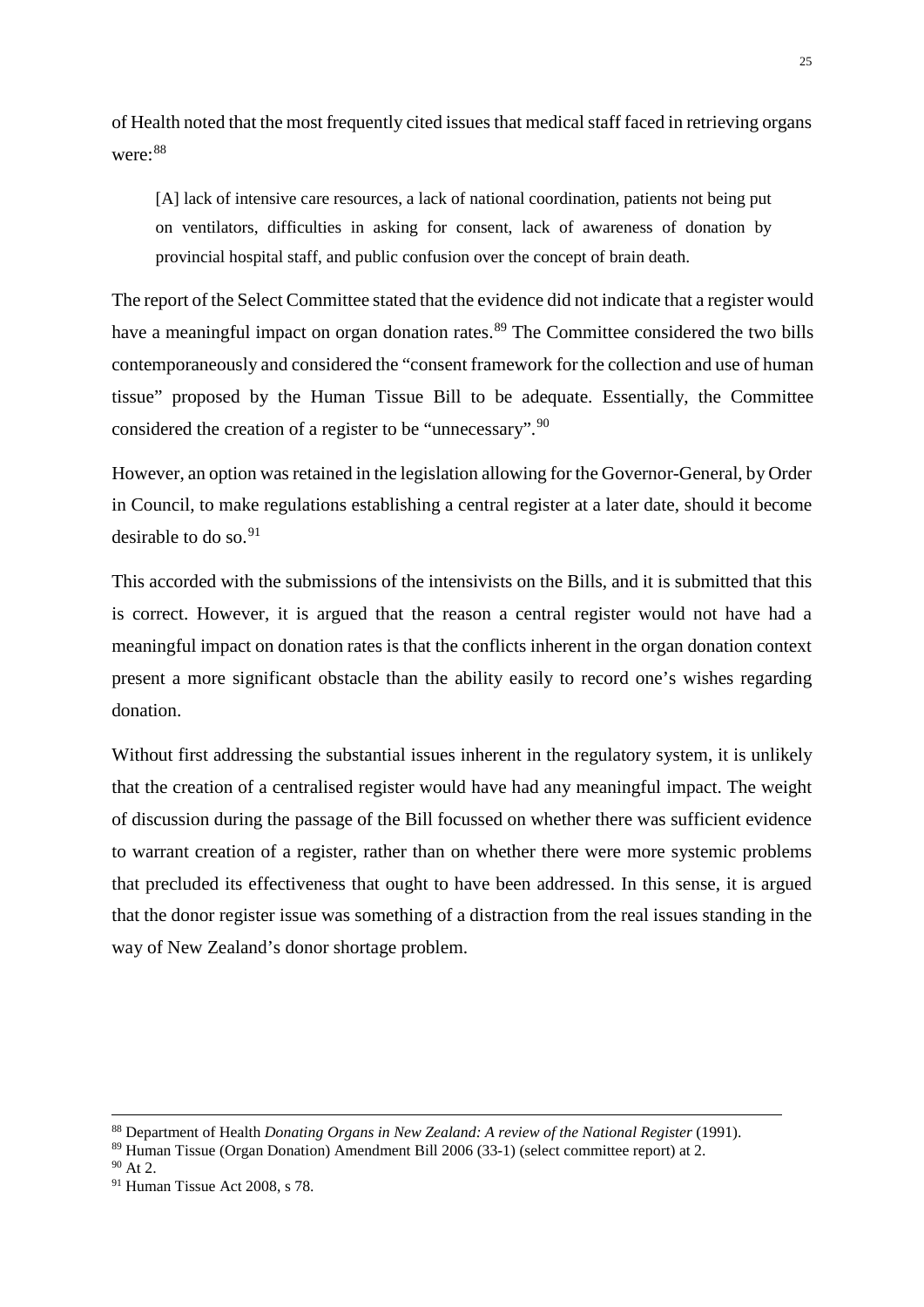# *V Guidance from Regulatory Theory*

#### <span id="page-26-0"></span>*A Regulatory instruments*

Morgan and Yeung have attempted to classify regulatory instruments according to their underlying modality, but stressed that such classifications are not "watertight". However, what they do offer is a "vantage point from which to begin [the] exploration of the mechanics of regulatory control".<sup>[92](#page-26-2)</sup> The utility of this vantage point is that it in turn allows questions of the validity of a particular choice of regulatory instrument to be raised.<sup>[93](#page-26-3)</sup>

The following section provides a brief description of regulatory instruments and their application to the organ donation context. In doing so, it seeks to demonstrate that the regulatory framework draws on a number of instruments, each of which gives rise to possible issues.

# <span id="page-26-1"></span>*1 Command*

Command as an instrument of regulation can be understood as the "State promulgation of legal rules prohibiting specified conduct, underpinned by coercive sanctions [if] the prohibition is violated".[94](#page-26-4) This is known as "imperium". However, Daintith has argued that the concept of command is wider than simply rule-based coercion, and can encompass the "employment of the wealth of government" in pursuit of policy objectives.<sup>[95](#page-26-5)</sup> This is known as "dominium". The legal rules surrounding consent in the Human Tissue Act are a basic form of imperium. The proposed Financial Assistance for Live Donors Bill, discussed below, is a basic form of dominium.

The medical professionals in the organ donation context will always necessarily be a conduit through which the Act is applied in practice. Therefore, the coercive sanctions aimed at medical professionals in the Act serve not only to guide their behaviour, but also whether or not the wishes of the surviving family or the deceased will be carried out. In this way, the legal rules governing consent, and thereby regulating donors and the surviving family, are given legal force.

<span id="page-26-2"></span> <sup>92</sup> Bronwan Morgan and Karen Yeung *An Introduction to Law and Regulation: Text and Materials* (Cambridge University Press, Cambridge, 2007) at 79.

<span id="page-26-3"></span><sup>&</sup>lt;sup>93</sup> Morgan and Yeung, above n 92, at 79.

<span id="page-26-4"></span><sup>&</sup>lt;sup>94</sup> Morgan and Yeung, above n 92, at 81.

<span id="page-26-5"></span><sup>&</sup>lt;sup>95</sup> T Daintith "The techniques of government" in Morgan and Yeung (eds), above n 92, at 81.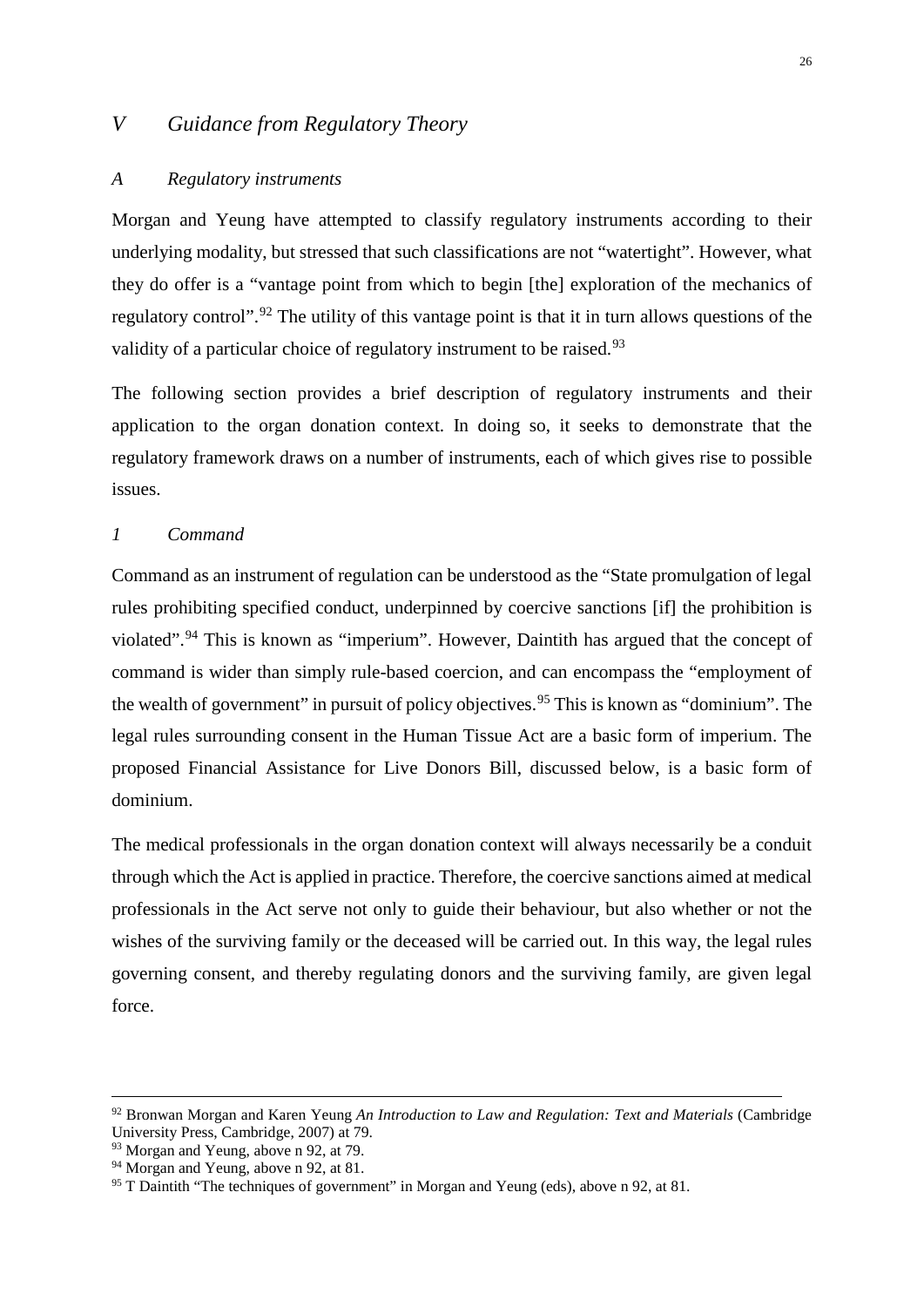Daintith has argued that the notion of experimentation in deploying policies of either imperium or dominium responds to the problem of uncertainty: <sup>[96](#page-27-1)</sup>

To operate efficient policies which seek to change people's behaviour, government needs adequate information about how they should behave – that is, what standard or target it should set; secondly, about how they are behaving now, and why; and thirdly, about what sanctions or incentives will align their behaviour with the desired standard or target. None of this is information is easy to come by, but getting any of these answers wrong is liable to vitiate the policy.

Daintith further argued that information requirements are useful in explaining government choices regarding which regulatory instruments to employ in pursuit of policy objectives.<sup>[97](#page-27-2)</sup> Therefore, not only does information inform the particular choice of regulatory instrument, but logically it should inform the way in which that instrument is deployed, i.e. the precise form of any legal rule or incentive.

# <span id="page-27-0"></span>*2 Consensus*

Consensus-based instruments rely upon co-operation as the operative means of regulating behaviour. The distinguishing characteristic of this class of regulatory instrument, then, is that the underlying modality is the *consent* of its participants.[98](#page-27-3)

The usual form of consensus-based regulation is self-regulation, a concept that carries a great deal of baggage in the literature. Morgan and Yeung describe the self-regulatory arrangements as "informal in nature, deriving their force from social norms and consensus, rather than from legally enforceable agreement."<sup>[99](#page-27-4)</sup>

The sanctioning response in situations of self-regulation is a threat of social disapproval and ostracism, rather than a legally coercive sanction. Therefore, the role of the law in such a situation would be to intervene if the threat of social disapproval or ostracism were to prove inadequate in protecting the public from harm. $100$ 

Intensivists can be conceived as partly self-regulated. The oft-cited fear of intensivists that they would be "perceived as ghouls" for collecting organs against the wishes of the surviving family reflects the threat of social disapproval and ostracism mentioned above and delivers the

<span id="page-27-1"></span> $96$  T Daintith in Morgan and Yeung (eds), above n 92, at 85.  $97$  At 85.

<span id="page-27-3"></span><span id="page-27-2"></span><sup>98</sup> Morgan and Yeung, above n 92, at 92.<br>  $^{99}$  At 95.<br>  $^{100}$  At 96.

<span id="page-27-5"></span><span id="page-27-4"></span>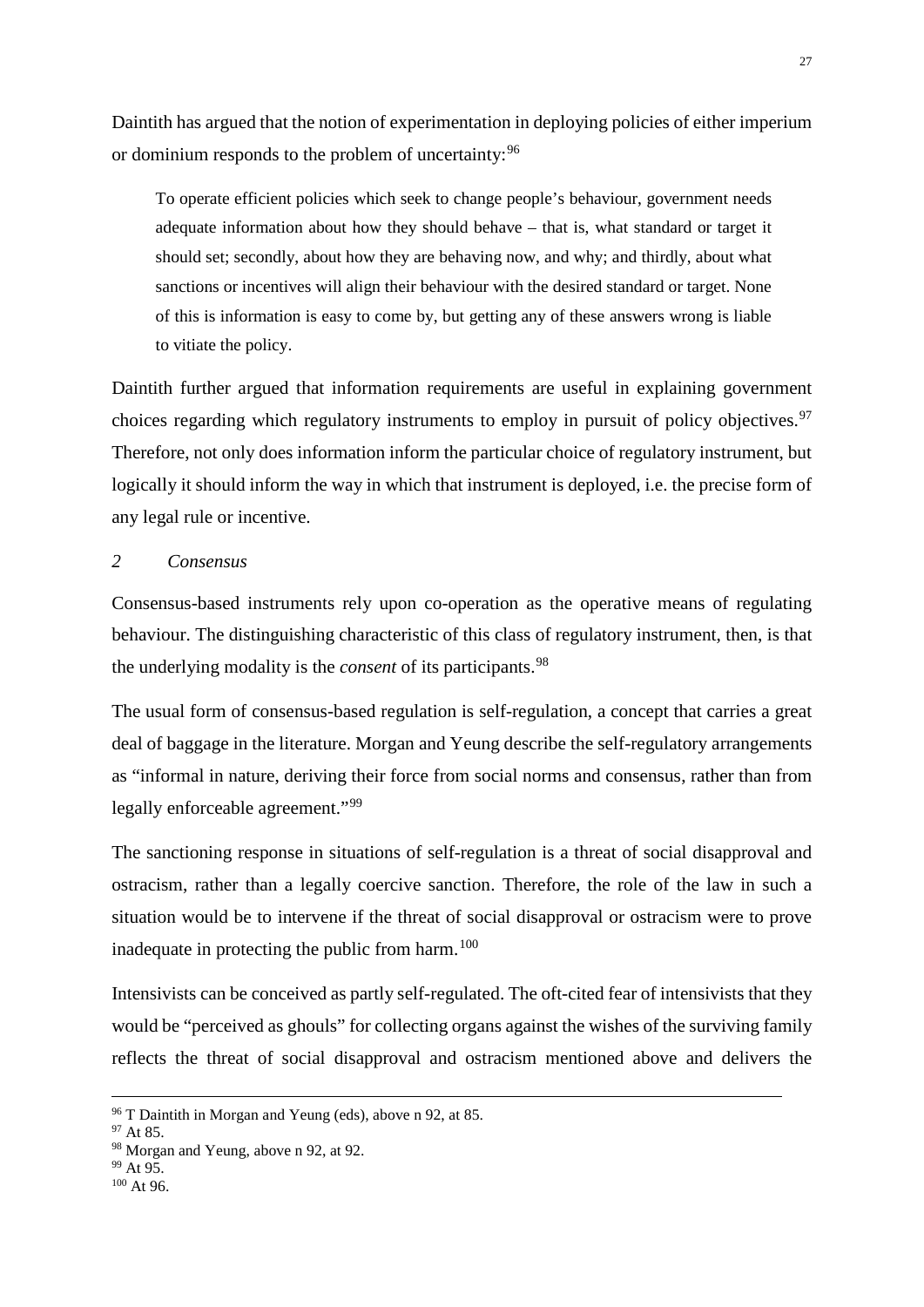coercive force that shapes the behaviour of intensivists in the real world, far and above the specific legal rule.<sup>[101](#page-28-1)</sup> The passages from intensivists quoted above are demonstrative in this regard.

Therefore, whatever the parameters of the law surrounding the collection of organs from deceased persons, any system of regulation cannot ignore this self-regulatory aspect governing the behaviour of the intensivists and the consequent practice of organ collection.

#### <span id="page-28-0"></span>*3 Communication*

Communication-based tools of regulation also depend upon consensus. Under a communication-based model, enhancing the information available to the public seeks to exert indirect influence that will cause people to change their behaviour in a way that helps to secure the regulatory objective.[102](#page-28-2) This system of regulation is largely absent in the New Zealand context. However, if implemented it would fall largely to Organ Donation New Zealand, who is "adamant that its role is about education and raising the community's awareness."[103](#page-28-3)

Under this approach, a public education campaign would be required to bring attention to the donor shortage, and also to the fact that the family has the last say on the matter. By enhancing the information surrounding donation processes, it would be hoped that prospective donors would formally document their intention to be a deceased donor, but also to communicate this desire to their families, and ensure that the family will agree to uphold the donor's wishes in the event of their death.

There are a number of issues with this approach. First, it places an onerous requirement on the prospective donor to ensure their wishes have the best chance of being upheld. Expecting all donors to go to such lengths to express their wishes seems unrealistic. Furthermore, it has been argued that: [104](#page-28-4)

[Measures that seek to] exhort the public to act in pro-social ways that are consistent with government policy objectives [rest on the] rather optimistic [assumption] that individuals are receptive to, learn from and act upon, the information communicated.

<span id="page-28-1"></span><sup>&</sup>lt;sup>101</sup> See, for example, Eike-Henner Kluge "Decisions about organ donation should rest with potential donors, not next of kin" (1997) 157(2) Can Med Assoc J 160 at 161.<br><sup>102</sup> Morgan and Yeung, above n 92, at 96.

<span id="page-28-4"></span><span id="page-28-3"></span><span id="page-28-2"></span><sup>&</sup>lt;sup>103</sup> (8 April 2008) 646 NZPD 15443, per Steve Chadwick MP.<br><sup>104</sup> Karen Yeung "Government by publicity management: Sunlight or spin" in Morgan and Yeung (eds), above n 92, at 99.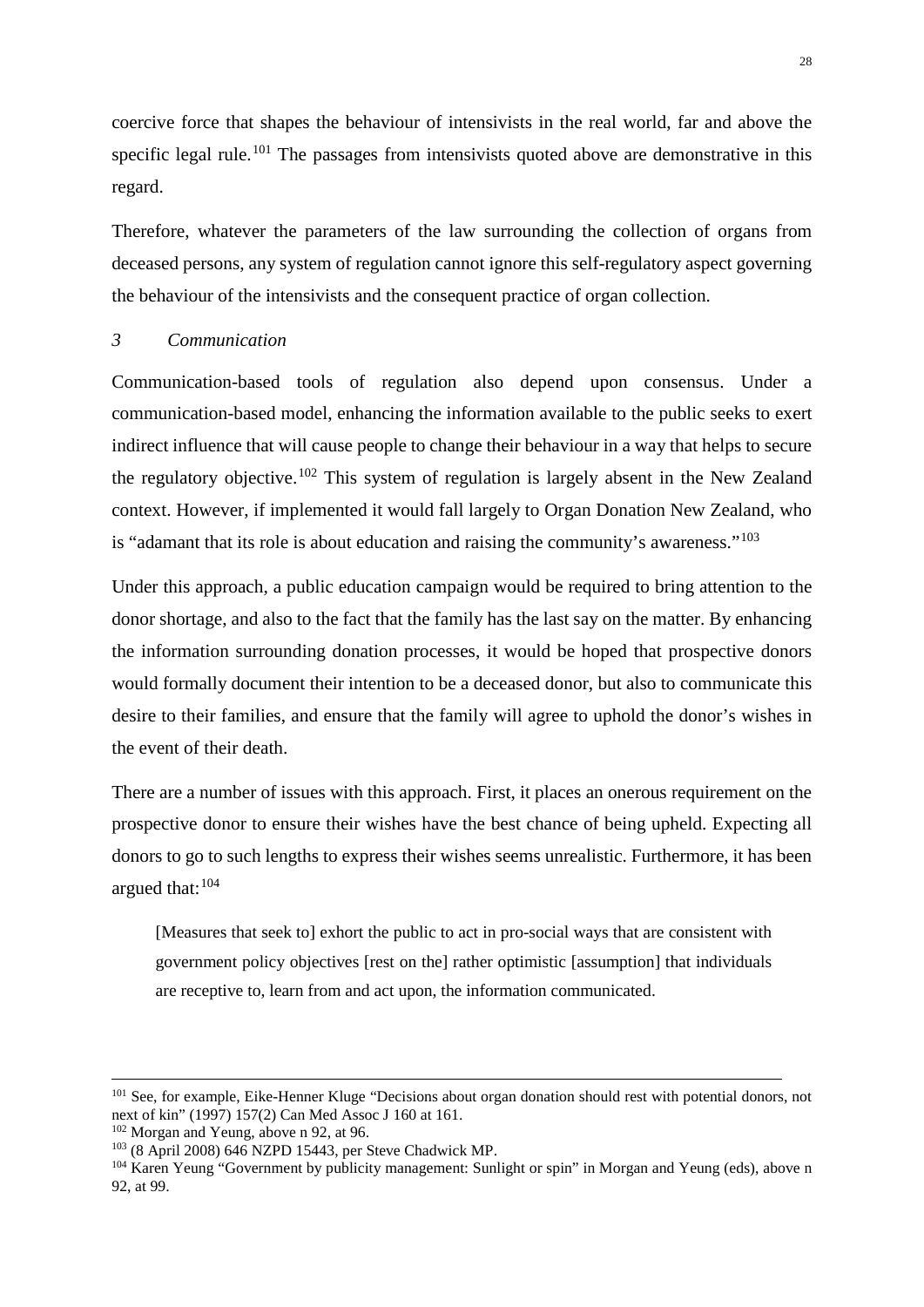Secondly, even if a donor could secure their family's agreement to consent to donation in the hypothetical, the situation is altogether different at a time when the family is highly distressed at the loss of a loved one.

Therefore, whatever the measures put in place by the donor, there remains no way for him or her to be sure that those wishes will be carried out. To highlight the significance of this final point, attention must be drawn again to the fact that donated organs equal lives saved, and the decision to donate might be one of the last significant decisions that an individual is able to make during his or her life.

The notion that the deceased's body can proceed to do good after death might be underscored by powerful and genuinely held altruistic and normative beliefs.<sup>[105](#page-29-0)</sup> However, no matter how strongly the prospective donor feels on the matter, those wishes must be submitted to the uncertainties of a potentially distraught surviving family and a highly cautious team of medical staff.

<span id="page-29-0"></span><sup>&</sup>lt;sup>105</sup> Radecki and Jaccard, above n 76, at 185.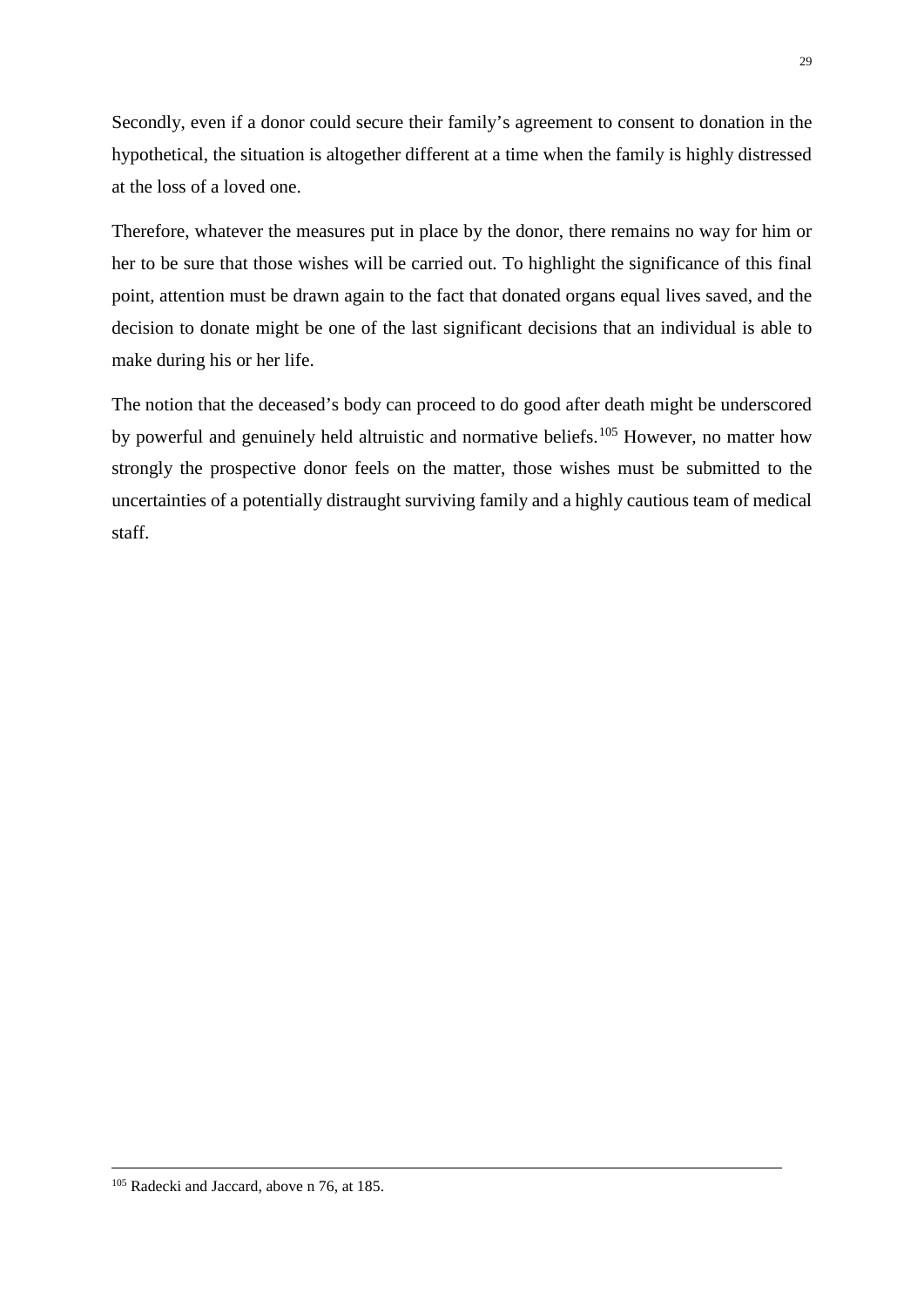## <span id="page-30-0"></span>*VI Burial Law*

#### <span id="page-30-1"></span>*A Law Commission Review*

In October 2013, the Law Commission released an Issues Paper that sought to investigate burial and cremation law in New Zealand.[106](#page-30-2) A particular focus of the Law Commission's work was investigating how New Zealanders approached death and the dealings with human remains.

The Commission noted that burial and cremation regulation was a field that many people would be unfamiliar with until they were forced to confront it.<sup>[107](#page-30-3)</sup> The same could be said for organ donation. Therefore, any attitudes that the Law Commission was able to glean regarding how New Zealanders approach the issue of death and, particularly, the wishes of the deceased are likely to be of value in the discussion of organ donation legislation.

In Part Four of the Law Commission's review, they addressed decision-making and disagreement regarding posthumous arrangements. While the Law Commission noted that the instinct of most people tasked with making such arrangements was to "do the right thing" by the deceased, precisely what that entailed was shaped by those persons' particular beliefs.<sup>[108](#page-30-4)</sup> For some, the wishes of the deceased gave rise to a moral duty on the part of the bereaved to see to those wishes being effected, even when they conflicted with the beliefs of the person responsible for making the arrangements. For others, death was said to "[engage] much wider family and community interests and obligations than simply enacting the wishes of the deceased ... [the] dead must accommodate the needs of the living".<sup>[109](#page-30-5)</sup>

The Commission narrowed the issue down to the question: whatever the decision-making model adopted, ought the view of the deceased to be given more legal force? The tension created by this question was well encapsulated by the Commission when they stated: $110$ 

[A]s individuals we may feel we have a strong interest in being able to direct what happens to our bodies after death, but as members of bereaved families we may see merit in a more nuanced and collective approach to such decision making.

The default position in the context of burial disputes in New Zealand is that the executor of the deceased's estate has the right to determine the final arrangements. This common law "executor

- <span id="page-30-5"></span><span id="page-30-4"></span> $109$  At 16.
- <span id="page-30-6"></span> $110$  At 1.61.

<span id="page-30-2"></span><sup>&</sup>lt;sup>106</sup> Law Commission, above n 75. This was the second Issues Paper in the Commission's review. <sup>107</sup> At 5. <sup>108</sup> At 1.53.

<span id="page-30-3"></span>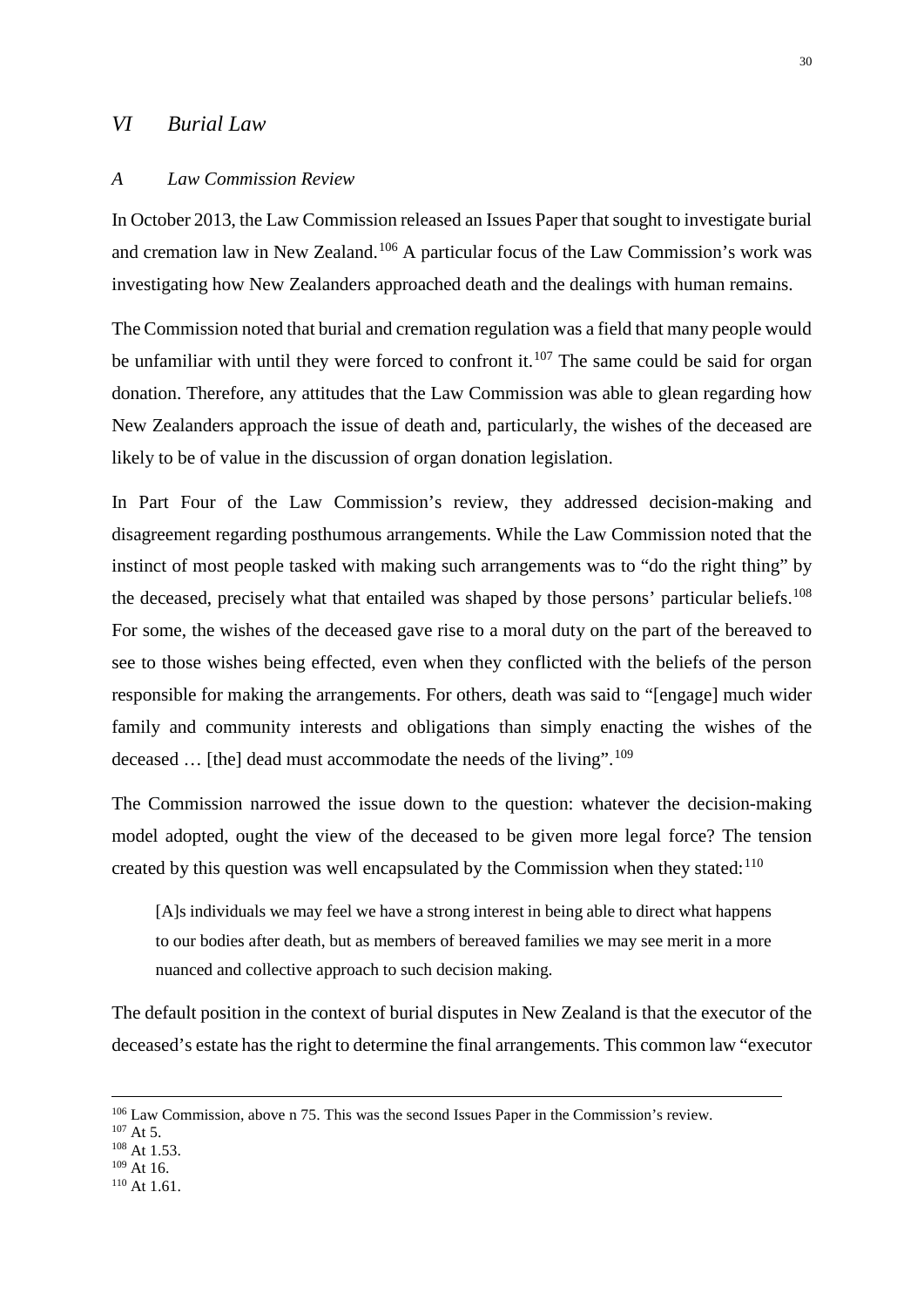rule" was affirmed by a majority of the New Zealand Supreme Court in *Takamore v Clarke*. [111](#page-31-1) The executor is required to take into account the "customary, cultural and religious practices" of the deceased and their family, but there is no obligation of consultation.<sup>[112](#page-31-2)</sup> The Law Commission noted that the executor rule is inconsistent with the tenets of tikanga Māori, which see arrangements concerning the deceased's body as a community matter that requires robust discussion in a collective forum.<sup>[113](#page-31-3)</sup>

An important element of the executor rule that the Law Commission highlighted is that the executor, in making the final decisions regarding arrangements, was required to take into consideration the wishes of the deceased, but was not legally bound to carry them out.<sup>[114](#page-31-4)</sup> This had been the case since the executor rule was established by the 1882 English decision of *Williams v Williams*. [115](#page-31-5)

By contrast with the executor rule, the United States generally gives paramountcy to the wishes of the deceased, pursuant to a common law right of the deceased to have his or her testamentary wishes govern disposition of the body.<sup>[116](#page-31-6)</sup>

The Commission noted that the deceased's wishes do not have legally binding effect in New Zealand, and made a convincing case for statutory reform of New Zealand's burial and cremation laws.<sup>[117](#page-31-7)</sup> In doing so, they distilled the central issue in these matters down to a relatively simple question: should the individual have control over the manner in which his or her body is treated following death? The Commission set out the arguments for and against such a proposition, which are of general relevance to the present organ donation discussion.

#### <span id="page-31-0"></span>*1 For paramountcy of deceased's wishes*

The case for individual paramountcy is that the right to control what becomes of one's own body is an expression of the individual's autonomy, a right widely recognised among the living in New Zealand's legal system.<sup>[118](#page-31-8)</sup> It was argued that this was a modern attitude on death and

<span id="page-31-2"></span><span id="page-31-1"></span> <sup>111</sup> *Takamore v Clarke* [2012] NZSC 116.

<span id="page-31-3"></span> $113$  At 14.12.<br> $114$  At 14.33.

<span id="page-31-5"></span><span id="page-31-4"></span><sup>115</sup> *Williams v Williams* [1882] 20 Ch D 629; Law Commission, above n 75, at 14.75.

<span id="page-31-6"></span><sup>116</sup> Law Commission, above n 75, at 14.59-14.60. 117 At 15.26-15.28.

<span id="page-31-8"></span><span id="page-31-7"></span><sup>118</sup> See Rosalind Atherton "Who owns your body?" (2003) 77 ALJ 178 at 184 as cited in Law Commission, above n 75, at 16.10.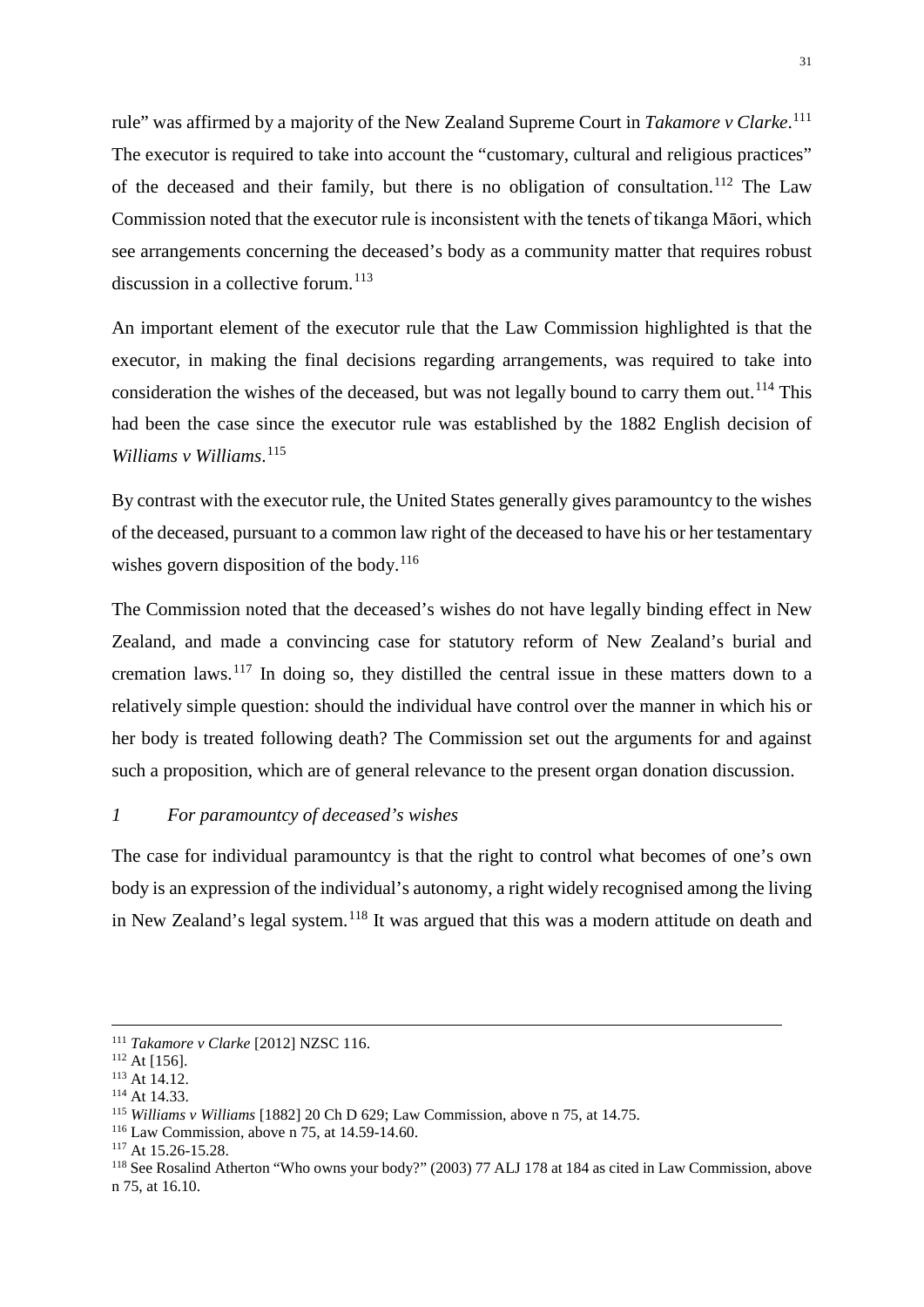dying that moved away from the traditional family focus. Interestingly, its application to burial law was said to have derived from principles surrounding donation of one's body.<sup>[119](#page-32-0)</sup>

Upholding the autonomy of the individual required giving effect to his or her expressed wishes regarding disposition of their body. The ability to make autonomous posthumous choices regarding organ donation was said to lend weight to the notion that burial choices should likewise be honoured.<sup>[120](#page-32-1)</sup> As we have seen, this is not the case for organ donation in New Zealand.<sup>[121](#page-32-2)</sup> However, the conceptual link drawn between organ donation wishes and burial and cremation choices confirms that fundamental issues of autonomy and interest underlie both contexts.

A link was also drawn to succession law. The Law Commission cited Daniel Sperling, who argued in *Posthumous Interests: Legal and Ethical Perspectives*: [122](#page-32-3)

If by enforcing a will what we care deeply about is respecting the decedent's wishes and autonomy, then it is not clear why this principle should be defeated in situations where the decedent's wishes are concerned with the disposal of her own body. On the contrary, it seems unambiguous that a person's body is one of the most precious things about which she cares, certainly more than her real property.

It was also noted that upholding the autonomy of the individual might be considered very important where the individual's religious or cultural beliefs conflict with those of their family. $123$ 

The Law Commission also noted the discussion in *Takamore* that the European Convention on Human Rights protected the right to respect for private and family life and the right to freedom of thought, conscience and religion, which might lend some protection to the particular beliefs of the deceased.[124](#page-32-5)

Finally, the Law Commission pointed out that for some people, autonomy ought to end at death, and those people will be fine with delegating the decision surrounding arrangements to their

<span id="page-32-2"></span>

<span id="page-32-1"></span><span id="page-32-0"></span><sup>&</sup>lt;sup>119</sup> At 16.12.<br><sup>120</sup> Law Commission, above n 75, at 16.12.<br><sup>121</sup> It should be noted that the Law Commission had proceeded on the basis that choices surrounding organ donation were legally binding in New Zealand. See Law Commission, above n 75, at 183, n 543. While the deceased's choices may be determinative in a dispute regarding the formal state of consent, they are stripped of any legal force by the practice of intensivists and the s 17 authority not to act provision discussed above.

<span id="page-32-3"></span><sup>&</sup>lt;sup>122</sup> Daniel Sperling *Posthumous Interests: Legal and Ethical Perspectives* (Cambridge University Press, New York, 2008) as cited in Law Commission, above n 75, at 16.13.<br><sup>123</sup> At 16.14.

<span id="page-32-5"></span><span id="page-32-4"></span> $124$  At 16.15.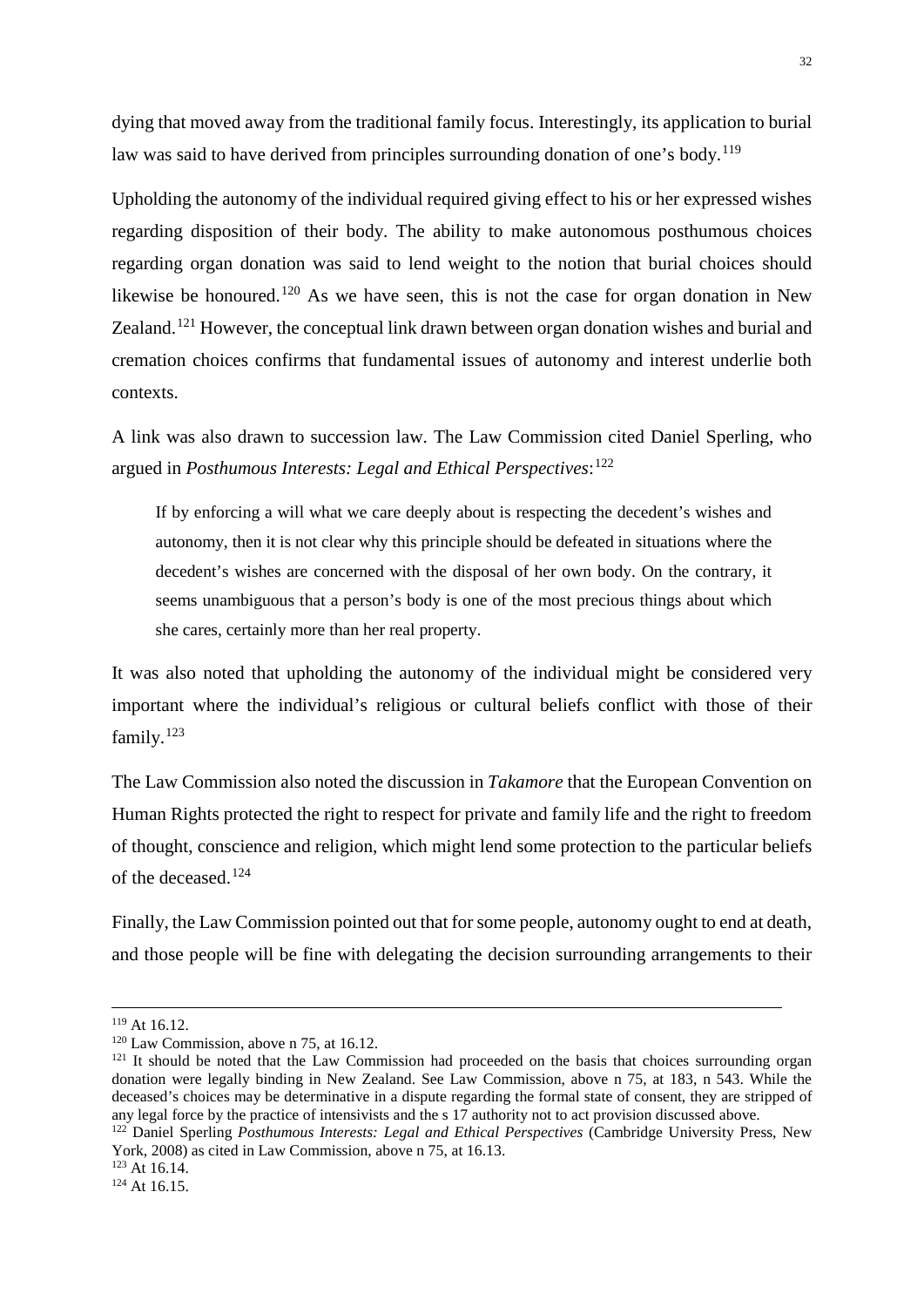surviving family. This might well be the case in some instances. However, a positive decision to express one's wishes surrounding burial arrangements, or organ donation, would offer compelling evidence that that individual did not feel that way.

# <span id="page-33-0"></span>*2 For paramountcy of bereaved's wishes*

The interests that the surviving family have in determining the arrangements regarding the deceased were said to address the grief that the family experiences, provide closure, and help the bereaved readjust following their loss.<sup>[125](#page-33-2)</sup> These arguably relate more intuitively to funereal or burial arrangements, which are per se a means for addressing the loss of the deceased. Therefore, it is unclear how applicable the points raised by the Law Commission are in the context of organ donation.

However, one point raised in the review which is of persuasive value was that family members who were compelled to uphold burial arrangements with which they were opposed might feel "inhibited in their grief" and have difficulty in finding closure.<sup>[126](#page-33-3)</sup> Intuitively, this situation would also apply in the context of organ donation. It is certainly arguable that upholding the wishes of a donor against the wishes of the surviving family would negatively impact or exacerbate the grief the family is already experiencing at their loss.

#### <span id="page-33-1"></span>*3 Statutory reform: the right to decide?*

The Law Commission considered whether the appropriate course was to adopt a statutory right of decision that would amount to an enforceable legal interest.<sup>[127](#page-33-4)</sup>

In a passage that can be analogised with the organ donation context, the Law Commission suggested that, given current practice, a statutory right of decision might be artificial. It was pointed out that, more often than not, families reached decisions regarding burial arrangements among themselves with little reference to the executor.<sup>[128](#page-33-5)</sup> However, they did argue that, insofar as practice represented community values, any statutory reform ought reasonably to reflect that practice.

<span id="page-33-3"></span><span id="page-33-2"></span><sup>&</sup>lt;sup>125</sup> See 16.17-16.21.<br><sup>126</sup> At 16.21.<br><sup>127</sup> At 16.27-16.40.<br><sup>128</sup> At 16.30.

<span id="page-33-4"></span>

<span id="page-33-5"></span>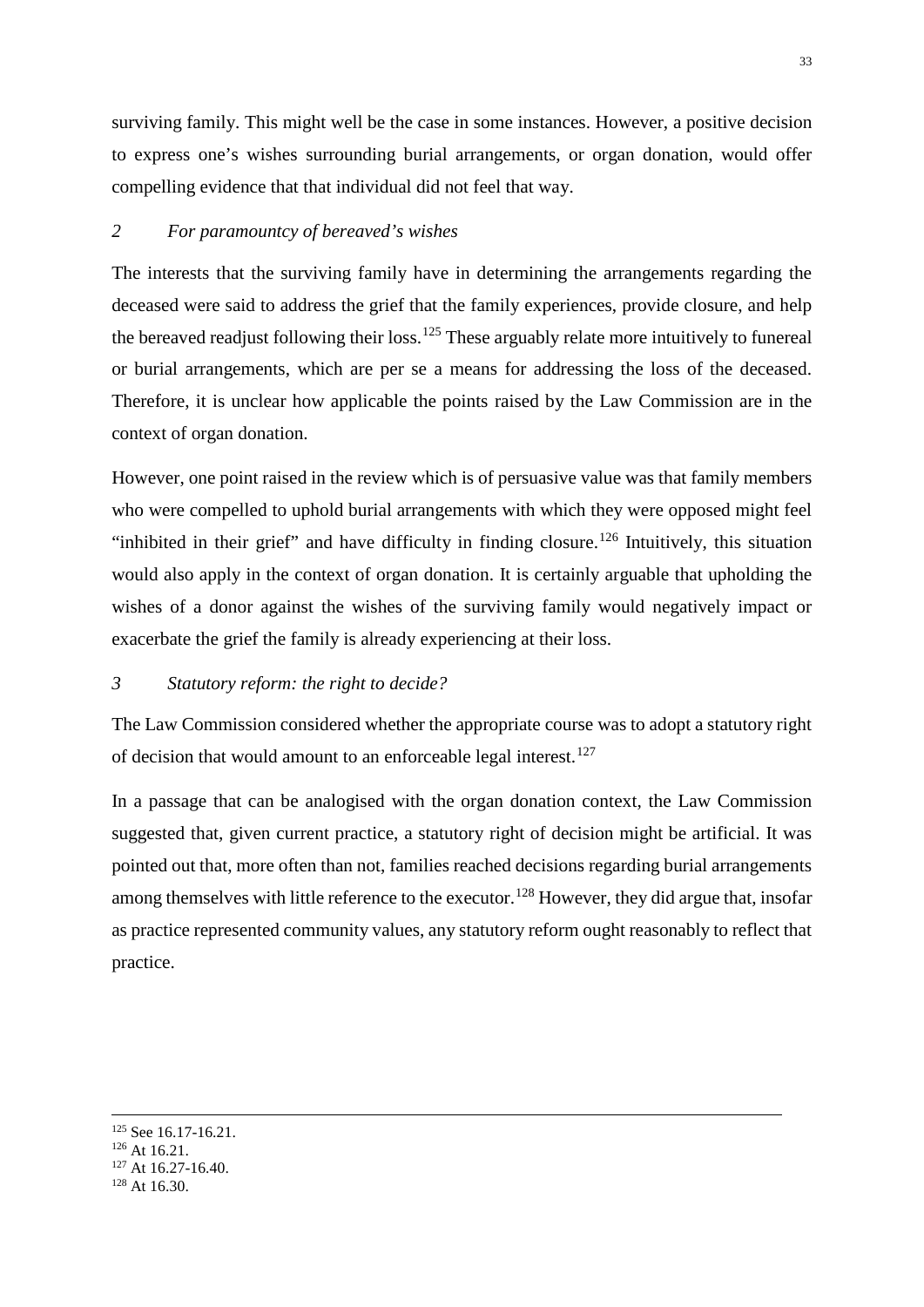# <span id="page-34-0"></span>*VII Assessing the Conflicts*

#### <span id="page-34-1"></span>*A The Ethics of Informed Consent*

The tension between the wishes of the deceased and the wishes of the surviving family is not endemic to New Zealand. In 1997, ethicist Eike-Henner Kluge published a short article on the state of organ donation laws in Canada.<sup>[129](#page-34-2)</sup>

Transplant societies had suggested that Canada reform their transplant laws to bring them in line with the French model of presumed consent. However, Kluge noted that "there [was] already a supply of organs available that [did] not require the establishment of a registry or a change in existing laws".<sup>[130](#page-34-3)</sup> Namely, those patients who had explicitly consented to donation. While the relevant organ donation legislation provided that consent gave full legal authority for the retrieval of organs, Kluge noted that "almost without exception [consent] of the donor's next of kin [was] required".<sup>[131](#page-34-4)</sup> He cited guidelines prepared by an organ retrieval program in Ontario that stated "[i]f the next of kin refuse consent for organ and/or tissue donation *their wishes must be respected.*"<sup>[132](#page-34-5)</sup> Kluge's findings were not unusual. In fact, this approach appears to be standard in most jurisdictions where individual consent provides legal authority for the removal of organs.<sup>[133](#page-34-6)</sup>

Kluge took exception to the protocols. Not only did he consider them a waste of precious resources and a flouting of the organ donation laws, but he also argued that they "[raised] serious ethical issues".<sup>[134](#page-34-7)</sup> The transplant societies had argued that if they contravened the wishes of the family to collect organs, "they would be perceived as ghouls".<sup>[135](#page-34-8)</sup> In response, Kluge reiterated the issue and asked: "Is it the potential donor who has the right to decide what shall happen to her/his body, or is it someone else? Does informed consent count, or doesn't it?"<sup>[136](#page-34-9)</sup> He took a hard ethical line on the issue by concluding that "the [organ] shortage would not be as bad as it is if donated organs were in fact retrieved, if the wishes of potential donors were followed and if the ethics of informed consent were taken seriously."<sup>[137](#page-34-10)</sup>

- <span id="page-34-7"></span>
- <span id="page-34-8"></span>

<span id="page-34-2"></span> <sup>129</sup> Kluge, above n 101.

<span id="page-34-3"></span> $^{130}$  At 160.<br> $^{131}$  At 161.

<span id="page-34-4"></span>

<span id="page-34-6"></span><span id="page-34-5"></span><sup>&</sup>lt;sup>132</sup> At 161 (emphasis in original).<br><sup>133</sup> See, for example, Radecki and Jaccard, above n 76, at 187.<br><sup>134</sup> At 161.<br><sup>136</sup> At 161.

<span id="page-34-10"></span><span id="page-34-9"></span><sup>&</sup>lt;sup>137</sup> At 161.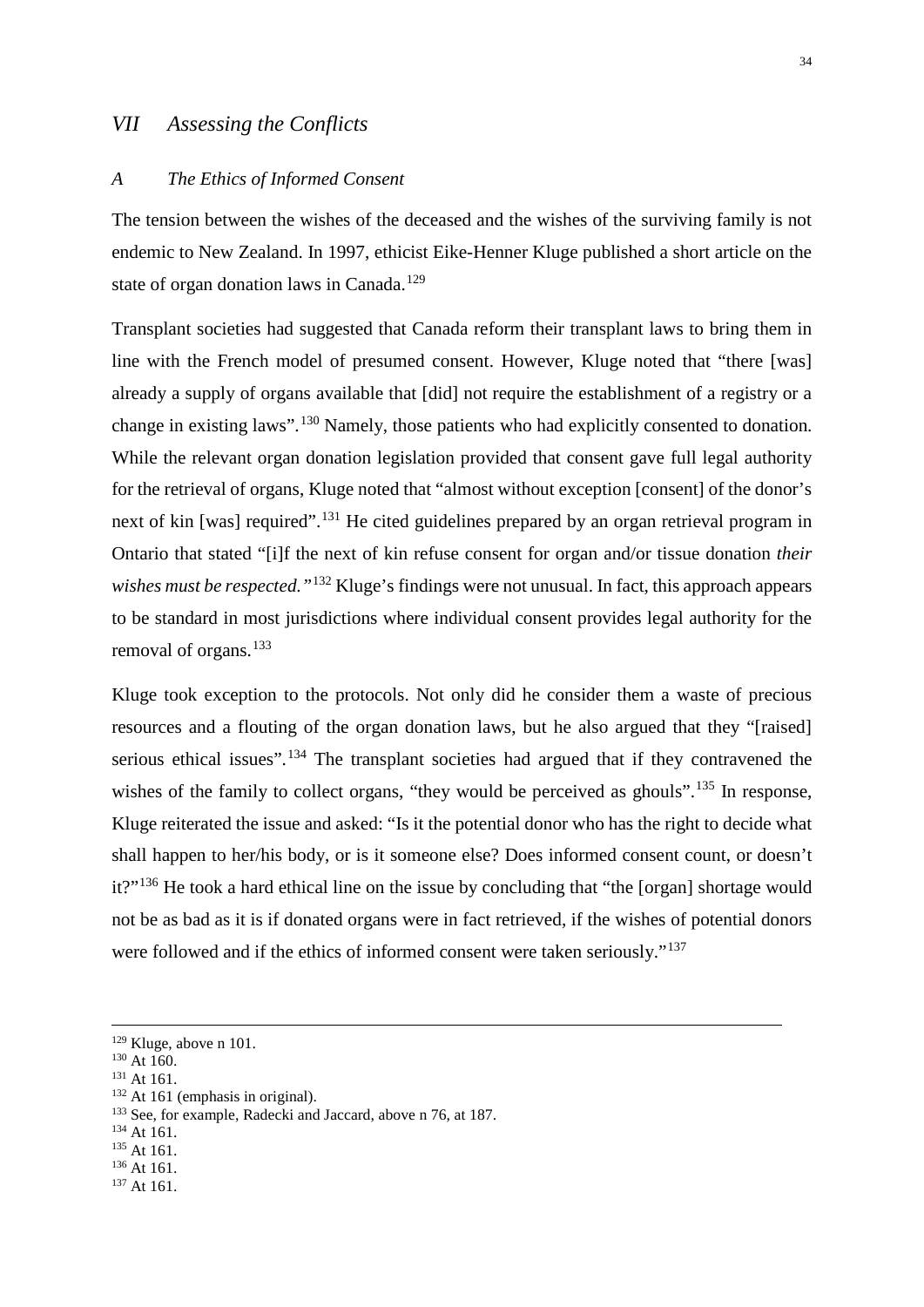While Kluge's analysis represents a firm view on the issue, his position can fairly be criticised as being rather unsympathetic to the medical specialists tasked with organ retrieval, if not out of touch with the reality of the situation. However, his argument is persuasive academically, and it will be argued that the questions he raised were not adequately addressed during New Zealand's reform process.

#### <span id="page-35-0"></span>*B The Reality of End-of-life Care*

By way of contrast, in 2004, Stephen Streat, an intensivist in the critical care department at Auckland Hospital, presented a clinical review of the "moral assumptions" that underpinned organ donation within the ICU setting.<sup>[138](#page-35-1)</sup> In the review, Dr Streat argued that a utilitarian rational moral perspective pervaded the existing literature. Within such a perspective, he argued that the assumption was that increasing organ donation rates was the goal and gaining the consent of the surviving family was to be regarded as a "success".

In short, he suggested that the posture of the organ donation system was pro-collection, deriving from a sense that society is morally obligated to increase donation and that prospective recipients have some form of entitlement to donated organs. This perspective in turn lent the foundation for arguments asserting a higher "moral authority" in the wishes of the deceased donor, as compared with the surviving family.

Streat challenged that assumption on the grounds that it was out of touch with the "interpersonal reality of the situation in which organ donation occurs".<sup>[139](#page-35-2)</sup> He argued that it mistakenly places the focus on "the benefits that accrue to recipients of transplant organs", when it should be on the conversation that occurs between the recently bereaved and a health professional.<sup>[140](#page-35-3)</sup>

As mentioned above, intensivists see care of the family as inextricably linked to the care of the patient. Therefore, to Streat, a "morally neutral" stance that allows the focus to shift from maximising the donation rate to "facilitating an informed family decision about organ donation, based on a robust understanding of all the relevant issues", is how the process ought to be structured. [141](#page-35-4)

Interestingly, Streat argued that benefits would accrue to the transplant community under his approach. He contended that, through an acceptance that donation occurred in a non-coercive

<span id="page-35-1"></span><sup>&</sup>lt;sup>138</sup> Stephen Streat "Clinical review: Moral assumptions and the process of organ donation in the intensive care unit." (2004) 8(5) Critical Care 382.

<span id="page-35-2"></span><sup>&</sup>lt;sup>139</sup> At 384.

<span id="page-35-3"></span> $140$  At 384.<br>  $141$  At 386.

<span id="page-35-4"></span>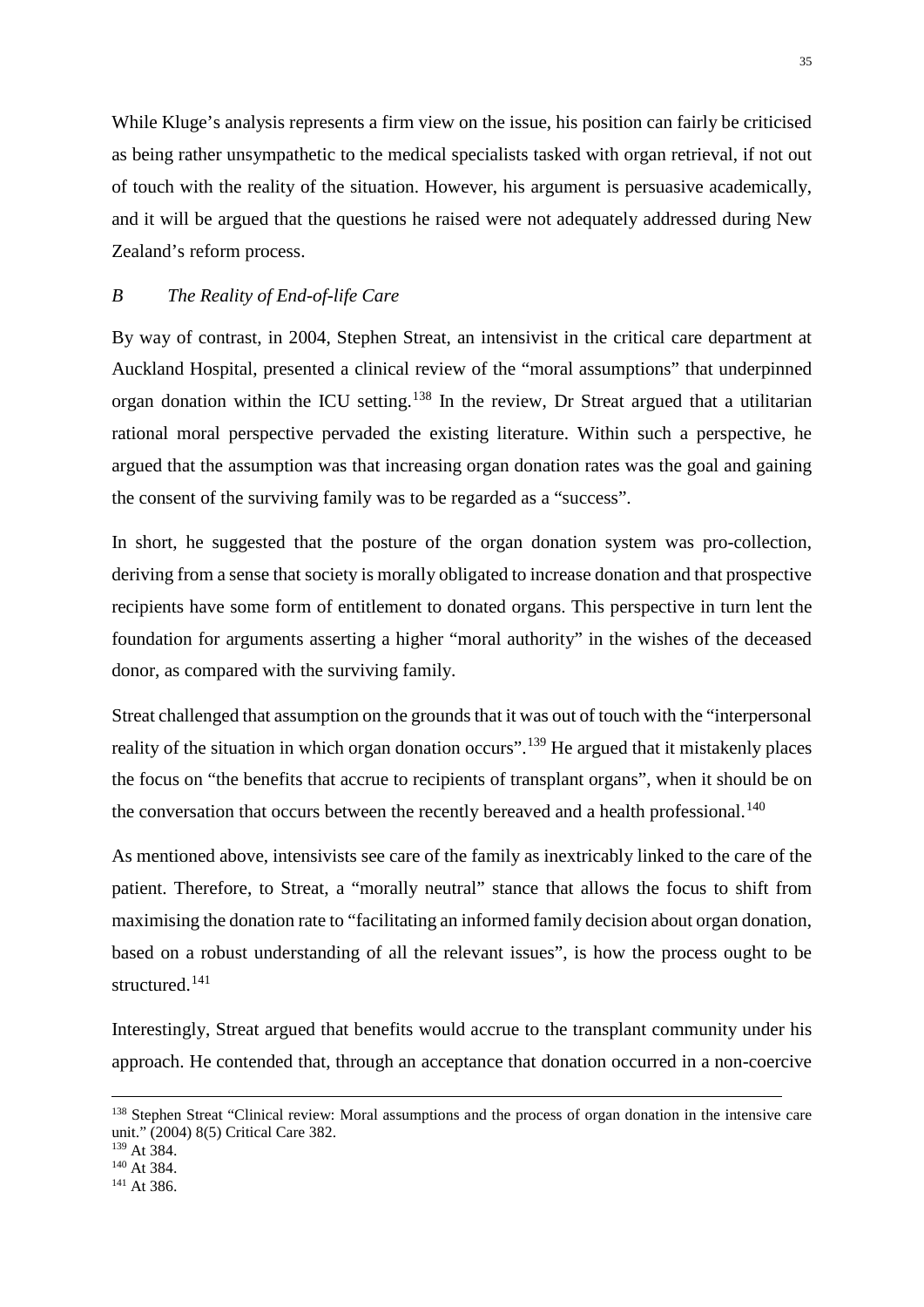environment, donation rates would "accurately reflect" the level of societal support for the process. Although he acknowledged that a more coercive or "aggressively defended" system of honouring the wishes of the deceased might lead to higher rates of donation (by removing the decision and "sense of obligation" from the family), he argued that empirical data was needed to support any such theory.<sup>[142](#page-36-1)</sup>

Streat's argument appears to take it for granted that the family's wishes over the treatment of the deceased's body should have primacy, or at least be on an equal footing. Doubtless, sympathy must be had for the situation that intensivists are put in when broaching the topic and managing an emotionally fraught situation. However, simply asserting that it is also the role of the intensivist to care for the family of the deceased fails to provide a convincing justification for subrogating the express wishes of a donor when they are known.

Streat argued that by approaching the discussion as "offering the option", the intensivist was free to act as an "honest broker". Accordingly, they could pursue "the integrity [and] excellence of process, neutral to the donation outcome and respecting the legitimacy of the family decision."<sup>[143](#page-36-2)</sup>

It was seen above that during the reform of the Human Tissue Act, the provision according paramountcy to the wishes of the deceased was removed, and the provision that established an authority not to collect inserted, mainly in response to the intensivists' clinical practice. Therefore, the informal agreement, or agreed practice, was validated by the legislature, even if not converted into a binding legal rule.

# <span id="page-36-0"></span>*C Where Does That Leave Informed Consent?*

While an individual is alive, they have a right of control over their body. This basic right has a range of expressions, many of which will attract the protection of the law.<sup>[144](#page-36-3)</sup> That right will usually only be curtailed in exceptional circumstances. For present purposes, the most relevant expression is found in the concept of informed consent.

The patient's informed consent is paramount while they are alive. As was discussed above, this concept was central to the Cartwright Inquiry and the resulting Code of Health and Disability Services Consumers' Rights. The medical profession, and the law, are both to hand to assist in upholding informed consent. In the medical context, the protection afforded to the autonomy

<span id="page-36-1"></span><sup>&</sup>lt;sup>142</sup> At 386.

<span id="page-36-2"></span><sup>143</sup> At 386.

<span id="page-36-3"></span><sup>&</sup>lt;sup>144</sup> The torts of assault, battery and false imprisonment are trite examples.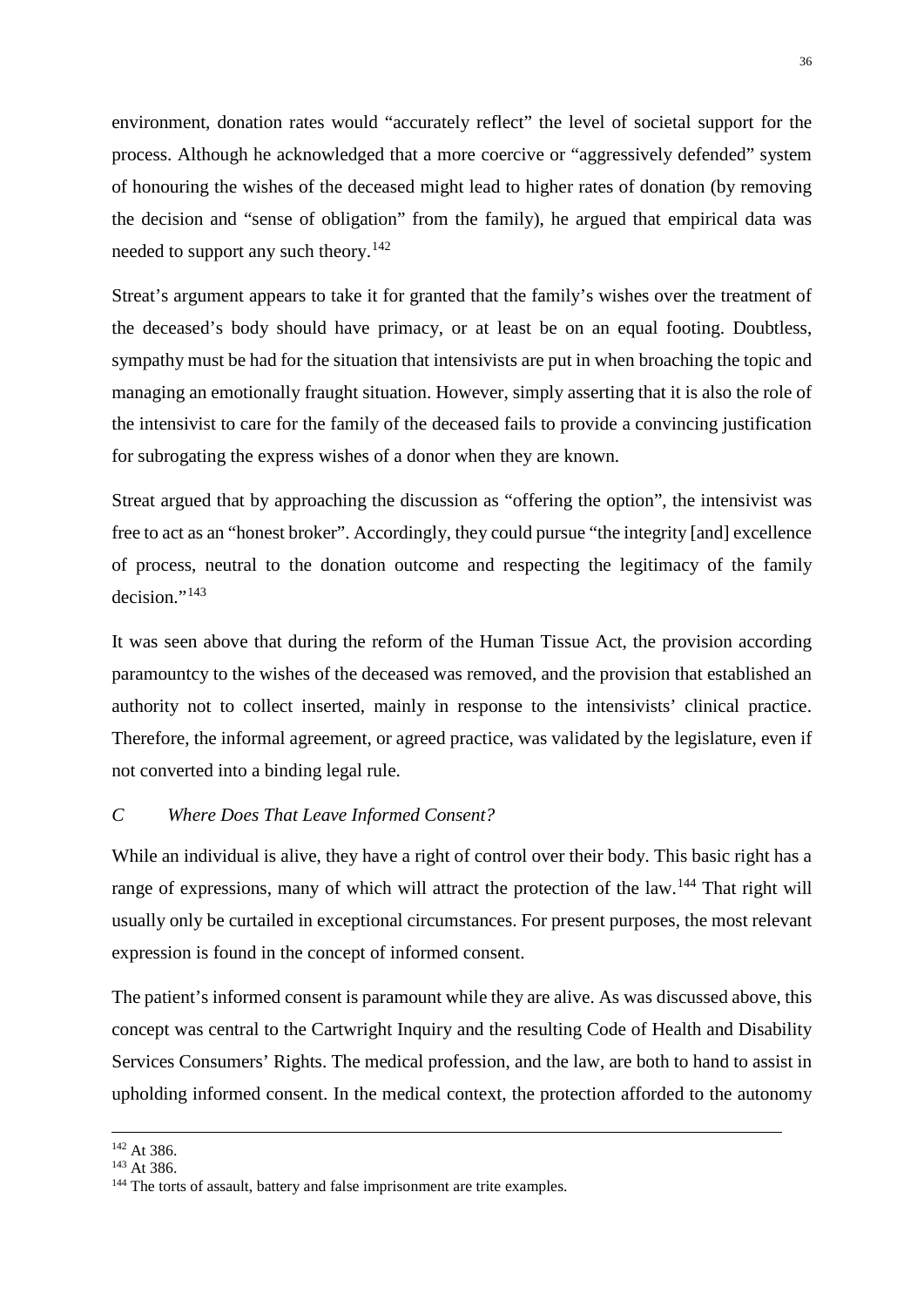of the patient requires not only that services *not* be performed on patients without their informed consent, but also that such consent is sufficient to allow those services *to be* performed.

The distinction is important. In the regulation of organ donation, it illustrates how the principle of informed consent broke down before the logical end point. While the Human Tissue Act purported to place informed consent at the centre of the regulatory regime, it was heavily curtailed by the legislative endorsement of the intensivists' practice. The result is that the individual's consent is protected to the extent that an express wish not to donate will be upheld, but an express wish to donate will not.

If the regulatory objective was to enhance end of life care, understood as including the family of the deceased, a potential justification for contravening the informed consent of the donor arises. However, that debate simply was not had during the reform. As noted above, there were several competing regulatory objectives, and again it is asserted that failing to balance them obscured the essential issue of how informed consent should operate in the donation context.

# <span id="page-37-0"></span>*D The Māori Cultural Objection*

It is possible that the Māori Party's ideological objection was based on a misconception of the way the law would work in practice. Without the knowledge that the intensivists' practice would continue to demand family consent, upholding informed consent at the heart of the legislation might have appeared to threaten the collective interest the party spoke of.

Nevertheless, their view suffers from a more fundamental flaw. It assumes that upholding the individual's wishes is incompatible with tikanga Māori. However, it is not entirely clear that that follows. Even if individual consent was strictly upheld, it would only operate to the exclusion of the collective interest where the individual had made a positive decision for that to be so. In that respect, the individual rejects the collective interest, not the legislation.

While it is true that the legislation allows this, it is no different than the way informed consent is upheld while the individual is alive. If a Māori individual has an appendectomy, for example, the collective interest may feel that the appendix ought to be committed to the earth as whakapapa material. However, that decision rests with the individual. They are free to honour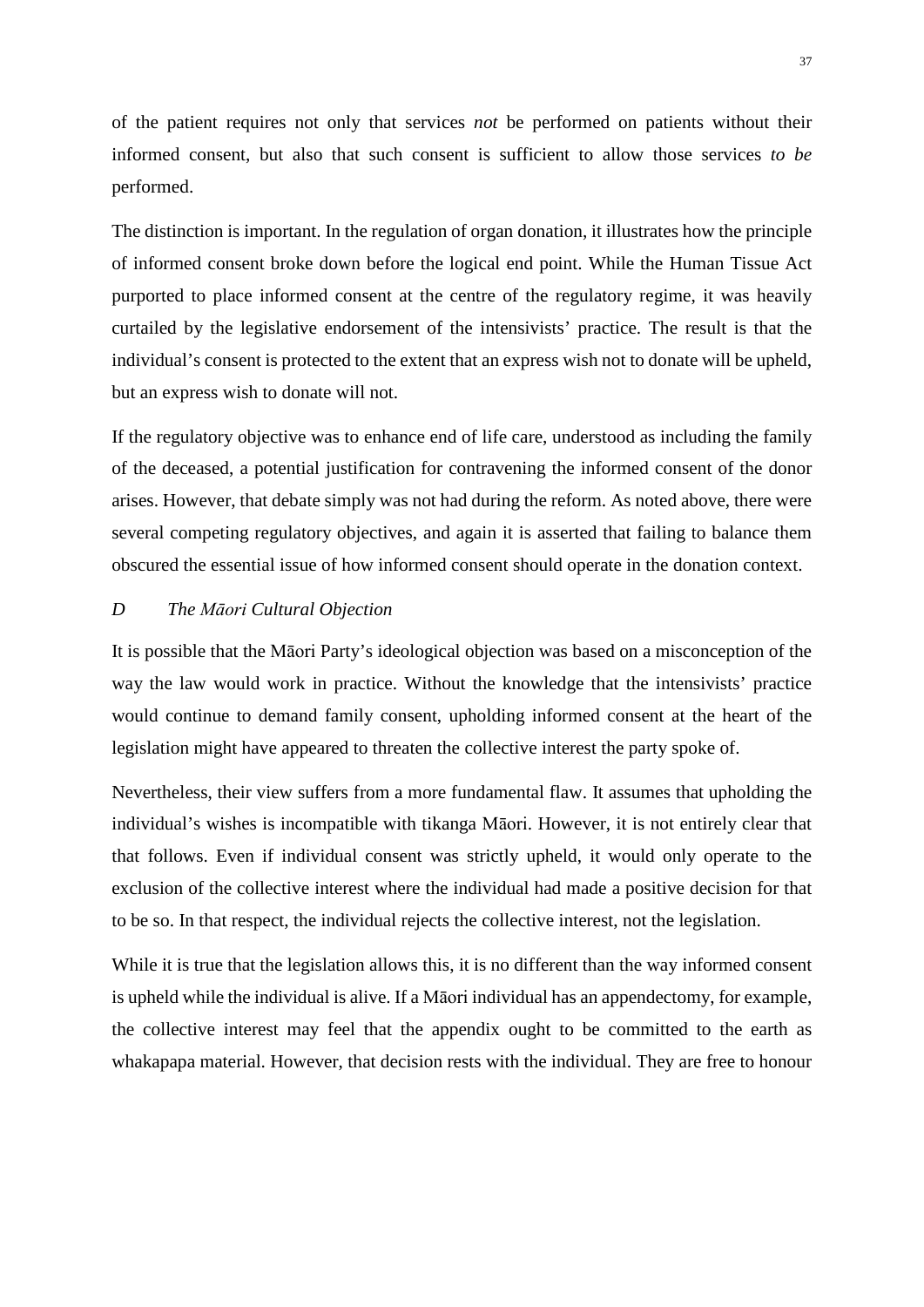tikanga practice, or to reject it. In that respect, the legislation is culturally neutral, and good practice dictates that the individual simply be given the opportunity to make that decision.<sup>[145](#page-38-1)</sup>

Accordingly, it is argued that the legislation is compatible with tikanga Māori, but only where the individual so decides, either formally (by entrusting the decision to his or her family), or informally (by expressing no wishes on the matter and thereby triggering the legislative decision-making hierarchy for the next-of-kin). The position sought by the Māori Party would not have restored an equality that was lacking. Rather, it would have formally elevated the collective interest above that of the individual.

Then Minister of Health, David Cunliffe MP, echoed these criticisms when he stated that he did not consider the Bill to be contrary to the Treaty of Waitangi. Mr Cunliffe continued:<sup>[146](#page-38-2)</sup>

The bill is, in my view, a permissive bill which establishes at a minimum the rights and responsibilities of the individual in respect of human tissue, but does not preclude the role of whānui in forming a collective decision that may influence the individual should that be appropriate.

Pete Hodgson had earlier argued along similar lines when he said he considered that the Bill did not "preclude" the tikanga that the Māori Party MPs had spoken of. <sup>[147](#page-38-3)</sup>

Clearly, the issue is of great significance to Māori, and there is no easy answer. However, that ought not logically to preclude upholding informed consent. It is up to Māori communities to determine the role of tikanga in donation practice. But it ought to be up to the individual to decide whether those views are shared.

#### <span id="page-38-0"></span>*E Decision-making Process*

In 1997, Radecki and Jaccard published a review of the psychological aspects surrounding decisions to donate.<sup>148</sup>. Significantly, the review examined "consent" decisions; viz. the decision of the family whether or not to consent to the collection of the deceased next of kin's organs. This category of consent decisions was subdivided into those situations where the deceased's attitude toward donation was known and those where it was not.

<span id="page-38-1"></span> <sup>145</sup> See, for example, Canterbury District Health Board *Clinical Manual: Return of tissue/body parts to patients*   $(2011)$  at 6.<br><sup>146</sup> At 13059.

<span id="page-38-2"></span>

<span id="page-38-3"></span><sup>&</sup>lt;sup>147</sup> (14 November 2006) 635 NZPD 6476.

<span id="page-38-4"></span><sup>&</sup>lt;sup>148</sup> Radecki and Jaccard, above n 76.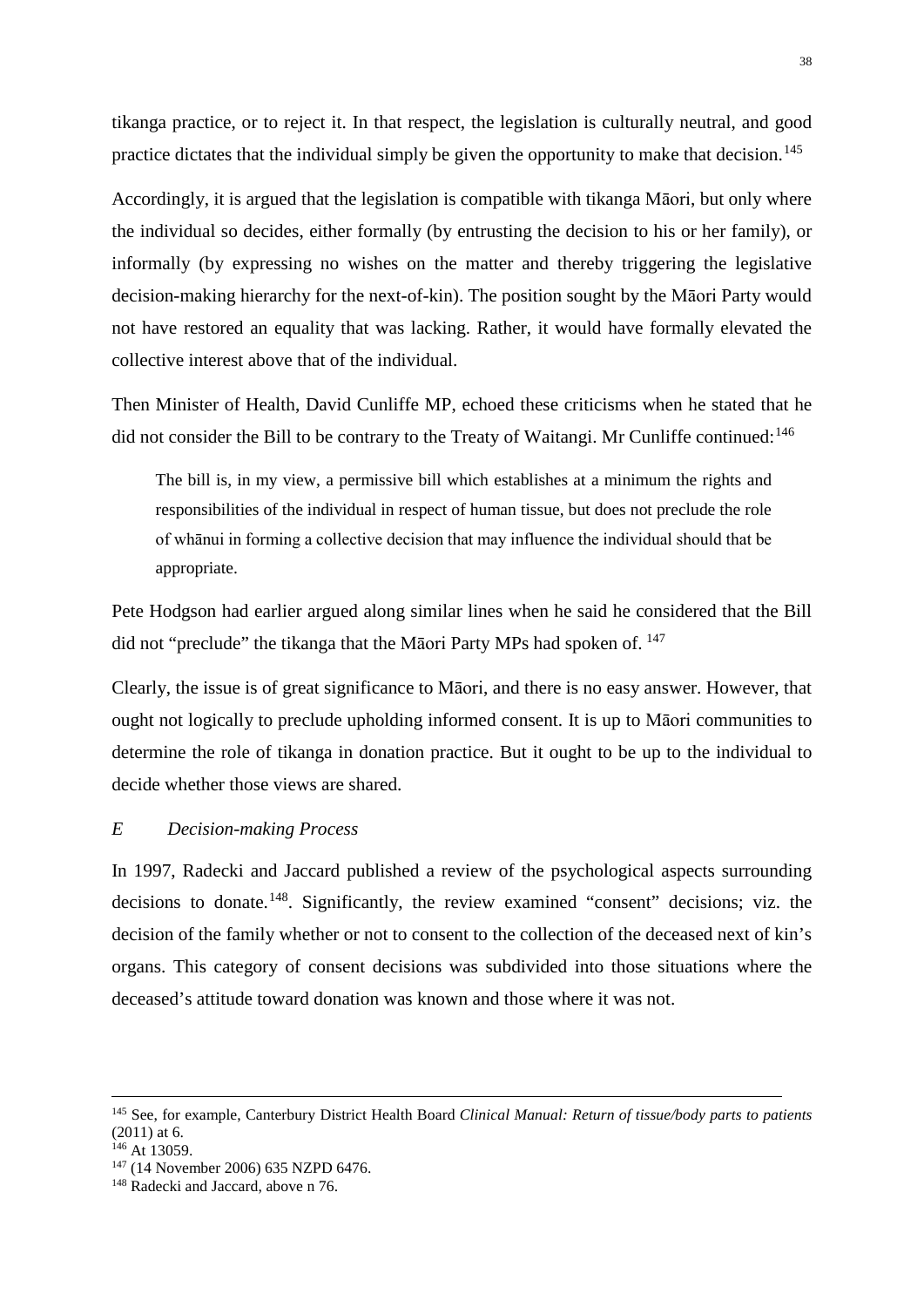The research indicated that in the former, the decision of the family generally followed the wishes of the deceased.<sup>[149](#page-39-1)</sup> However, it was noted that although individuals typically considered it important to discuss their views on organ donation with their families, it was a relatively rare occurrence in practice.[150](#page-39-2)

When the wishes of the deceased were not known, it was found that the consent decision depended on a complex interaction of variables, including the family's own views toward donation, their ability to cope with stress, their views toward the medical profession and, crucially, the perceived sensitivity of medical specialists.[151](#page-39-3) The authors noted that "[f]amilies need to sense that their feelings have been acknowledged, and that they have received all pertinent medical information in a simple and sensitive matter, and that they will be assured private time with the deceased."[152](#page-39-4) The "[p]erceived support of medical staff" was seen as "pivotal" to the decision to consent. When placed within the emotionally charged context produced by death, this highly contingent situation lends support to the intuition that intensivists and other medical staff seeking to broach the topic of collecting organs from the deceased are faced with an extremely delicate task.

Alongside their own religious and cultural views, families were found to employ "attributional beliefs", whereby the families used existing information such as the religious or altruistic beliefs of the deceased and his or her tendency to make provision for events that occurred after death, in order to determine the deceased's likely attitude toward donation.<sup>[153](#page-39-5)</sup>

The research illustrated the importance of undertaking family discussions. While 93% of respondents to a survey reported that they would follow the express wishes of a deceased next of kin, the number that would consent to organ collection dropped to less than 50% when the wishes of the deceased were not known.<sup>[154](#page-39-6)</sup>

# <span id="page-39-0"></span>*F Taking Away the Decision*

Very briefly, this section considers legislation where it has been deemed necessary, in the public interest, to make provision for the collection of human tissue without recourse to the

<span id="page-39-4"></span><span id="page-39-3"></span><sup>152</sup> At 188.

<span id="page-39-2"></span><span id="page-39-1"></span><sup>&</sup>lt;sup>149</sup> At 187.<br><sup>150</sup> At 189.<br><sup>151</sup> At 187-188.

<span id="page-39-6"></span><span id="page-39-5"></span><sup>&</sup>lt;sup>153</sup> At 187-188.<br><sup>154</sup> At 189.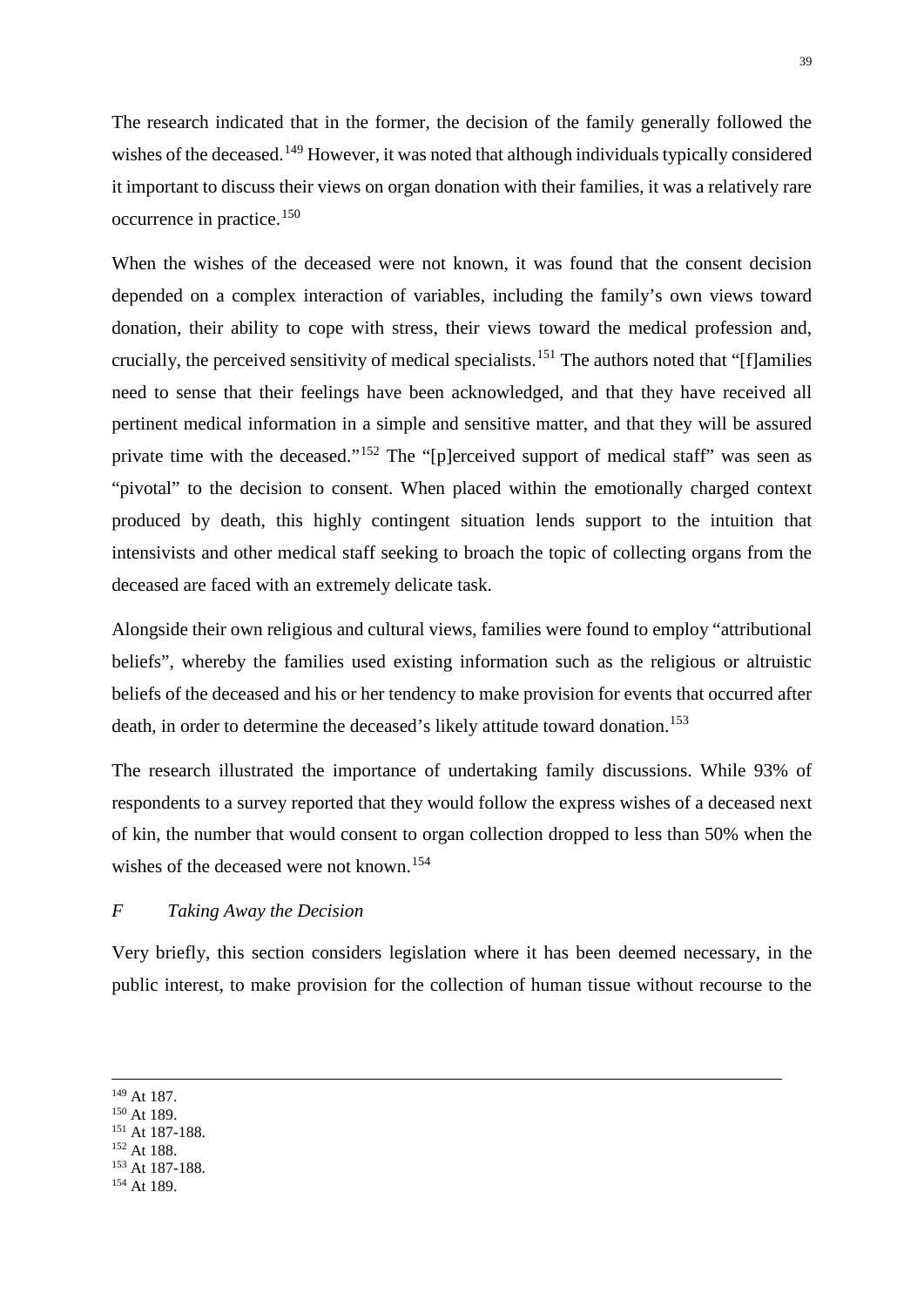wishes of the surviving family. It is intended that this provide a contrast to the organ donation context in order to provoke consideration of two points.

The first is that there does not appear to be any principled distinction between the following legal regimes and organ donation that justifies a different approach. The second is that it is arguable whether the public interest in the following situations is greater than the therapeutic benefit of increasing available organs. It is submitted that, consistent with the above arguments regarding informed consent, this latter point is a fortiori when the individual has consented to donation.

#### <span id="page-40-0"></span>*1 Coroner's post-mortem*

Under s 31 Coroners Act 2006, the coroner may direct that a post-mortem examination be performed for the reasons specified therein, having regard to the criteria set out in s 32. Under s 33, there is a right on the part of the surviving family "in some cases to object" to a postmortem directed under s 31. This right to object only accrues in circumstances where the coroner is, after having made all reasonable enquiry, satisfied that the death does not appear to have been the result of a crime and that no international or domestic legal obligations require the post-mortem to be performed.<sup>[155](#page-40-2)</sup>

Furthermore, the right does not accrue at all if the coroner decides that the particular facts of the case warrant urgent examination of the body.[156](#page-40-3) After the objection has been raised, the coroner may nevertheless direct that the post-mortem go ahead.<sup>[157](#page-40-4)</sup> The decision nevertheless to proceed can be challenged in the High Court within 48 hours by originating application.<sup>[158](#page-40-5)</sup> Given that the right to object does not accrue in cases of urgency, it follows that in such circumstances, a High Court review of the decision would not be available at all.

<span id="page-40-1"></span>*2 Criminal justice procedure*

Section 20 of the Human Tissue Act provides that informed consent is not required for the collection of human tissue in a range of situations.[159](#page-40-6) These include when the tissue is collected for criminal justice purposes;<sup>[160](#page-40-7)</sup> in order to implement an order of the Court;<sup>[161](#page-40-8)</sup> for the

<span id="page-40-3"></span><span id="page-40-2"></span><sup>&</sup>lt;sup>155</sup> Coroners Act 2006, s 33(2)-(3).<br><sup>156</sup> Section 33(1).<br><sup>157</sup> Section 34(2).<br><sup>158</sup> Section 34(3)-(5), s 35.

<span id="page-40-4"></span>

<span id="page-40-6"></span><span id="page-40-5"></span><sup>&</sup>lt;sup>159</sup> See also the Criminal Investigations (Bodily Samples) Act 1995 and the Criminal Investigations (Bodily Samples) Amendment Act 2003. 160 Section 20(a).

<span id="page-40-8"></span><span id="page-40-7"></span><sup>&</sup>lt;sup>161</sup> Section 20(b).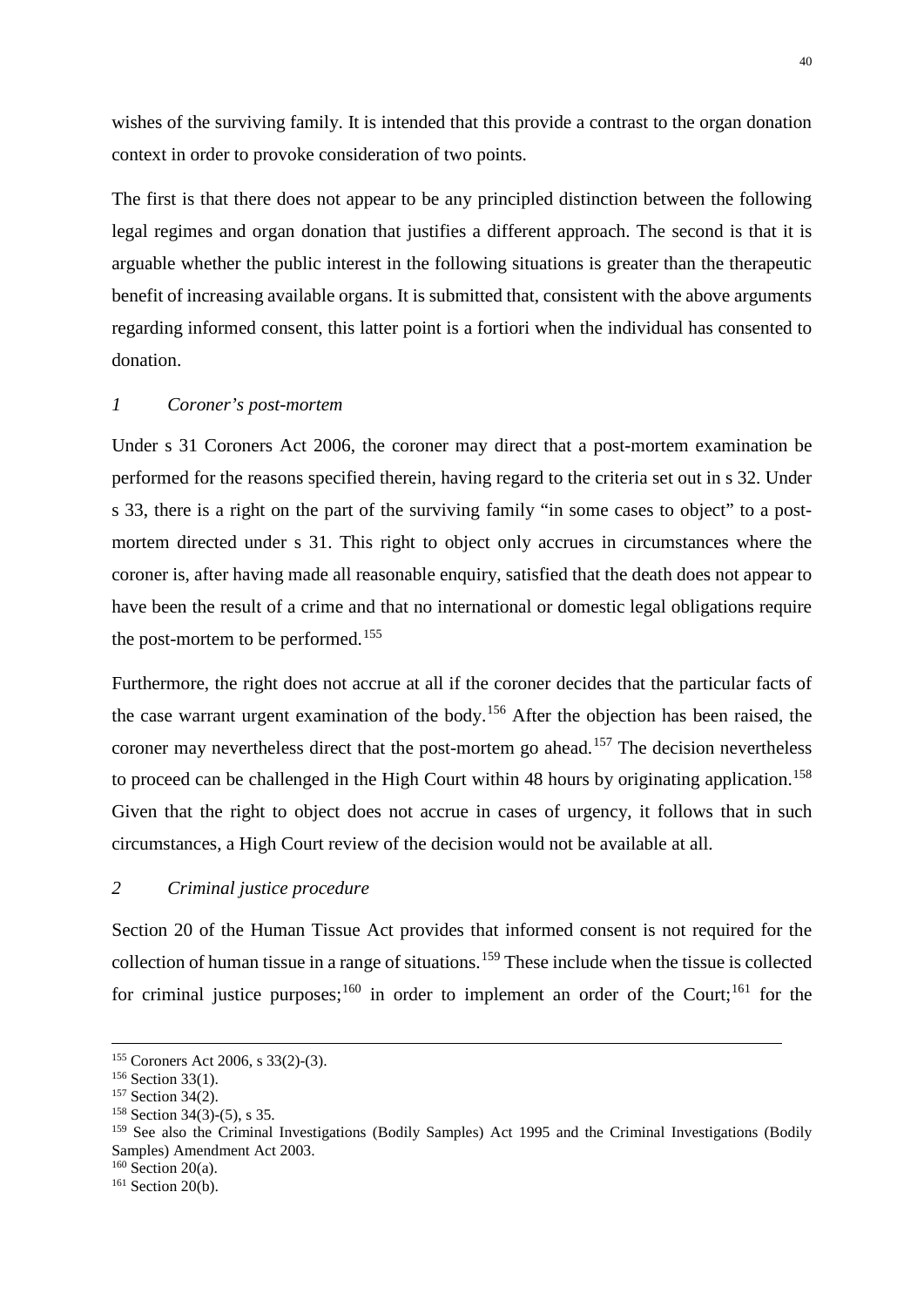performance of a post-mortem;<sup>[162](#page-41-2)</sup> for purposes of research approved by an ethics committee;<sup>[163](#page-41-3)</sup> or for reasons of public health and safety.[164](#page-41-4)

# <span id="page-41-0"></span>*VIII Smarter Regulation*

#### <span id="page-41-1"></span>*A The Essential Elements*

In the context of environmental regulation, Neil Gunningham and Peter Grabosky have attempted to synthesise key theoretical and pragmatic concepts in regulation in order to investigate how to arrive at an "optimal" mix of policy instruments.<sup>[165](#page-41-5)</sup> The authors stressed that the focus should be on the interrelationship of different regulatory approaches, and how different combinations of instruments affect the pursuit of regulatory objectives in various contexts.[166](#page-41-6)

They pointed out that regulatory solutions have often evolved in response to specific problems, rather than as part of a coherent, integrated system. As such, there was a tendency on the part of "policymakers [to fall] into the trap of simply adding a new instrument to their arsenal of weapons without giving sufficient thought to how this will impact on their overall regulatory strategy."<sup>[167](#page-41-7)</sup>

The authors argued that, as well as the tendency to develop regulation in an "ad-hoc" manner, policymakers often viewed regulatory instruments as alternatives to one another.<sup>[168](#page-41-8)</sup> They argued that: [169](#page-41-9)

[A] better strategy [would] seek to harness the strengths of individual mechanisms while compensating for their weaknesses by the use of additional and complementary instruments…In the large majority of circumstances (though certainly not all), a mix of instruments is required, tailored to specific policy goals.

In the context of environmental regulation, it was said that:

<span id="page-41-3"></span><span id="page-41-2"></span><sup>&</sup>lt;sup>162</sup> Section 20(d).<br><sup>163</sup> Section 20(e). It should be noted that this provision explicitly states that such collection may proceed "even though the ethics committee knew that informed consent had not been, and would not be, obtained for the research."<br> $164$  Section 20(g).

<span id="page-41-6"></span><span id="page-41-5"></span><span id="page-41-4"></span><sup>&</sup>lt;sup>165</sup> N Gunningham and P Grabosky "Smart Regulation" in Morgan and Yeung (eds), above n 92, at 124.<br><sup>166</sup> At 125.<br><sup>167</sup> At 126.

<span id="page-41-8"></span><span id="page-41-7"></span><sup>168</sup> At 126.

<span id="page-41-9"></span><sup>169</sup> At 126.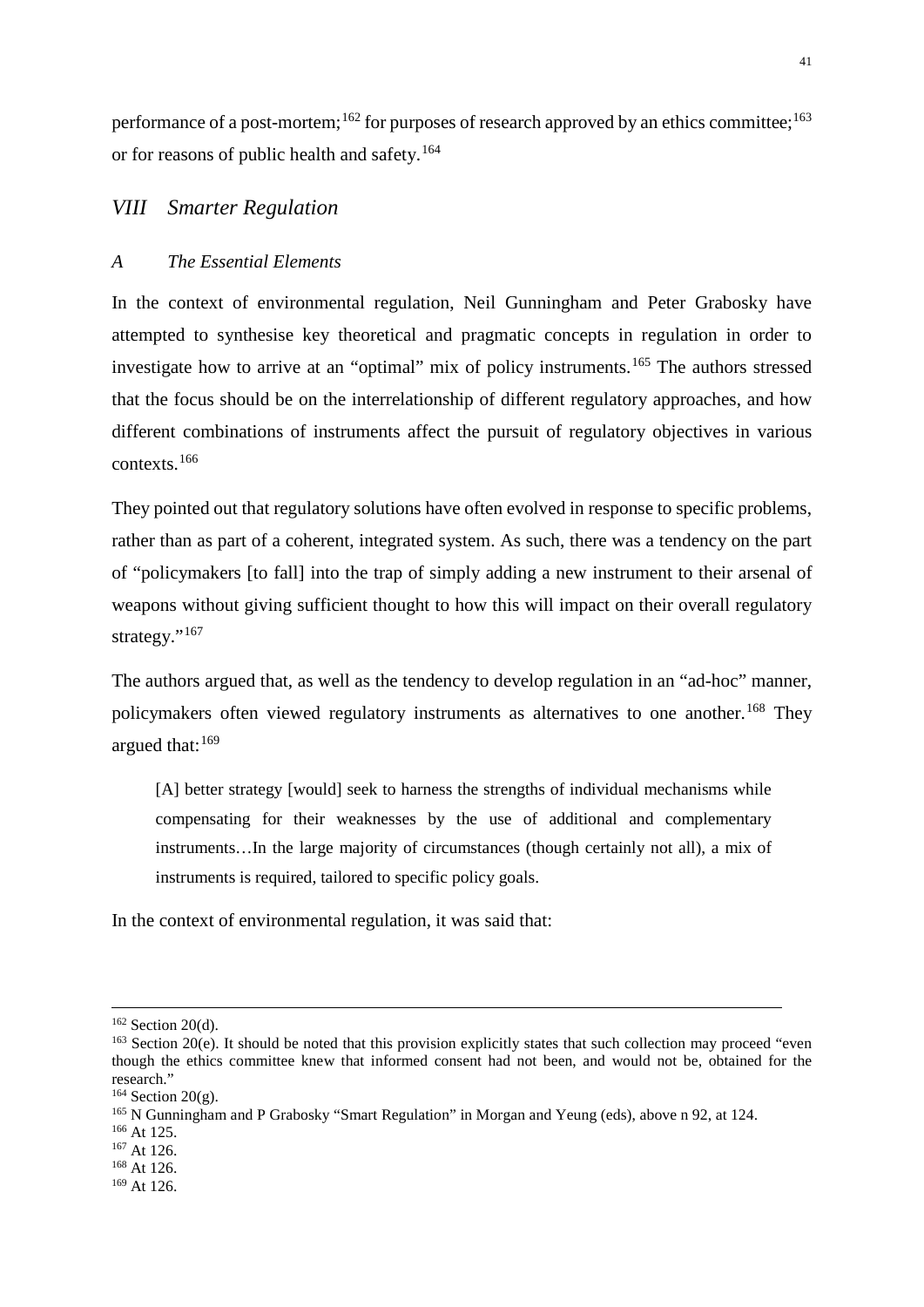What is needed…is not simply the introduction of a broad range of policy instruments, but the matching of instruments with the imperatives of [the issue] being addressed, with the availability of different regulatory actors, and with the intrinsic qualities of each other.

Gunningham and Grabosky set out three components that they believed were essential to smarter regulatory design. First, they introduced "regulatory design processes", whereby policymakers are required to identify the regulatory objectives, characterise the "problem", canvass the available options, and deal with issues of participation and consultation.<sup>[170](#page-42-1)</sup>

Secondly, they identified a set of regulatory principles that must underpin successful regulatory design. The most relevant of these for present purposes were favouring complementary mechanisms over "single instrument approaches", reducing interventionist measures, empowering "surrogate regulators" to allow redeployment of government resources and maximising the "opportunities for win-win outcomes".<sup>[171](#page-42-2)</sup>

Thirdly, the authors encouraged emphasis on addressing how the available regulatory instruments will work in combination with one another.

#### <span id="page-42-0"></span>*B Smarter Organ Donation Regulation*

As was argued above, the reform involved a range of competing regulatory objectives. In terms of Gunningham and Grabosky's "smarter design processes", there were several deficiencies. First, as already discussed, the failure to acknowledge that the regulatory targets conflicted obstructed any meaningful discussion regarding how the objectives ought to be ranked or how to deal with the conflicting interests in the system. This meant it was unclear what the legislation was supposed to achieve. The regulatory "problem" was poorly characterised.

Early in the reform, the problem appeared to be that the individual's wishes could be overridden, which was inconsistent with the principle of informed consent. This was seen to coincide with the problem of New Zealand's poor rate of donation. However, by the end of the reform process, the regulatory problem was difficult to ascertain. It is submitted that this resulted from the failure to keep informed consent at the centre of the debate, as was urged by Jonathan Coleman MP during the Bill's third reading.[172](#page-42-3)

If the regulatory problem was poorly characterised, arriving at the necessary response was always going to be problematic. This was confirmed by the modification of the legislation that

<span id="page-42-1"></span><sup>&</sup>lt;sup>170</sup> At 127-128.

<span id="page-42-2"></span> $171$  At 128.

<span id="page-42-3"></span><sup>&</sup>lt;sup>172</sup> See Section III above.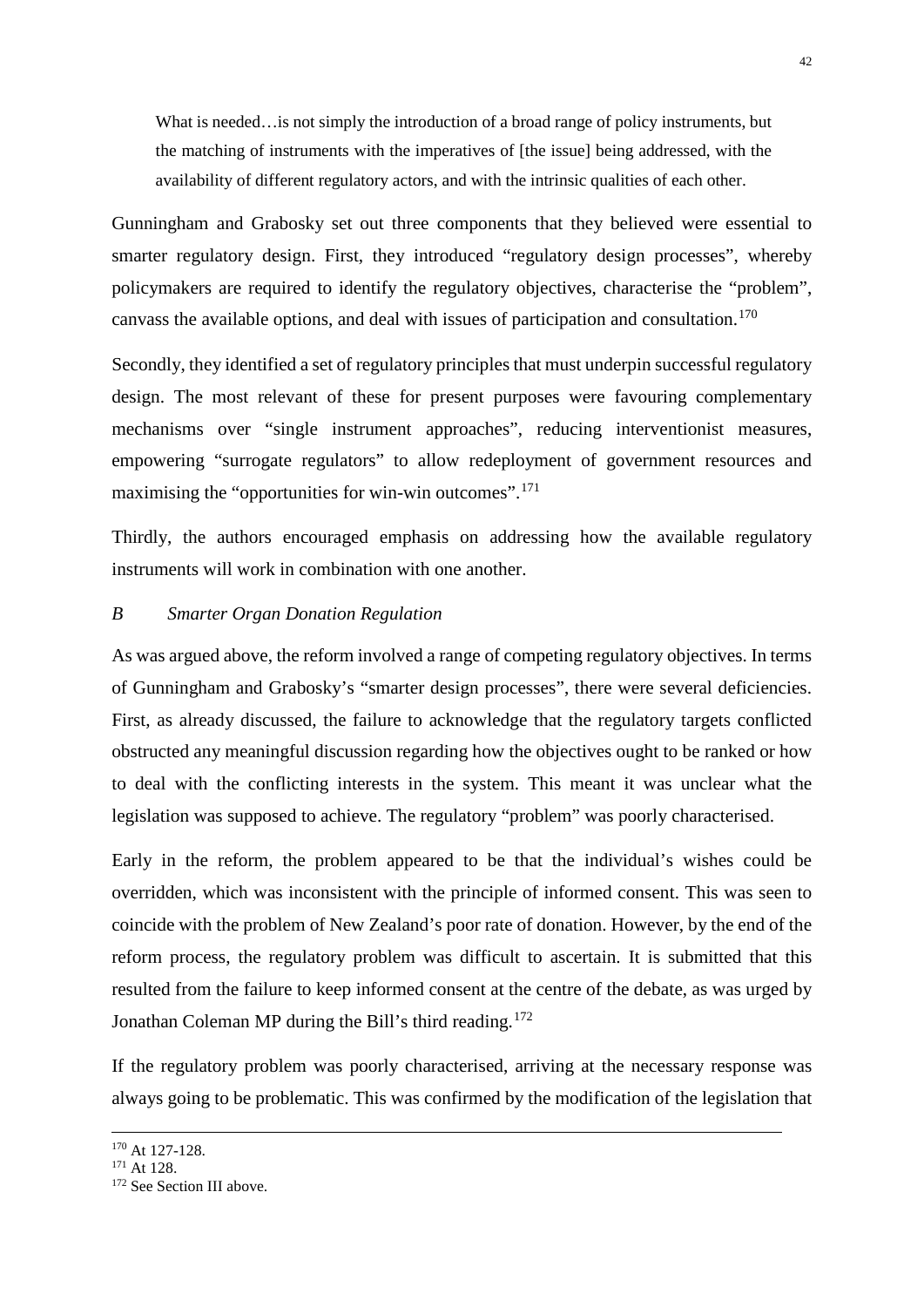attempted to accommodate the competing positions. Quite apart from striking a balance, it simply reinstated the pre-reform position. Ironically, the Māori party's Supplementary Order Paper formally prioritising the rights of the surviving family was voted down 10 votes to 109, only for that position to be established de facto by the operation of the eventual Act.<sup>[173](#page-43-1)</sup>

Had the Government kept their sights on the informed consent issue, it would have forced a discussion of a range of issues. For example, the attitude of the intensivists would have come under greater scrutiny. Their approach rests on the assumption that society would disapprove of enforcing the wishes of the deceased against the wishes of the family. This may not be correct. If it was demonstrated not to be correct, the reform process would likely have taken a considerably different course. Given the inherent conflict in the intensivist's role, the obvious solution would have been to take the problematic organ donation conversation away from them in favour of a medical professional who was prepared to assert the interests of the donor. With the endorsement of the public, this might have been an acceptable solution.

The characterisation of the regulatory instruments in the donation setting also demonstrates the difficulty in arriving at the optimal regulatory solution. As was seen above, deceased organ donation engages a number of diverse instruments. If the discussion of informed consent allowed a line to be drawn in the sand, it would have dictated what weight ought to be accorded to each instrument, based on its appropriateness in securing the regulatory objective. In addition, the benefits and shortcomings of each instrument would have been able to be balanced in a cooperative way to further the regulatory objective.

Instead, the various instruments all met somewhere in the middle. For example, the command provisions that provided sanctions against the medical staff converged with the legislative endorsement of the intensivists' consensus practice in a manner that logically led to a more defensive position. The legislation threatened to punish them for getting it wrong, but expressly said they were justified in not proceeding at all.

# <span id="page-43-0"></span>*C Participation and Awareness*

An appropriate first step for addressing the informed consent issue would have been through increasing public participation. At times during the passage of the Bill, it appeared that a lack of clarity surrounding the expectations of the public paralysed the debate over whose wishes ought to be prioritised in the donation setting.

<span id="page-43-1"></span> <sup>173</sup> (13 November 2007) 643 NZPD at 13059.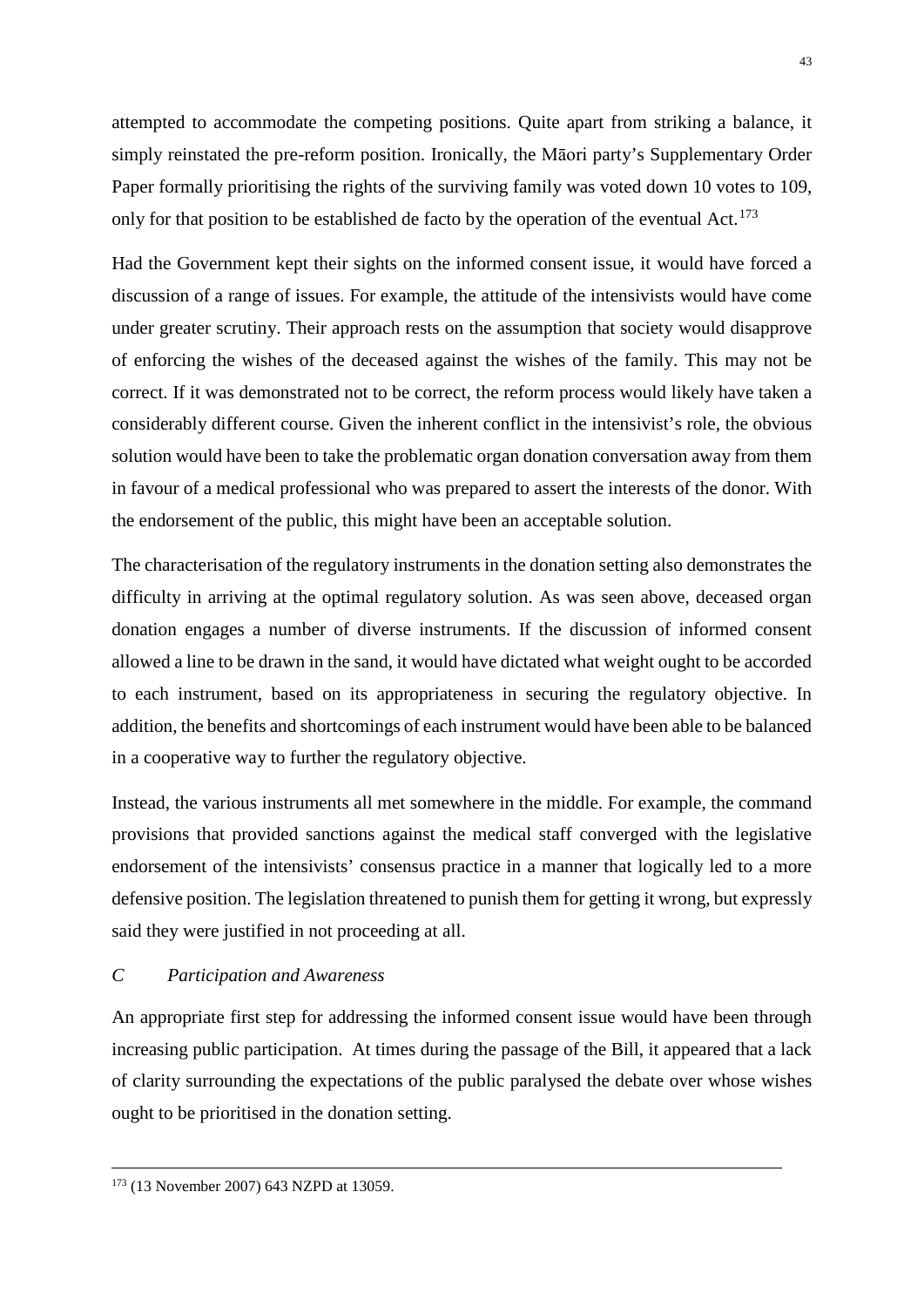Public participation in a regulatory process secures legitimacy. It flows from the wider democratic concept that those who are affected by a decision-making process ought to be afforded the opportunity to participate in it. $174$ 

In addition to assisting the resolution of the informed consent issue, Mark Bennett and Joel Colón-Ríos have argued that increased public participation secures more general benefits. These include: increasing accountability and assessing the regulator's decisions; providing educational benefits for the public and the regulators; increasing the quality of the outcomes; and upholding democratic justifications.[175](#page-44-1)

The educational benefits that derive from increased participation are especially relevant to the organ donation context. Issues of awareness are related to issues of participation. The fact that people were generally unaware of the ineffectiveness of the driver's licence system was an awareness issue. The fact that people might be unaware that their informed consent may be overridden by their surviving family is also an awareness issue. Bennett and Colón-Ríos argued that educational benefits have the effect of producing a more informed citizenry, who are better versed in their rights.<sup>[176](#page-44-2)</sup> They also argued that: $177$ 

If more people are allowed to participate in a decision-making process and if, by participating, they gain a "sophisticated technical and social understanding" of the relevant issues and of the ways different solutions might impact their own communities or different sectors of society, it is likely that the quality of the substantive outcomes will be improved.

Furthermore, they noted that:<sup>[178](#page-44-4)</sup>

By being exposed to the views of interested citizens and groups, it becomes easier for [the regulatory decision-makers] to explain the reasons behind policies which might at first sight appear unpopular to the electorate.

It is submitted that an increased emphasis on public participation might have helped to orientate the reform process. Part of the problem during the debate of the Bill was that the minority views of the Māori party and the National party were diametrically opposed. Public opinion pointing

<span id="page-44-0"></span> <sup>174</sup> Mark Bennett and Joel Colón-Ríos "Public Participation and Regulation" in Susy Frankel (ed) *Learning from the Past Adapting to the Future: Regulatory Reform in New Zealand* (LexisNexis, 2011) 21 at 25. <sup>175</sup> Bennett and Colón-Ríos, above n 174, at 30. <sup>177</sup> At 31.

<span id="page-44-2"></span><span id="page-44-1"></span>

<span id="page-44-4"></span><span id="page-44-3"></span><sup>178</sup> At 31.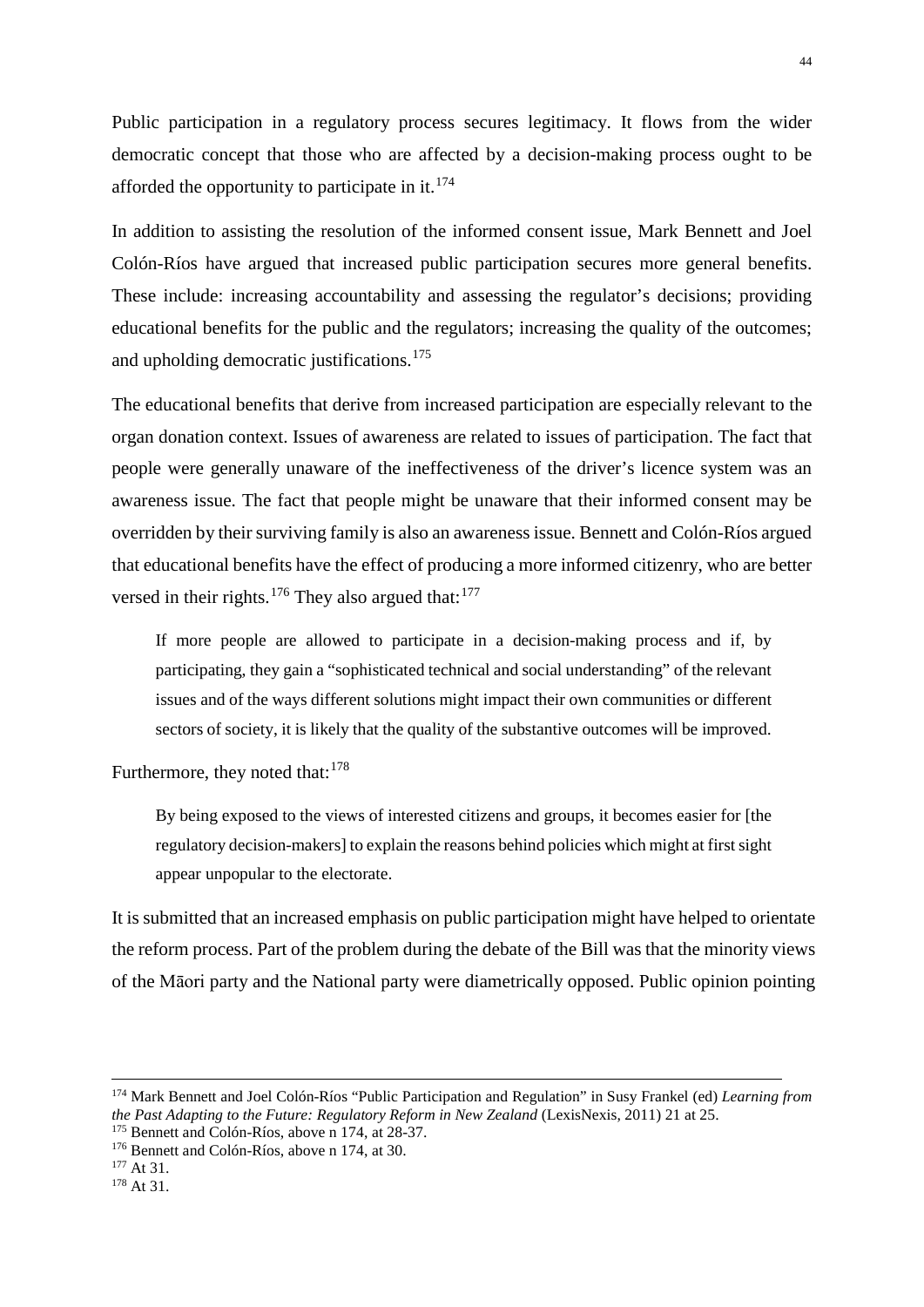one way or another might have shaken the debate free from this ideological stalemate and enabled the Government to take a definitive stance on the issue.

<span id="page-45-0"></span>In keeping with the arguments above, it is submitted that this would have had positive flow on effects in the form of the legislation. Whether the legislation would have been vastly different is unclear. In principle, there seems to be no reason why informed consent should cease to operate at death. However, at the very least, forcing the issue into the spotlight and drawing on public participation would have ensured that whatever the eventual legislation, it would have resulted from a contested and representative value judgement, rather than a poorly executed reform process.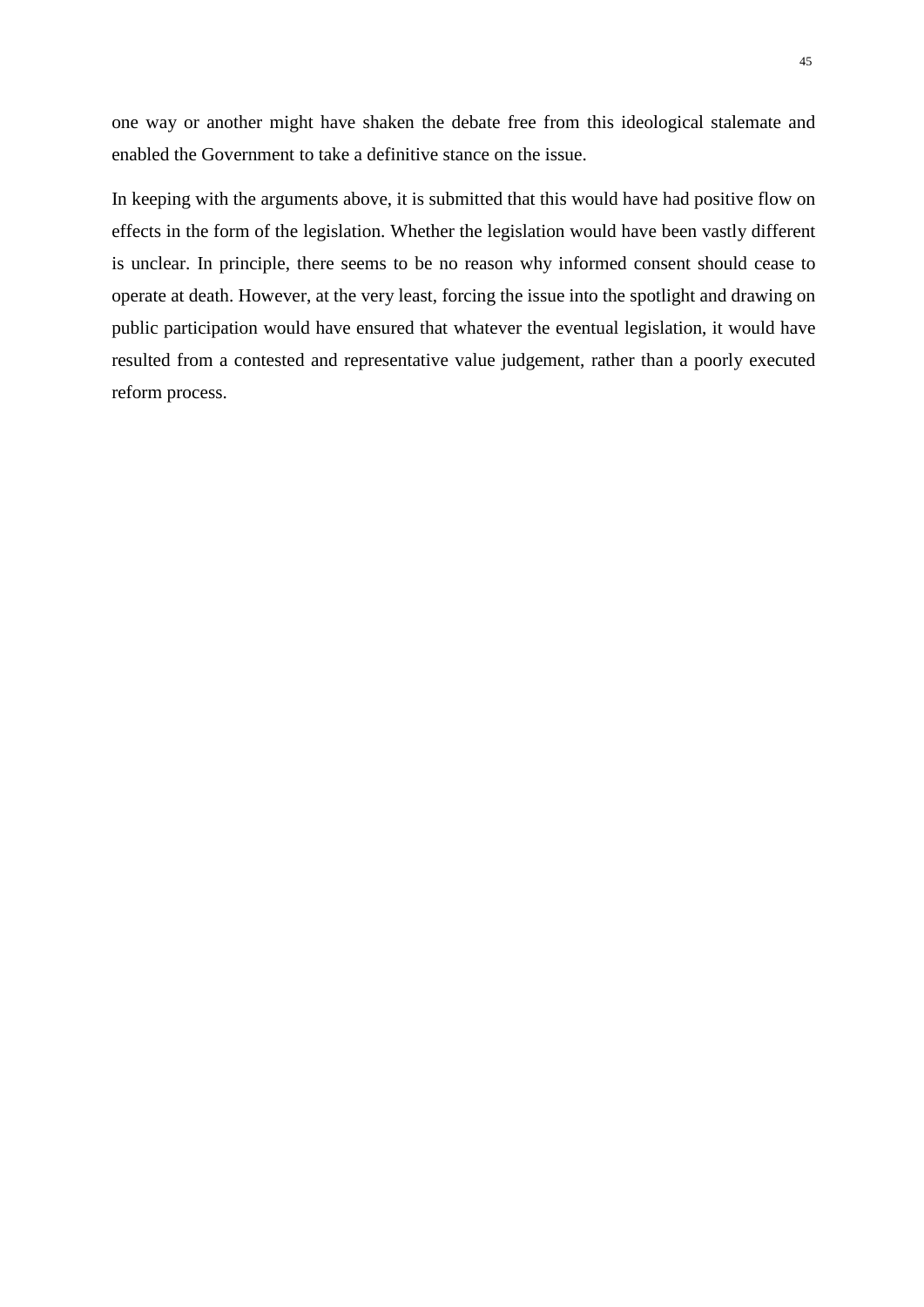# *IX Looking Forward*

#### <span id="page-46-0"></span>*A Statistics*

As can be seen from the following table, the Human Tissue Act has not had a significant effect on the deceased donation rate:[179](#page-46-1)

| Year | <b>Donors</b> |
|------|---------------|
| 2014 | 46            |
| 2013 | 36            |
| 2012 | 38            |
| 2011 | 38            |
| 2010 | 41            |
| 2009 | 43            |
| 2008 | 31            |
| 2007 | 38            |
| 2006 | 25            |
| 2005 | 29            |
| 2004 | 40            |
| 2003 | 40            |

Number of deceased organ donors in New Zealand

Furthermore, a recent audit of deaths in the ICU in New Zealand identified issues in the relationship between deaths in the ICU and organ donation.<sup>[180](#page-46-2)</sup> Between 2008 and 2012, the number of patients who died with severe brain damage while ventilated in ICU was 1,745. Of those deaths, organ donation was formally discussed in only 381 instances  $(20\%)$ .<sup>[181](#page-46-3)</sup>

According to Dr James Judson, the data demonstrated that "[there was] unexplained variance [among ICUs] in mention of donation, discussion of donation, discussion with ODNZ [and] brain death testing."[182](#page-46-4) Furthermore, the data also showed that "[there] must be missed opportunities for organ donation [within the population of ICU deaths]".[183](#page-46-5)

<span id="page-46-1"></span><sup>&</sup>lt;sup>179</sup> Organ Donation New Zealand "Number of deceased organ donors in New Zealand" (2015) Organ Donation New Zealand website <http://www.donor.co.nz>. It should be noted that decreases in serious road collisions and advances in management of critical care patients have likely reduced the pool of potential donors. Nevertheless, the statistics indicate that a substantial increase in donation rate has not been effected by the Human Tissue Act 2008.

<span id="page-46-3"></span><span id="page-46-2"></span><sup>&</sup>lt;sup>180</sup> Organ Donation New Zealand *The ICU Death Audit* (25 November 2014).<br><sup>181</sup> Organ Donation New Zealand, above n 180, at 9.<br><sup>182</sup> Organ Donation New Zealand, above n 180, at 15.

<span id="page-46-5"></span><span id="page-46-4"></span><sup>183</sup> Organ Donation New Zealand, above n 180, at 15.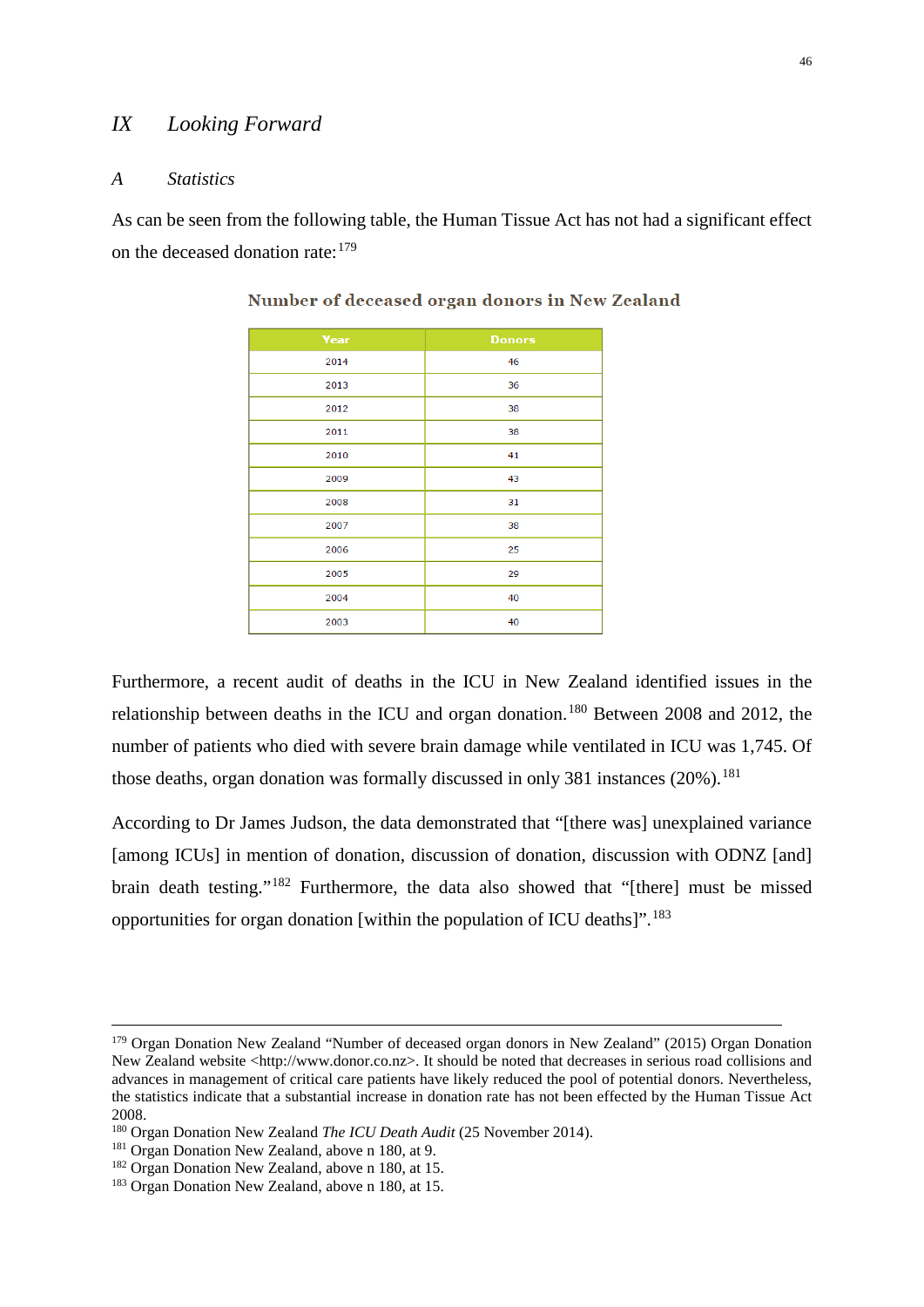#### <span id="page-47-0"></span>*B NEAC Report*

Earlier this year, the National Ethics Advisory Committee published a review of ethical issues surrounding the access to organ transplantation for waiting list patients.<sup>[184](#page-47-1)</sup> Considering the significant impact that a donated organ has for a patient who requires one, and the severe shortage of organs for transplantation, the NEAC considered it "important to review the processes for determining who receives an organ and assess whether they were fair, transparent and robust."<sup>[185](#page-47-2)</sup>

The NEAC's report identified issues with "equity of access to living and deceased donor transplantation", the "application of ethical principles to the processes for listing patients and allocating deceased donor organs", and "deceased donor list numbers for kidney transplants".<sup>[186](#page-47-3)</sup>

Specifically, the equity of access issue revealed that Māori and Pacific Island patients were less likely to receive a transplant than New Zealand European patients. It should be noted that the equity of access issue for ethnic minorities is not restricted to the New Zealand context.<sup>187</sup>

Regarding the application of ethical principles to transplant decisions, the Committee stated that the key principles that ought to guide clinical decisions allocating scarce organs were the likely outcome, need and urgency, and equity.<sup>[188](#page-47-5)</sup> However, issues were identified regarding how these principles were being applied in transplant decisions, and how they were balanced.<sup>[189](#page-47-6)</sup> For example, it was unclear how a patient ought to be ranked if there was a good prospect of survival but the patient had not been on the waiting list for very long.<sup>[190](#page-47-7)</sup> The Committee argued that "allocation decisions need to be ethically defensible, as deceased donor (and non-directed living donor) organs are a community-held resource."[191](#page-47-8)

Finally, the report identified a narrow ethical issue concerning the management of deceased donor list numbers.<sup>[192](#page-47-9)</sup> As at January 2015, there were 600 people on the waiting list for a kidney transplant. The Committee noted that around 170 patients were added to this list each year,

<span id="page-47-1"></span> <sup>184</sup> National Ethics Advisory Committee *Ethical Issues Relating to Access to Organ Transplantation: NEAC Report to the Associate Minister of Health* (20 January 2015).<br><sup>185</sup> At 2. <sup>186</sup> At 3.<br><sup>187</sup> See, for example, Dean M. Harris *Healthcare Law and Ethics* (3<sup>rd</sup> ed, Health Administration Press, Chicago,

<span id="page-47-3"></span><span id="page-47-2"></span>

<span id="page-47-4"></span><sup>2008)</sup> at 230.

<span id="page-47-5"></span><sup>188</sup> At 5.

<span id="page-47-6"></span><sup>189</sup> At 7-8.

<span id="page-47-7"></span> $190$  At 8.

<span id="page-47-9"></span><span id="page-47-8"></span><sup>191</sup> At 8.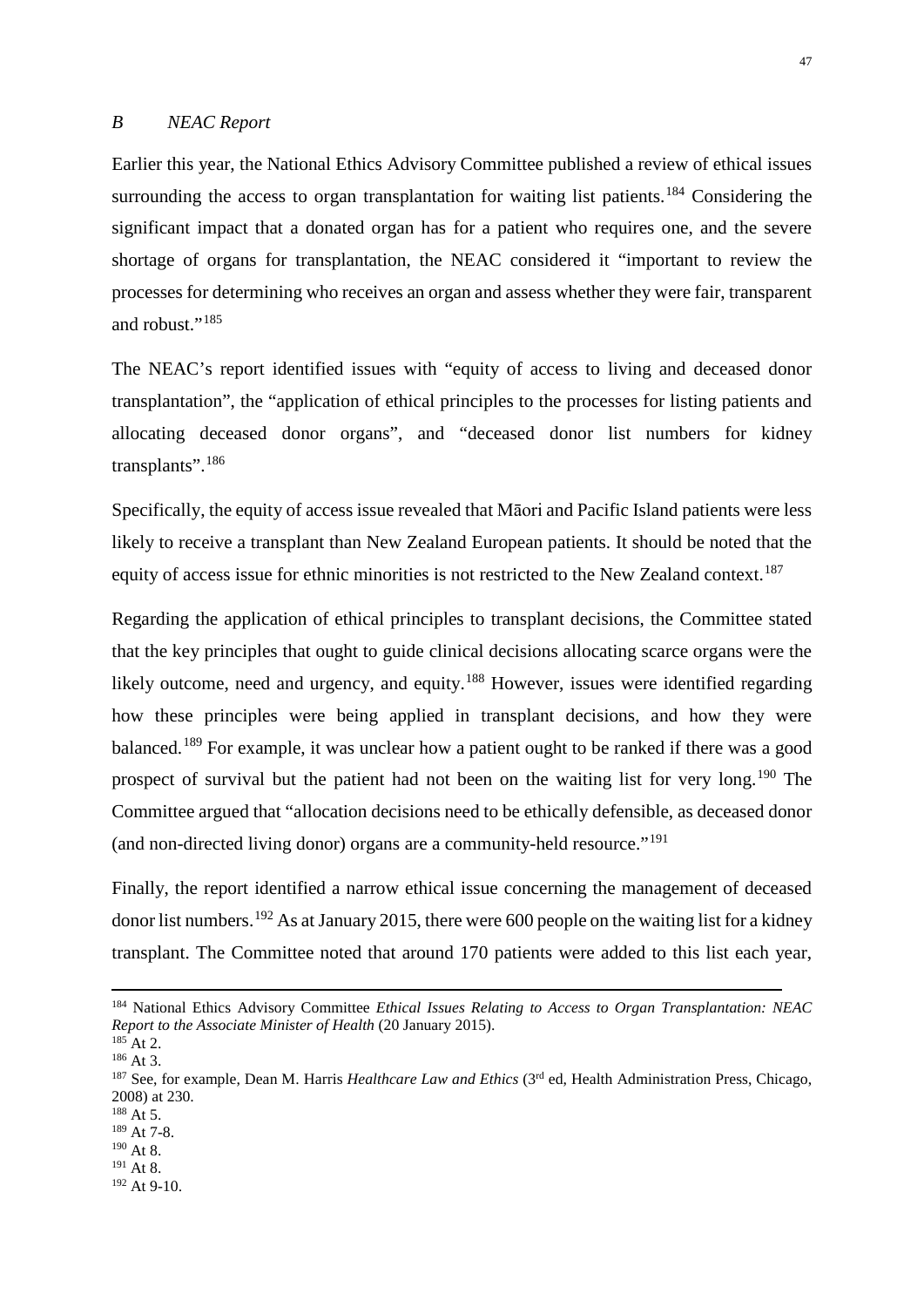whereas only 110 transplants were performed. By contrast, other countries such as Australia demonstrated a transplant rate that exceeded waiting list additions. The Committee noted that some patients on the waiting list in fact had a very poor prospect of receiving an organ, but would not be aware of this. Accordingly, it was suggested that the "false hope" given to such patients was a potential ethical issue.

The significance of the NEAC report is that it demonstrates that the shortage issue may be even more severe than it first appeared. If New Zealand's regulation of deceased organ donation results in a system with sub-optimal collection rates, the need for transplantation processes to be ethically and clinically sound is even stronger.

# <span id="page-48-0"></span>*C Financial Assistance for Live Donors Bill*

In 2015, a bill was drawn from the ballot that purported to bolster the financial assistance given to live altruistic organ donors. The Bill was claimed to be a partial means of addressing New Zealand's low rate of organ donation.<sup>[193](#page-48-1)</sup>

The Bill seeks to establish an ACC-style compensation scheme for live donors that will partially compensate foregone income during the donor's convalescence. The Bill explicitly noted it was:

[N]ot intended that the support provided to donors be material enough such that ambivalent or financially straightened citizens might be motivated to donate when otherwise they would not… [Rather,] it eases the financial stress on those who will do so solely for altruistic reasons.

Therefore, it avoids the ethical minefield of providing financial consideration for donated organs.

Intuitively, an ACC-style system of compensation seems a reasonable way to counteract one hurdle that prospective donors face. As noted at the outset of this paper, the vast majority of patients on the waiting list for organs are in need of a kidney. The statistics of transplant operations in New Zealand also demonstrate that roughly the same number of kidneys proceed from live donors as deceased donors each year:

<span id="page-48-1"></span><sup>&</sup>lt;sup>193</sup> In the Bill's explanatory note it states "New Zealand has one of the lowest rates of organ donation in the Western World. There are a number of reasons for this, but one of them is the financial barrier to live donation. This Bill addresses that barrier."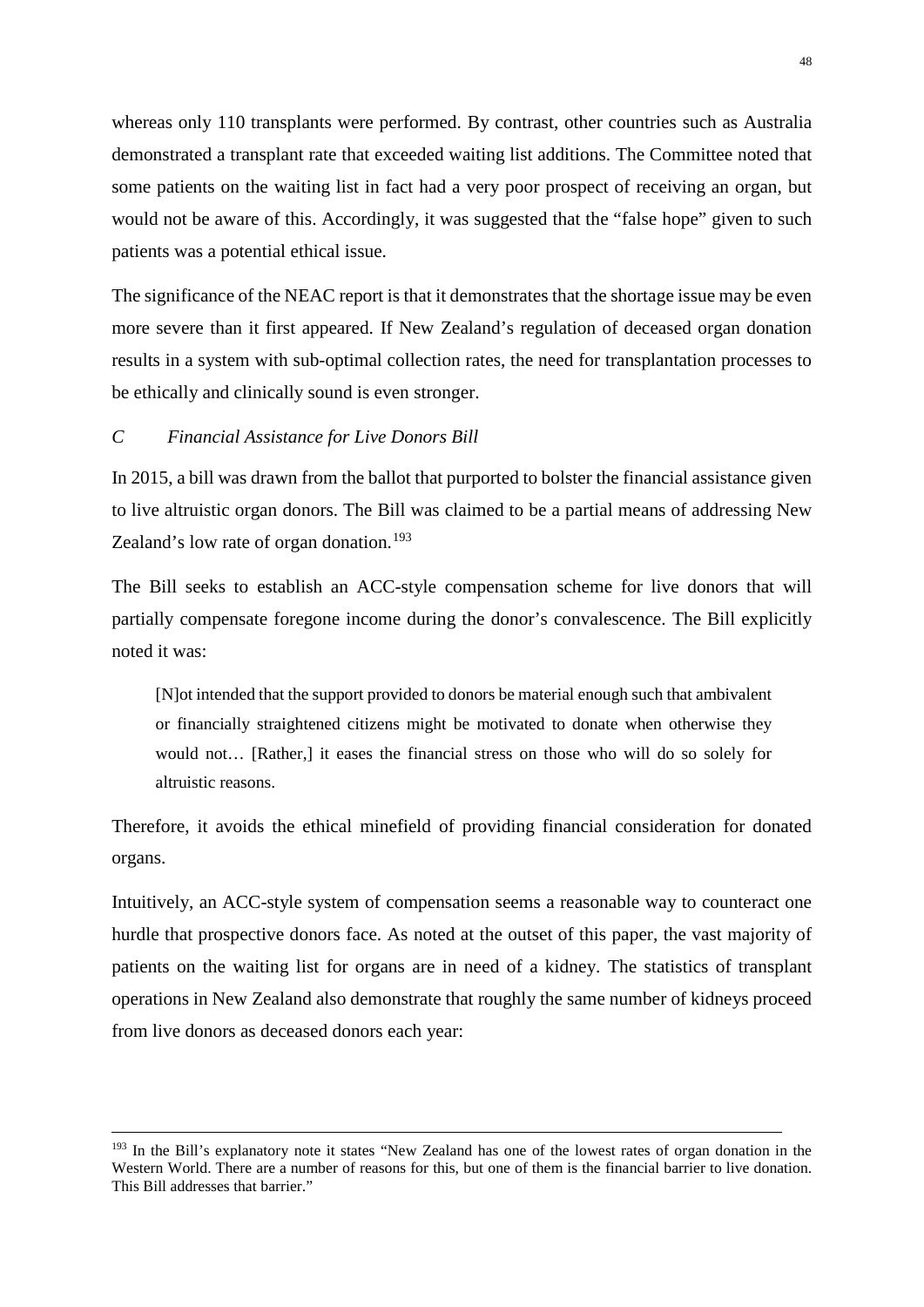| <b>Organs transplanted</b> |    |    |    | 2010 2011 2012 2013 2014 |                |
|----------------------------|----|----|----|--------------------------|----------------|
| Hearts                     | 11 | 11 | 12 | 9                        | 17             |
| Lungs                      | 9  | 10 | 12 | 19                       | 17             |
| Livers (deceased donors)   | 35 | 36 | 29 | 31                       | 38             |
| Livers (living donors)     | 6  | 8  | з  | 3                        | 5              |
| Pancreas                   | 3  | з  | 2  | 1                        | $\overline{2}$ |
| Kidneys (deceased donors)  | 50 | 61 | 54 | 55                       | 67             |
| Kidneys (living donors)    | 60 | 57 | 54 | 58                       | 72             |

#### **Number of transplant operations in New Zealand**

The policy initiative is obviously a valuable one, provided of course that it actually has the effect of boosting donation rates. However, research has called into question the efficacy of financial incentives in influencing individuals' decision to donate.[194](#page-49-0) Given the explicit goal of raising donation rates, the merits of the proposed compensation scheme are almost entirely contingent on demonstrating that the financial hardship imposed on live donors is a significant reason for electing not to donate.

By contrast, as was argued forcefully by Kluge, there is already a potential pool of donors whose consent is obtained or obtainable, yet collection is being blocked through the way the system is structured.

The Government will need to be careful to avoid falling into the trap, warned against by Gunningham and Grabosky above, of simply bringing new regulatory tools into the mix without consideration of the bigger picture. The subsequent inclusion of a financial assistance regime for live donors runs the risk of being an addition of an ad-hoc instrument aimed at addressing a specific problem, without consideration of its impact on the overall regulatory strategy, save for an assumption that it will help.<sup>[195](#page-49-1)</sup>

Furthermore, setting up an ACC-style compensation scheme for live donors will require a significant financial investment from the State, and the question of whether those funds would be better employed in addressing the inherent issues in the regulation of deceased organ donation should certainly form part of the debate surrounding the proposed Bill.

<span id="page-49-0"></span><sup>&</sup>lt;sup>194</sup> Radecki and Jaccard, above n 76, at 185.

<span id="page-49-1"></span><sup>195</sup> Above n 193.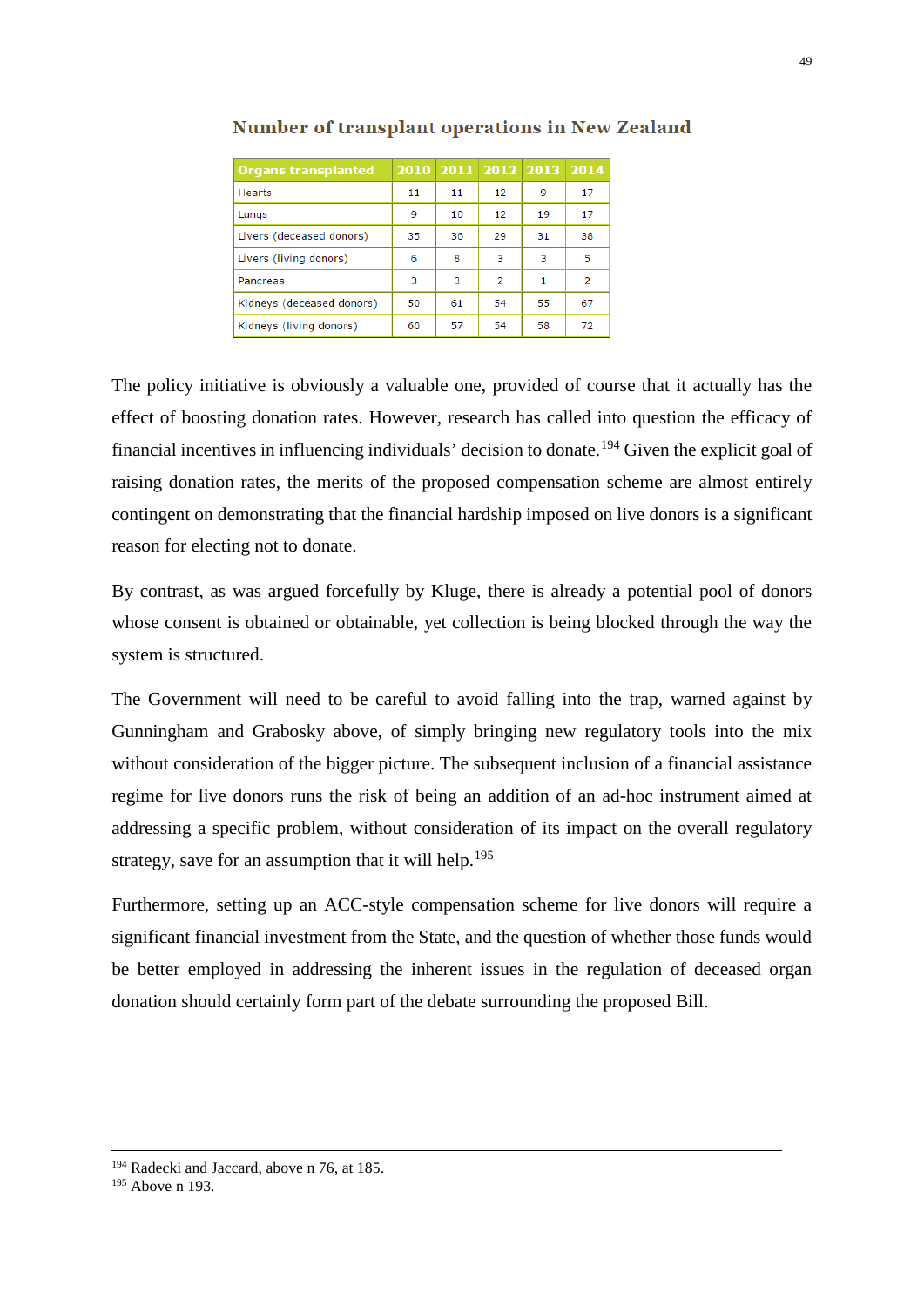# <span id="page-50-0"></span>*X Conclusion*

The Act made some useful improvements on the pre-2008 law. Cleaning up the consent provisions regarding who could consent on behalf of the deceased was a necessary step. It was noted that this was an extremely technical legislative task, and the resulting legislative hierarchy is fairly sound in that regard.<sup>[196](#page-50-1)</sup> Furthermore, the driver licence registration system was in dire need of phasing out. It did not amount to informed consent, and the public was generally unaware of this, yet it was the generally accepted means of recording one's wishes. It was counterproductive.

However, what was lacking in the reform was a meaningful discussion of informed consent and its operation in the donation setting. It was taken for granted that the family had at least an equal interest in the disposition of the deceased's remains. That view did not rest on any real public participation justification. Rather, it resulted from a compromise reached by accommodating the professional views of intensivists and the clash of views represented most strongly by the National Party and the Māori Party.

The failure adequately to frame the regulatory objectives was related to this deficiency in the reform. Without clearly framing those targets, it was unclear which of the various regulatory instruments was most appropriate. As a result, several instruments were deployed, with little explicit consideration of what the consequences of their cooperation would be.

If public participation had made it clear that the expectation was for individual wishes to be upheld, a command-based reform regulating the intensivists was inappropriate. As was seen, they were adamant that their clinical practice would be unaffected by legislative direction.

With public sanction, it might have been considered appropriate to put in place a "grim reaper" of organs who was prepared to assert the interests of the deceased. If medical professionals are prepared to assert the authority of the coroner in the public interest, why not also for organ donation? Such an approach would at least be consistent with the principle of informed consent. Alternatively, a "softer" approach might have been called for.<sup>[197](#page-50-2)</sup>

 <sup>196</sup> (13 November 2007) 643 NZPD 13053.

<span id="page-50-2"></span><span id="page-50-1"></span><sup>&</sup>lt;sup>197</sup> In 2010, Jurgen De Wispelaere and Lindsay Stirton proposed an excellent alternative to the status quo for deceased organ donation. They did not attempt to divorce the view of the deceased's surviving family from the equation, but rather focussed on improving the process of engaging in the "consent" discussion. Their solution was to allow the donor to appoint a "designated second consenter" (DSC) who formally agrees to uphold the donor's decision after the donor's death. Under this system, the DSC, usually familiar to the surviving family, represents the interests of the donor. Not only does this provide a more constructive "deliberative space", but it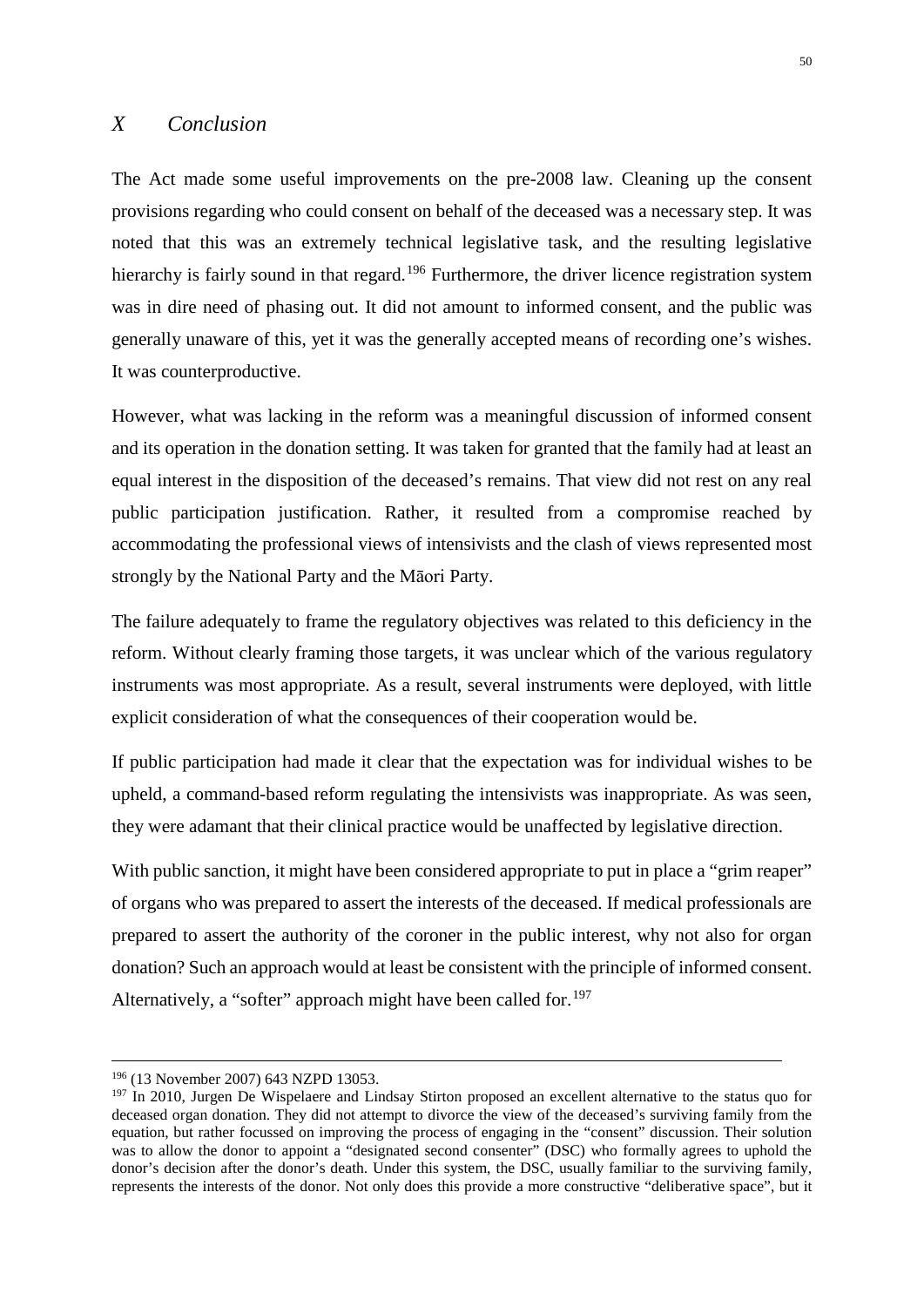Similarly, if the interests of the potential donees had been elevated, a different course would have been appropriate. As was seen above, other legislation, and the Human Tissue Act itself, had made it clear that certain public interests could justify dispensing with the requirement for informed consent. A question that was not debated at all during the reform was whether the therapeutic benefit of increased organ collection was one of those public interests. The case for this argument could only have been a fortiori when the donor had consented as well. Again, public endorsement of such a view would have allowed the legislature to act boldly and put in place a law that actually broke new ground.

Instead, New Zealand was left with a compromise position that sidesteps the issue. It provides legislative endorsement of the intensivists practice to ascribe de facto paramountcy to the wishes of the surviving family. However, this is simply a reinstatement of the default position *not* to donate, which was flagged early on in the reform as a key issue. The wishes of the individual are thrown to the uncertainties of grief and the tact of the medical staff.

Without a convincing and principled justification, this is an unsatisfactory situation. If the Government wishes to make any real improvement on New Zealand's poor rate of donation, it must first ascertain whether a system that is postured against collection actually finds favour with the public. Aside from this, a decision that has the effect of subrogating the express wishes of the donor, wishes that might represent the last significant decision they were able to make in their life, must at least have a principled justification.

Lastly, it should be noted that these issues are only likely to become more pressing as the population and prevalence of end-stage renal and liver diseases continue to rise.

<u>.</u>

also relieves the medical professionals from their conflicted role. See: Jurgen De Wispelaere and Lindsay Stirton "Advance commitment: an alternative approach to the family veto problem in organ procurement" (2010) 36 J Med Ethics 180.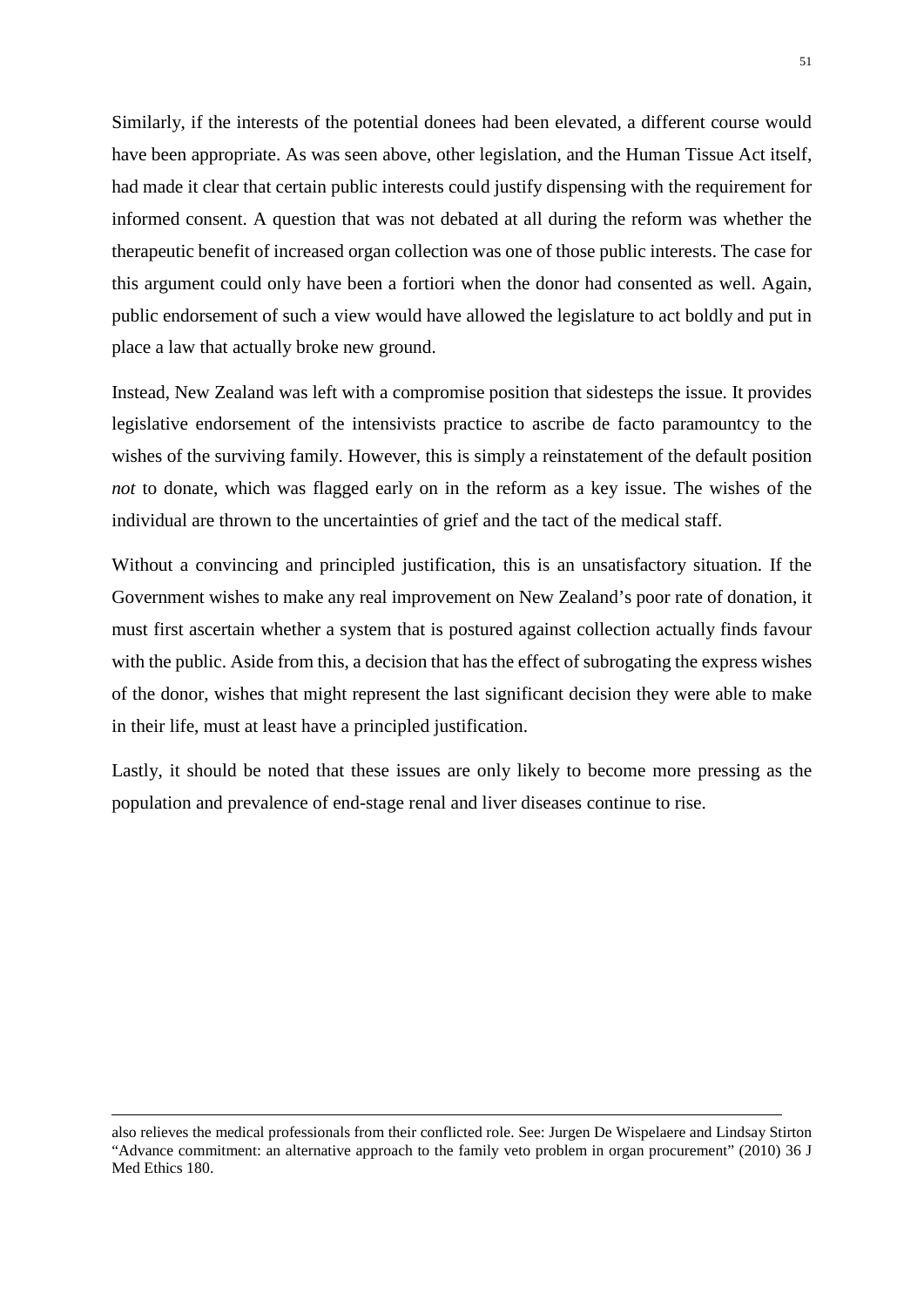# <span id="page-52-0"></span>*XI Bibliography*

#### *A Cases*

*Takamore v Clarke* [2012] NZSC 116.

*Williams v Williams* [1882] 20 Ch D 629.

#### *B Legislation*

*1 New Zealand*

Coroners Act 2006.

Health and Disability Commissioner (Code of Health and Disability Services Consumers' Rights) Regulations 1996.

Human Tissue Act 1964.

Human Tissue Amendment Act 1989.

Human Tissue Act 2008.

Human Tissue Bill 2006 (82-1).

Human Tissue Bill 2006 (82-2).

Human Tissue Bill 2006 (82-3).

Human Tissue (Organ Donation) Amendment Bill 2006 (33-1).

# *C Books and Chapters in Books*

Arthur R. Bauer *Legal and Ethical Aspects of Fetal Tissue Transplantation* (R G Landes Company, Austin, 1994).

Mark Bennett and Joel Colón-Ríos "Public Participation and Regulation" in Susy Frankel (ed) *Learning from the Past Adapting to the Future: Regulatory Reform in New Zealand* (LexisNexis, 2011) 21.

Dean M. Harris *Contemporary Issues in Healthcare Law and Ethics* (3rd ed, Health Administration Press, Chicago, 2008).

Bonnie F. Fremgen *Medical Law and Ethics* (3rd ed, Pearson Education, New Jersey, 2009).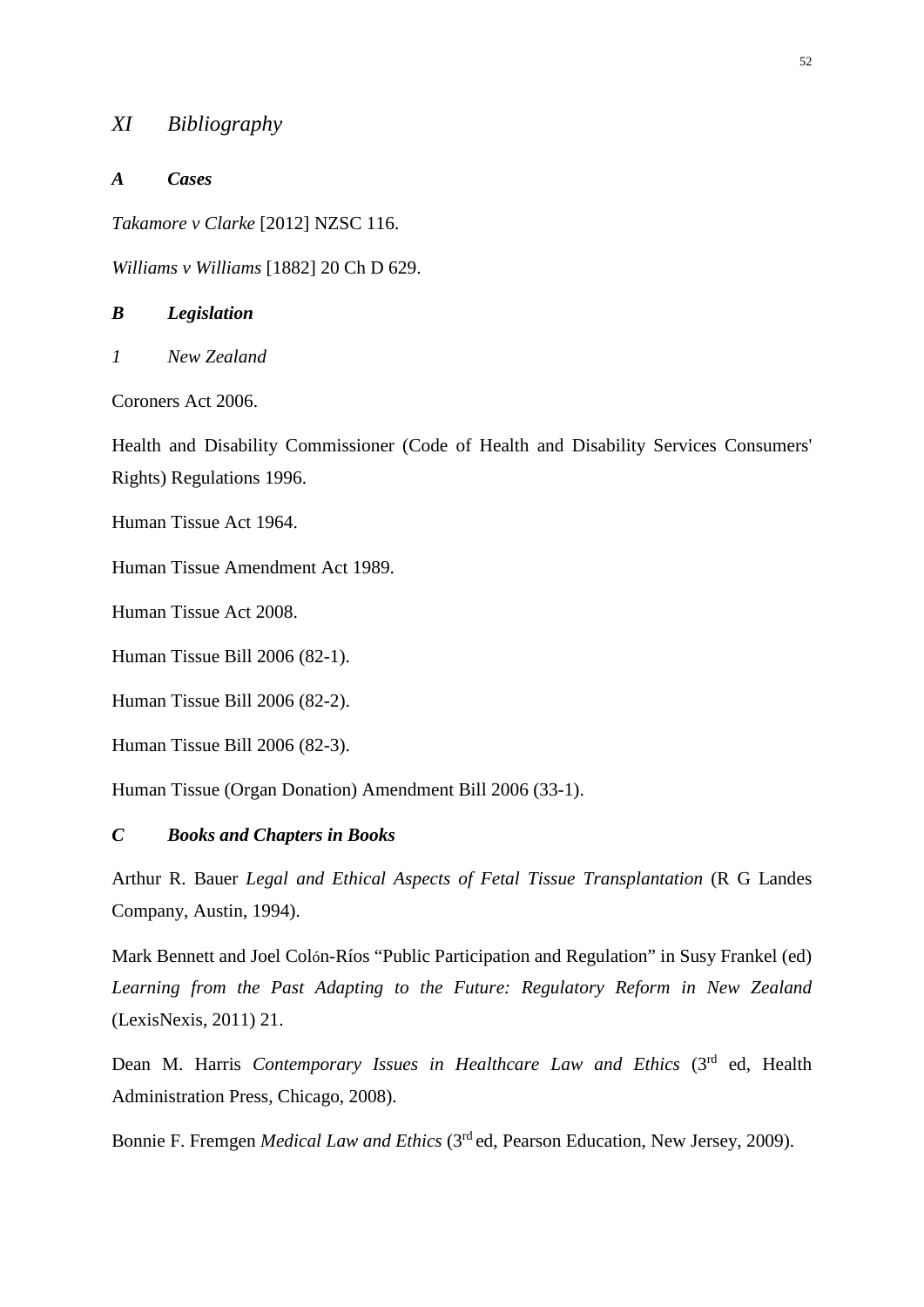Bronwan Morgan and Karen Yeung *An Introduction to Law and Regulation: Text and Materials* (Cambridge University Press, Cambridge, 2007).

David Price *Legal and Ethical Aspects of Organ Transplantation* (Cambridge University Press, Cambridge, 2000).

# *D Journal Articles*

Jurgen De Wispelaere and Lindsay Stirton "Advance commitment: an alternative approach to the family veto problem in organ procurement" (2010) 36 J Med Ethics 180.

Francis L Delmonico, Beatriz Dominguez-Gil, Rafael Matesanz and Luc Noel "A call for government accountability to achieve national self-sufficiency in organ donation and transplantation" (2011) 378 The Lancet 1414.

Alison Douglass "The new Human Tissue Act" (2008) NZLJ 377.

Charles A Erin and John Harris "An ethical market in human organs" (2003) 29 J Med Ethics 137.

Bridget Faire and Ian Dittmer "Improving equity of access to deceased donor kidneys in New Zealand" (2008) 18(1) Progress in Transplantation 10.

Jiefu Huang "A Pilot Programme of Organ Donation after Cardiac Death in China" (2012) 379(9818) The Lancet 862.

Eike-Henner Kluge "Decisions about organ donation should rest with potential donors, not next of kin" (1997) 157(2) Can Med Assoc J 160.

Thomas May, Mark P. Aulisio and Michael A. DeVita "Patients, Families, and Organ Donation: Who Should Decide?" (2000) 78(2) Millbank Quarterly 323.

Ron Paterson "The Cartwright Legacy: shifting the focus of attention from the doctor to the patient" (2010) 123 NZMJ 6.

J Radcliffe Richards "Commentary: An ethical market in human organs" (2003) 29 J Med Ethics 140.

Carmen M. Radecki and James Jaccard "Psychological Aspects of Organ Donation: A Critical Review and Synthesis of Individual and Next-of-Kin Donation Decisions" (1997) 16(2) Health Psychology 183.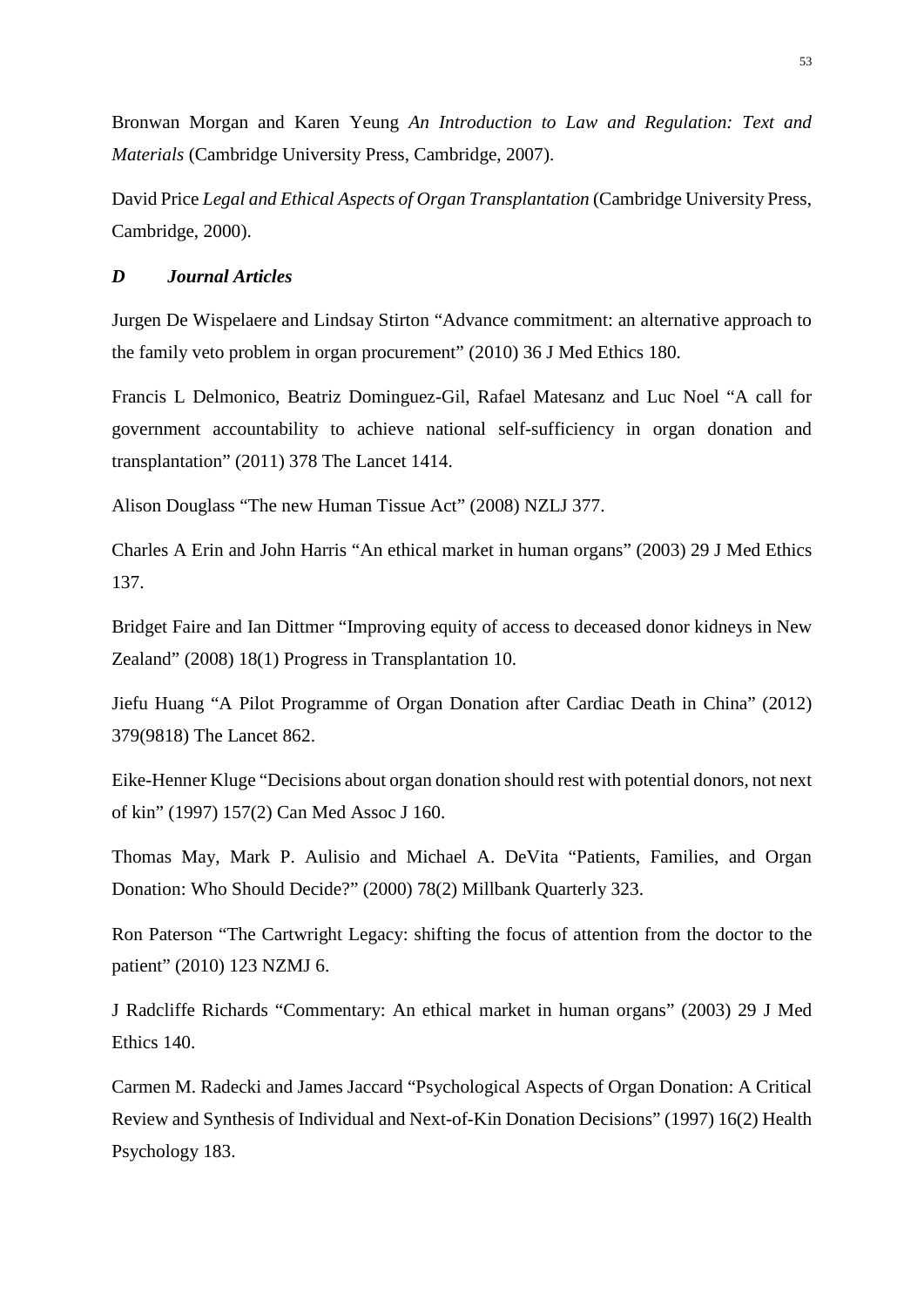J Savalescu "Is the sale of body parts wrong?" (2003) J Med Ethics 138.

R Shaw "Organ Donation in Aotearoa/New Zealand: Cultural Phenomenology and Moral Humility" (2010) 16(3) Body & Society 127.

PDG Skegg "The Removal and Retention of Cadaveric Body Parts: Does the Law Require Parental Consent?" (2003) 10(3) OLR 425.

Stephen Streat "Clinical review: Moral assumptions and the process of organ donation in the insensive care unit" (2004) 8(5) Critical Care 382.

Susan Watson "Gifts to strangers: organ donation in New Zealand" (2002) NZLJ 291.

Robert Webb and Rhonda Shaw "Whanau, Whakapapa and Identity in Experiences of Organ Donation and Transplantation" (2011) 8(1) Sites 40.

# *E Parliamentary and Government Materials*

# *1 New Zealand Hansard*

(3 May 2006) 630 NZPD 2748.

(14 November 2006) 635 NZPD 6467.

(23 October 2007) 643 NZPD 12607.

(7 November 2007) 643 NZPD 12896.

(13 November 2007) 643 NZPD 13051.

(8 April 2008) 646 NZPD 15428.

*2 Papers and reports*

Canterbury District Health Board *Clinical Manual: Return of tissue/body parts to patients*  (2011).

Department of Health *A Code of Practice for Transplantation of Cadaveric Organs* (1987).

Department of Health *Donating Organs in New Zealand: A review of the National Register*  (1991).

Law Commission *The Legal Framework for Burial and Cremation in New Zealand: A First Principles Review* (October 2013).